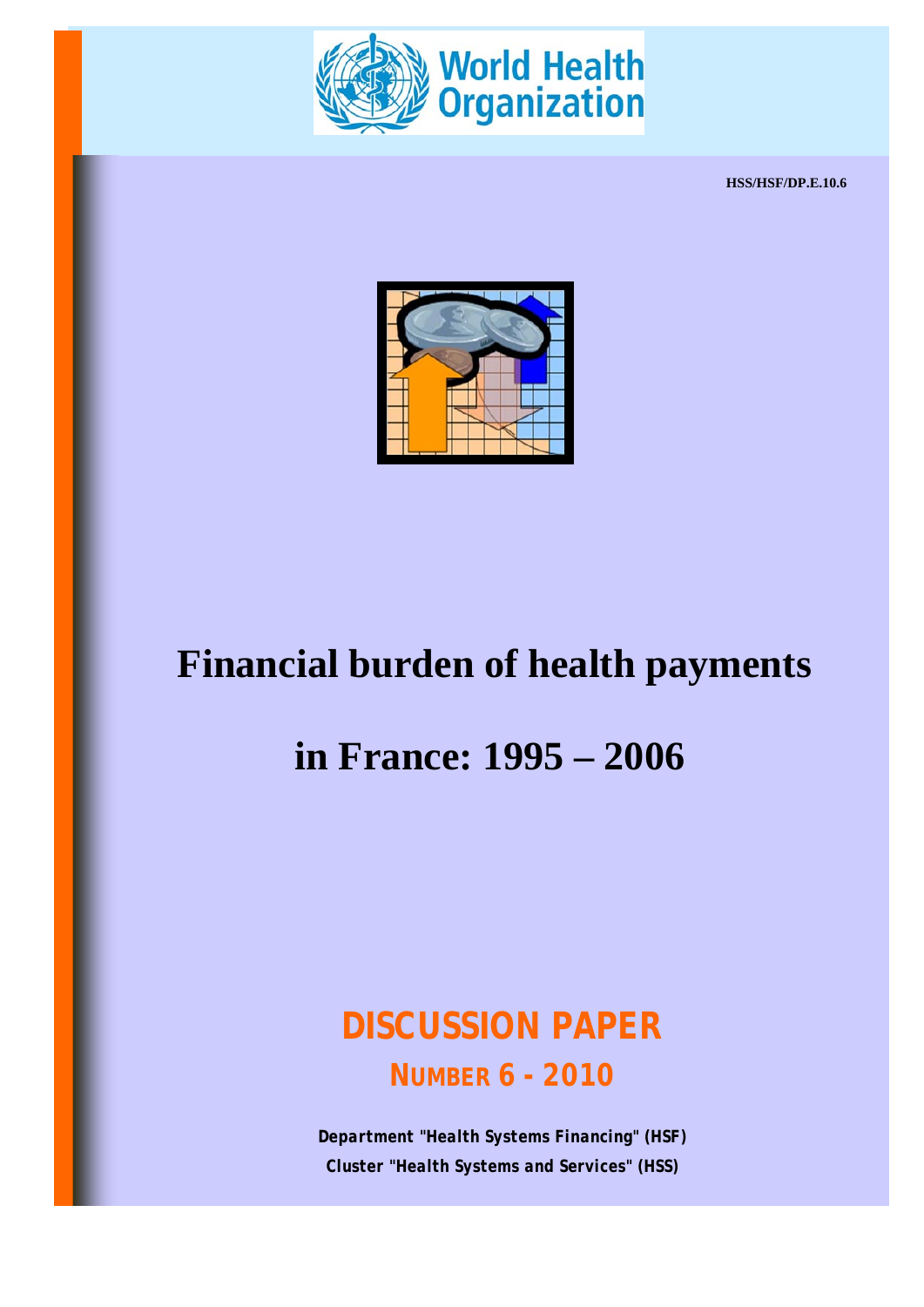© World Health Organization 2010

This document was prepared by Yohana Dukhan, Catherine Korachais, and Jacky Mathonnat who work with the Centre d'Etudes et de Recherches sur le Développement Internation (CERDI) at the University of Auvergne. Priyanka Saksena and Ke Xu work with the Department of Health Systems Financing of the World Health Organization in Geneva, Switzerland. The authors would like to thank Jean Perrot for valuable comments to the draft version of the document.

This document is not a formal publication of the World Health Organization (WHO), and all rights are reserved by the Organization. The document may, however, be freely reviewed, abstracted, reproduced or translated, in part or in whole, but not for sale or for use in conjunction with commercial purposes.

The views expressed in documents by named authors are solely the responsibility of those authors.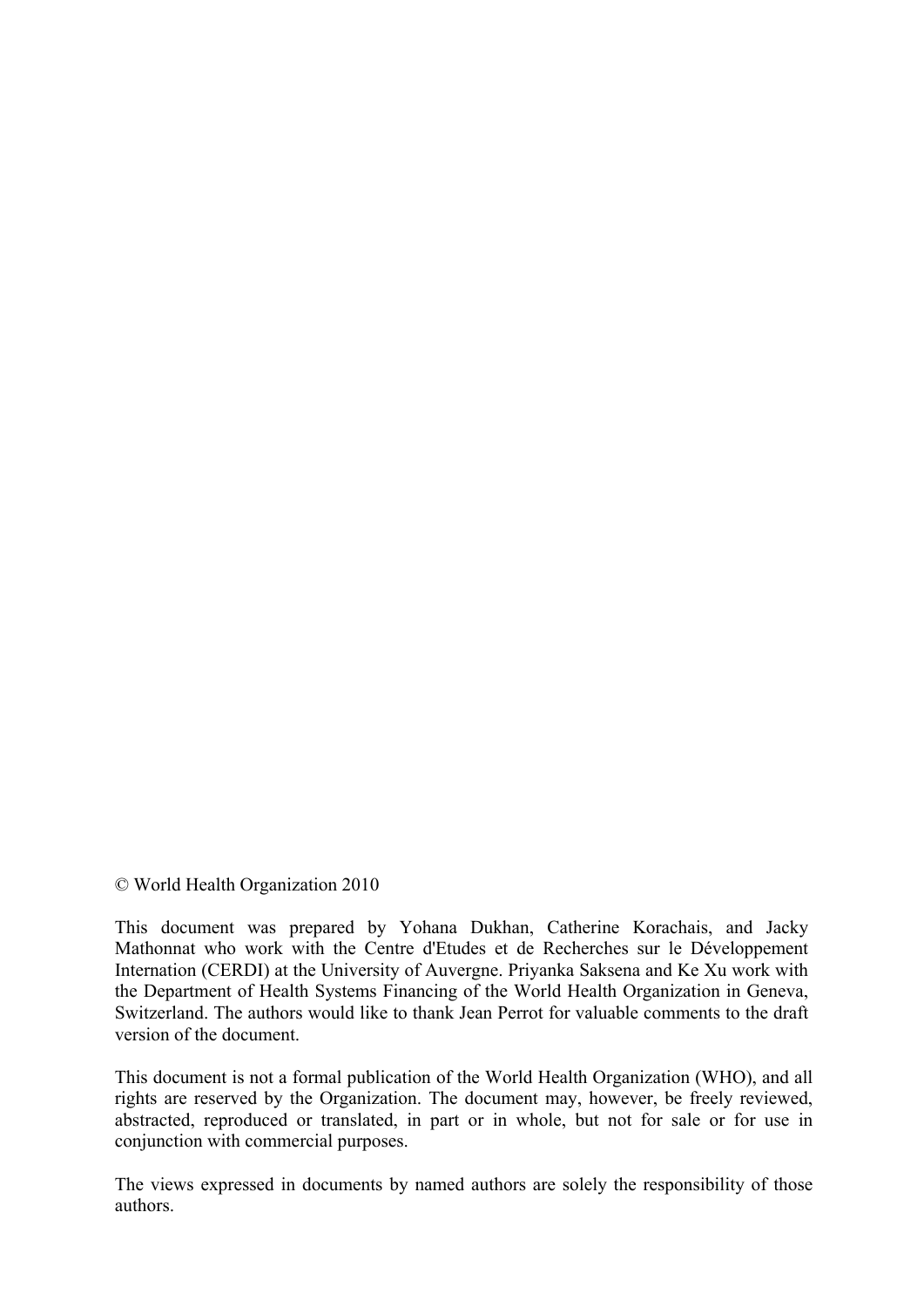## **Financial burden of health payments in France: 1995 – 2006**

*by* 

**Yohana Dukhan, Catherine Korachais, Ke Xu, Priyanka Saksena and Jacky Mathonnat**



**World Health** Organization *GENEVA 2010*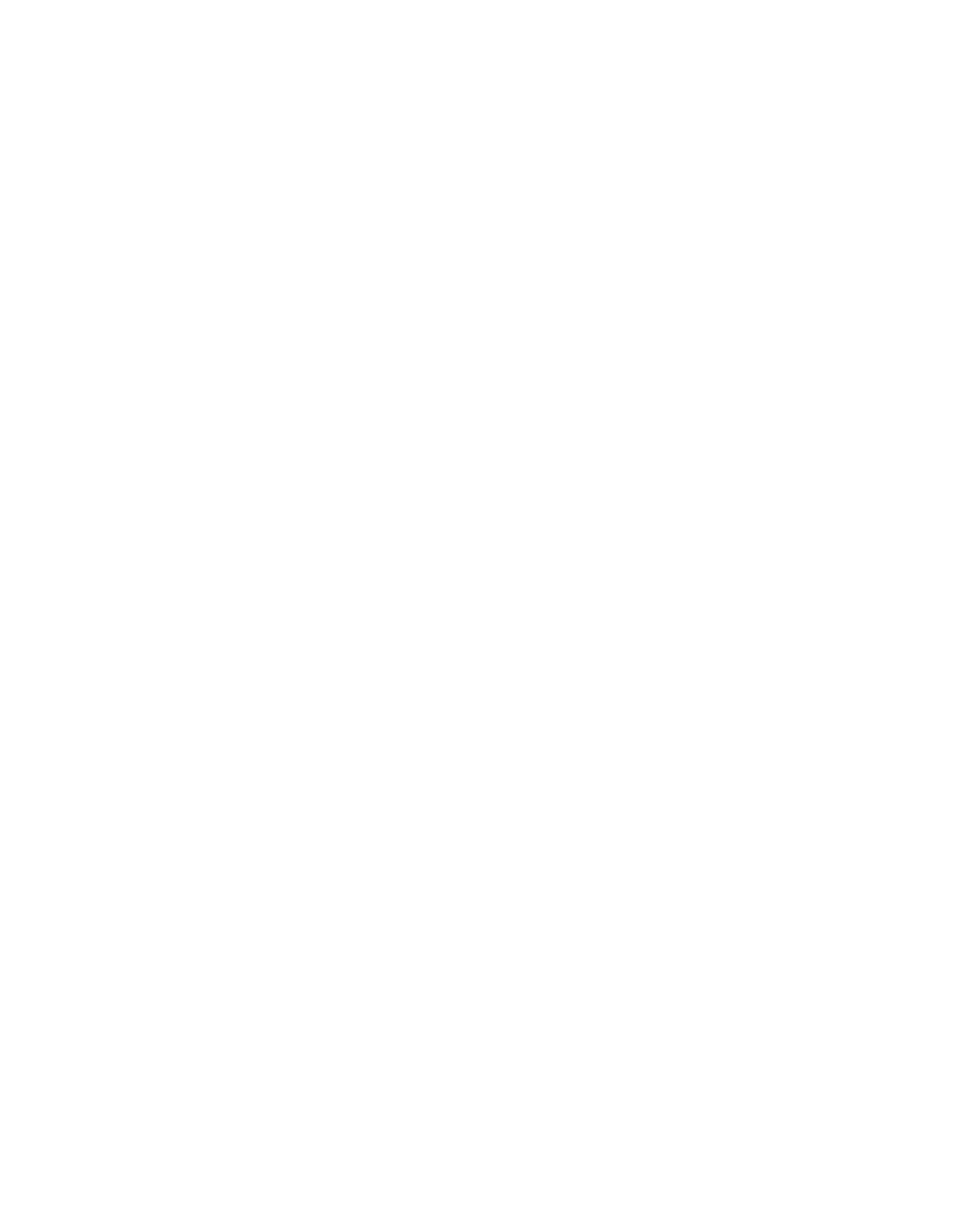Table of contents

| SUMMARY 1                                                              |  |
|------------------------------------------------------------------------|--|
| 1. Introduction 2                                                      |  |
| 2. Overview of the French health system 2                              |  |
|                                                                        |  |
|                                                                        |  |
| 3. Health insurance schemes<br>$\overline{\mathcal{L}}$                |  |
|                                                                        |  |
|                                                                        |  |
|                                                                        |  |
|                                                                        |  |
|                                                                        |  |
|                                                                        |  |
|                                                                        |  |
| 4. Data and methods<br>$\mathbf Q$                                     |  |
|                                                                        |  |
|                                                                        |  |
| 4.2.1. Methodology for high burden health expenditure assessment 10    |  |
| 4.2.2. Methodology of high burden health expenditure determinants  11  |  |
| 5. Results<br>12                                                       |  |
|                                                                        |  |
|                                                                        |  |
|                                                                        |  |
|                                                                        |  |
| 5.1.4. High burden out of pocket health payments and poverty impact 15 |  |
|                                                                        |  |
|                                                                        |  |
|                                                                        |  |
|                                                                        |  |
|                                                                        |  |
| 6. Discussion<br>19                                                    |  |
| 7. Conclusion<br>20                                                    |  |
| <b>REFERENCES 21</b>                                                   |  |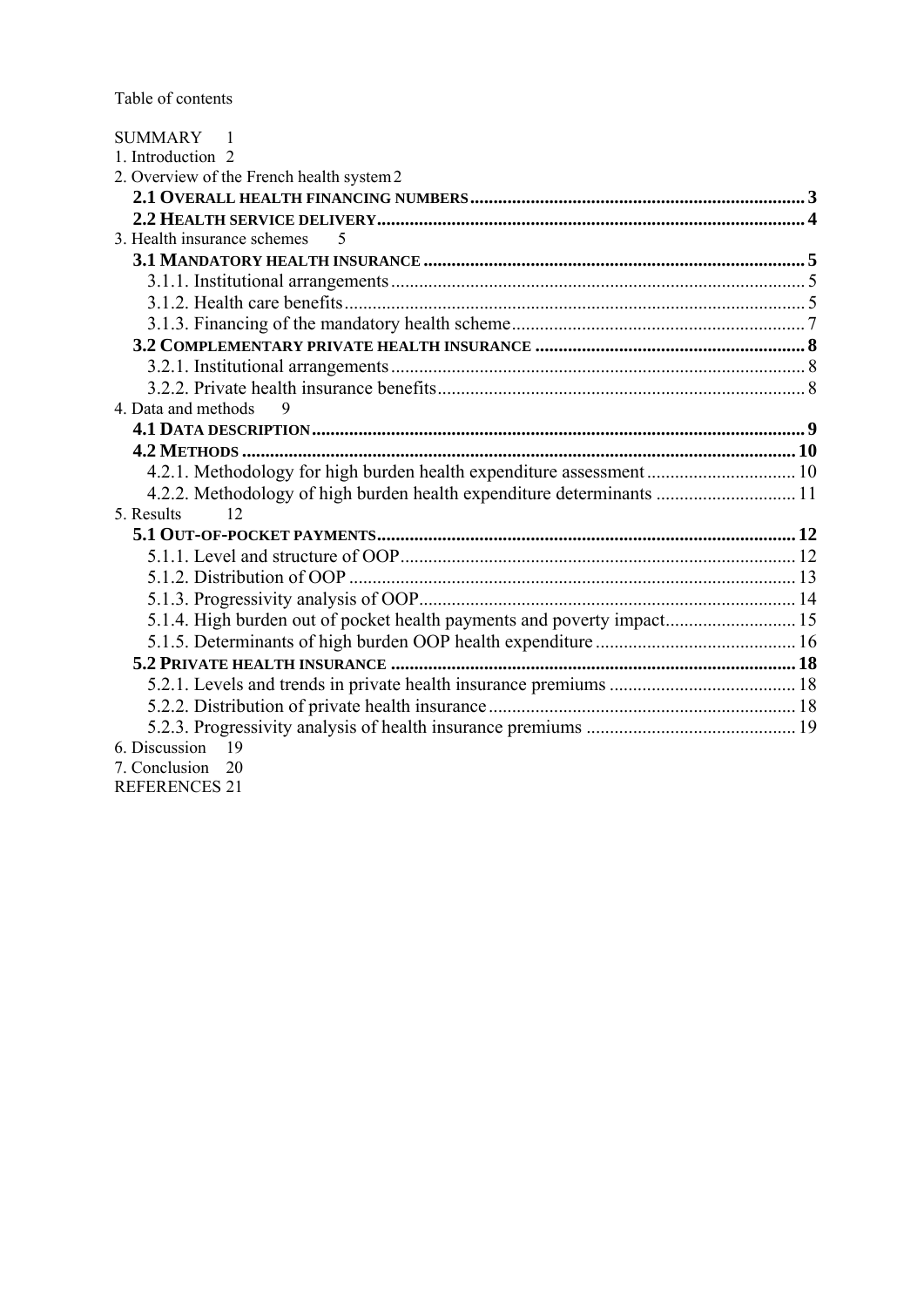#### <span id="page-5-0"></span>**SUMMARY**

The objective of this paper is to study the financial burden of health payments and their determinants in France applying a catastrophic health expenditure methodology (i.e. health payments that equal or exceed a threshold of household's capacity to pay). An analysis of the progressivity of health insurance contributions and out-of-pocket payments is also carried out using progressivity indexes.

Using French household budget surveys from 1995, 2001 and 2006, we find that the proportion of health payments in the total expenditure of households has decreased on average from 5.2% in 1995 to 4.2% in 2001 and to 3.3% in 2006. A few households faced high burden health expenditure, i.e. health expenditure that exceed 25% of their capacity to pay (5.9% in 1995, 3.8% in 2001 and 2.6% in 2006), but most of them were in the richest quintile.

In French health financing system where basic service package is covered by public insurance, the voluntary based private health insurance significantly reduces the incidence of high burden expenditure and contributes to improving financial protection. In contrast, it does not add to the equity in health financing as private insurance contributions are regressive.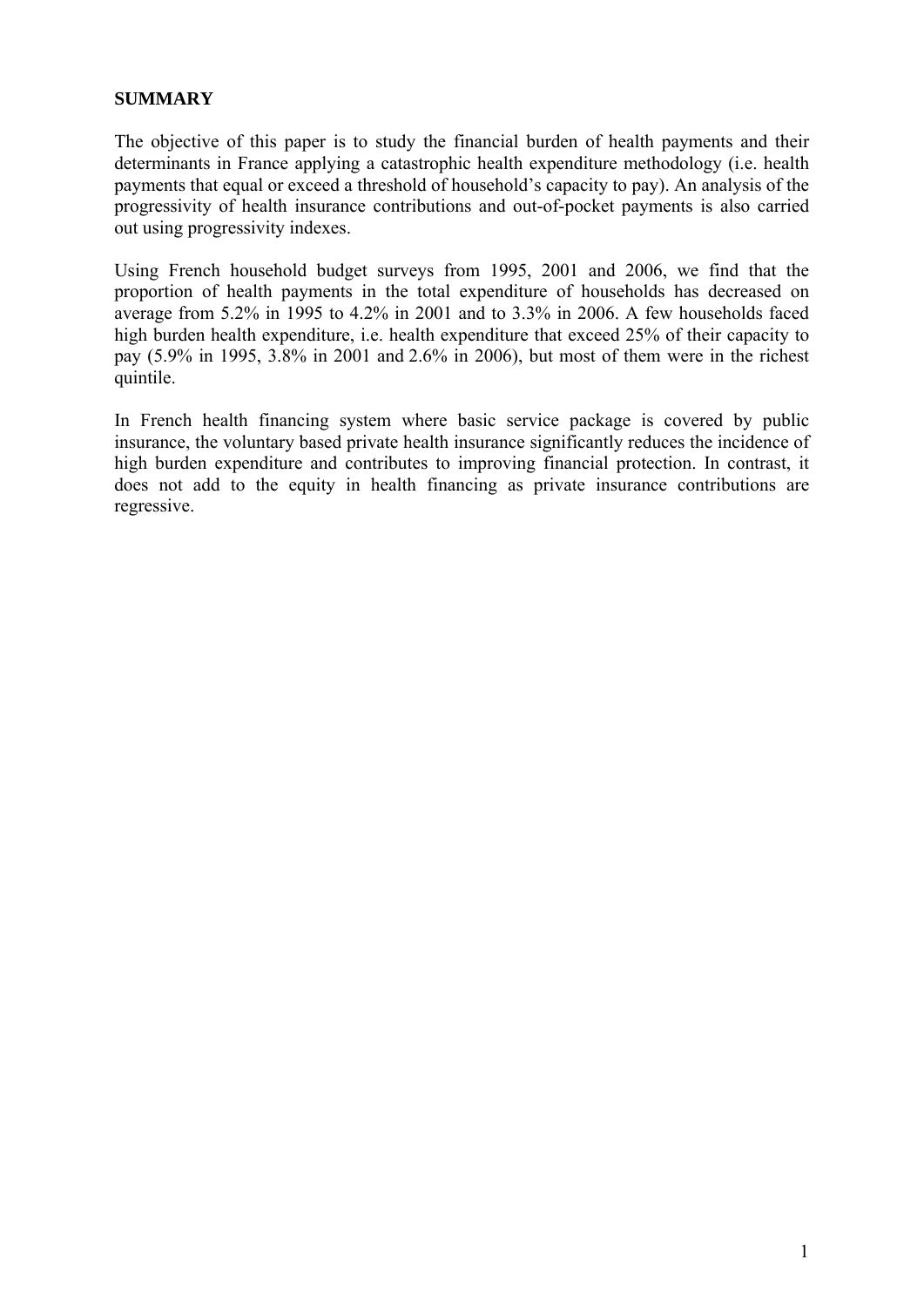## <span id="page-6-0"></span>**1. Introduction**

One of the main objectives of health financing is to provide financial protection to individuals against health shocks. Most countries deal with this issue by increasing risk pooling mechanisms to finance health care and lower the burden of out-of-pocket health payments (OOP). Indeed, it is crucial that the relative contribution made through OOP is not too high, as it can lead individuals to reduce basic spending on other items or even to prevent them from seeking or obtaining care. For some households, OOP can be catastrophic if they have to spend a large share of their net income. Some of them can even be pushed into poverty because of health payments (Cavagnero et al. 2006).

The French health system provides universal coverage to its population and 90% of total health financing is through risk pooling mechanisms (public and private). The social health insurance provides health coverage to the vast majority of the population and finances more than three-quarters of the total national health expenditure. However, the public insurance coverage is incomplete particularly for physician services, drugs and other medical goods.

Most people have private complementary insurance and contribute to health financing through OOP. Over the last years, complementary voluntary health insurance coverage and contributions have increased due to the demand for better coverage and the slow but significant erosion of the proportion of health care costs reimbursed by the statutory health insurance system (Sandier et al. 2004).

The main objective of this paper is to study the financial burden of health payments and equity in health financing in France. The paper applies methods from a growing body of literature to estimate the burden of health expenditure and its impact on poverty (Xu et al. 2003, O'Donnell et al. 2007, Wagstaff 2007).

Using French household budget surveys from 1995, 2001 and 2006, the study analyzes the financial burden of health payments and their determinants. A catastrophic health expenditure framework is applied (Xu et al. 2003), whereby health payments that equal or exceed a threshold of household's capacity-to-pay are considered as high burden or catastrophic health expenditure. Equity of private health payments including both OOP and private insurance premiums is also assessed using progressivity indexes.

The paper is organized as follows: section 2 presents an overview of the French health system and section 3 the health insurance schemes. The data and methodologies are discussed in section 4. Section 5 analyses the burden of health payments. Finally discussion and concluding remarks are presented in sections 6 and 7.

## <span id="page-6-1"></span>**2. Overview of the French health system**

 $\overline{a}$ 

France is one of the richest countries in the world with a gross domestic product (GDP) per capita of  $\epsilon$ 28,601. It has a population of 61 million. However, France faces some challenges in terms of health financing. Real GDP growth has slowed down over the last years (from 3.9% in 2000 to 2.2% in 2006) and the population is ageing<sup>[1](#page-6-2)</sup>.

<span id="page-6-2"></span><sup>&</sup>lt;sup>1</sup> See Table A.1 in the appendix for economic and demographic indicators in France.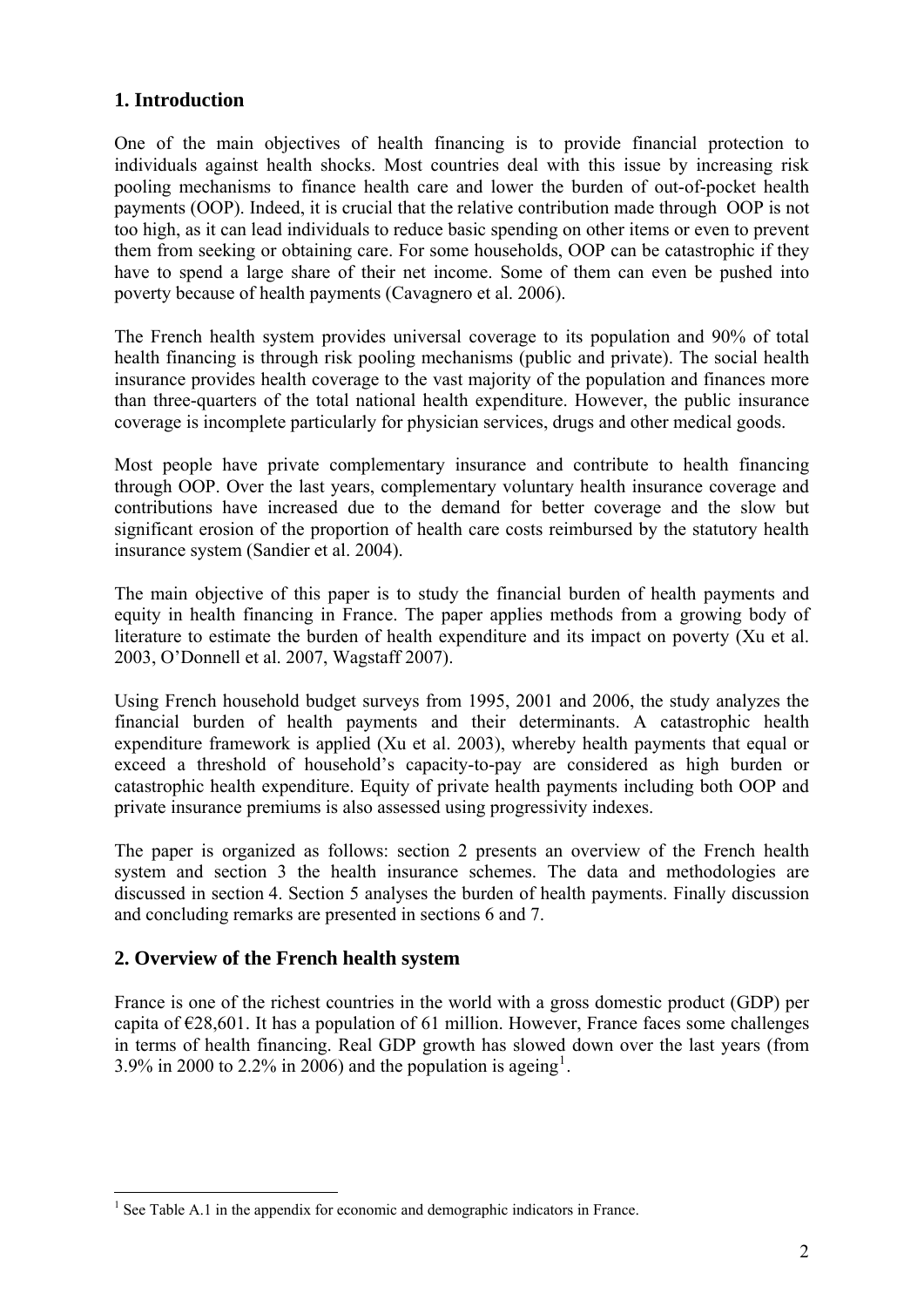#### **2.1 Overall health financing numbers**

The French health system is regarded as delivering high quality services, with moderate freedom of choice, direct access to specialists<sup>[2](#page-7-1)</sup> and generally has no waiting lists for treatment. But the health care system is relatively expensive by international standards and cost containment remains at the heart of reforms since the late 1970s.

Health care expenditure reached  $E198$  billion in 2006, i.e.  $E3,132$  per capita (Table A.2 in Appendix). With 11% of GDP devoted to health care, France is the third largest country in terms of health spending, after the USA and Switzerland (Figure 1), thus ranking second in Europe with respect to GDP allocated to health. Moreover, the decreased expenditure growth that most countries achieved during the 1980s has only been reached in France in the second half of the 1990s (Mougeot 1999).



**Figure 1. Health expenditure as a % of GDP in selected OECD countries** 

 $\overline{a}$ 

The French health system was inspired by the Bismarckian model, with health insurance funds under State supervision. Today it can be characterized as a mixed system combining publicly funded and private health insurance. The health financing structure (Figure 2) channels a major share of expenditure through the public health insurance system (79.1%). Complementary private health insurance contributes for 12.1% of the total health expenditure<sup>[3](#page-7-2)</sup>. Households contribute to 7.6% through out-of-pocket payments. OOP may be an obstacle to health care consumption and impede some people from using health care services. Indeed in 2006, 14% of the population did not use health care services for financial reasons<sup>[4](#page-7-3)</sup> (IRDES 2008b). OOP may also have catastrophic consequences for some people (cf. Section 5). Finally, the State and local authorities contribute a modest 1.2% to health financing. This distribution has remained relatively stable since 1995.

Source: Eco-Santé France (IRDES 2008a).

<span id="page-7-1"></span><span id="page-7-0"></span> $2$  Since 2004, the referring doctor reform limits the access to specialists. Individuals can still consult directly a specialist but they are less reimbursed by the public system.

<span id="page-7-2"></span><sup>3</sup> Public and complementary insurance schemes are discussed in detail in section 3.

<span id="page-7-3"></span><sup>&</sup>lt;sup>4</sup> This mainly concerned dental care (63%), optical goods (25%) and specialist practitioners' consultations  $(16%)$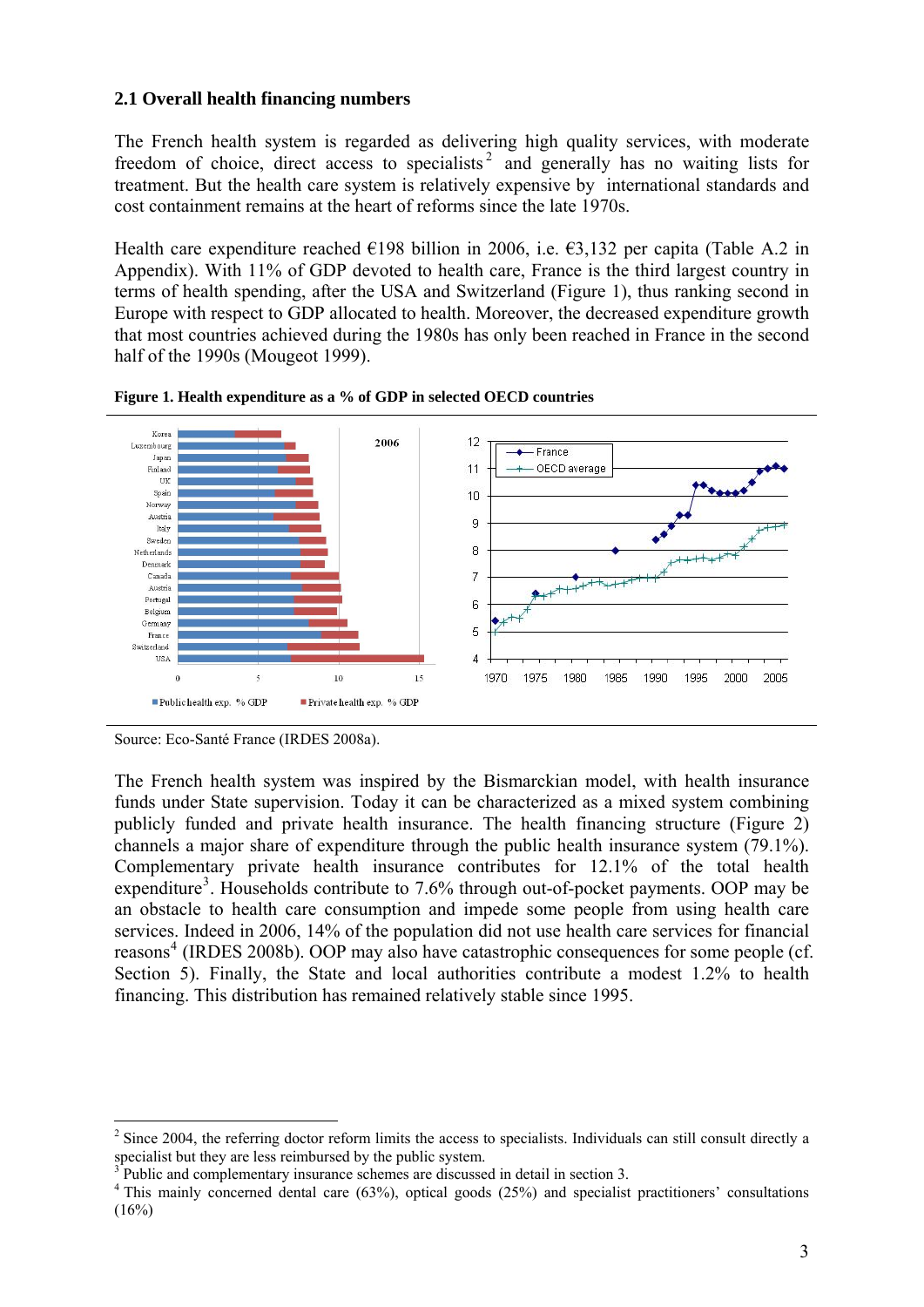

**Figure 2. Health financing structure, by financing agent** 

Source : Eco-Santé France (IRDES 2008a).

#### <span id="page-8-0"></span>**2.2 Health service delivery**

 $\overline{a}$ 

Inpatient services are delivered by three categories of hospitals: public, private non-for-profit and private-for-profit hospitals. Public hospitals account for 31% of all hospitals and 66% of inpatient beds. Private non-profit hospitals account for 30% of hospitals and 15% of inpatient beds. Private for-profit hospitals account for 39% of all hospitals in France and 20% of all inpatient beds (45% of surgical beds and 33% of obstetric beds) (Ministère de la Santé et des Solidarités 2006, Sandier et al. 2004).

Beyond public hospitals, the Public Hospital Service (SPH) includes private hospitals allowed to provide the SPH. The SPH lists all public hospitals and two-thirds of private non-profit hospitals and represents three quarters of all beds offered by the hospital system<sup>[5](#page-8-1)</sup>. Thus, public and private hospitals involved in the SPH are responsible for ensuring equal access to the care they provide. They are open to all persons requiring their services and are not allowed to make any discrimination between patients. They must be able to accommodate day and night, in an emergency, or to ensure admission to any other public service facility.

involvement with patients needing long-term care or psychiatric treatment is even more marginal (Sandier et al. 2004). Private hospitals that are not participating in the Public Hospital Service  $(SPH)^6$  $(SPH)^6$  provide over a third of inpatient stays involving medical, surgical and obstetric procedures and almost 50% of minor surgical or outpatient cases. These latter invest in relatively minor surgical procedures, carrying out three quarters of cataract surgical procedures and around 60% of admissions for digestive system disorders (e.g. appendectomies, treatment of abdominal hernias, cholecystectomies). It is much less involved in emergency admission or rehabilitation, accounting for just over a quarter of these types of hospital stays. Their

Primary and secondary health care that does not require hospitalization is delivered by selfemployed doctors, dentists and medical auxiliary staff working in their own practices, and to a lesser extent, by salaried staff in hospitals and clinics. Almost all self-employed health care

<span id="page-8-1"></span> $<sup>5</sup>$  Non-profit hospitals that are 'participants in public service' carry out public functions such as emergency care,</sup> teaching and social programs for deprived populations.

<span id="page-8-2"></span><sup>&</sup>lt;sup>6</sup> They represent approximately half of total hospitals and a quarter of inpatient beds.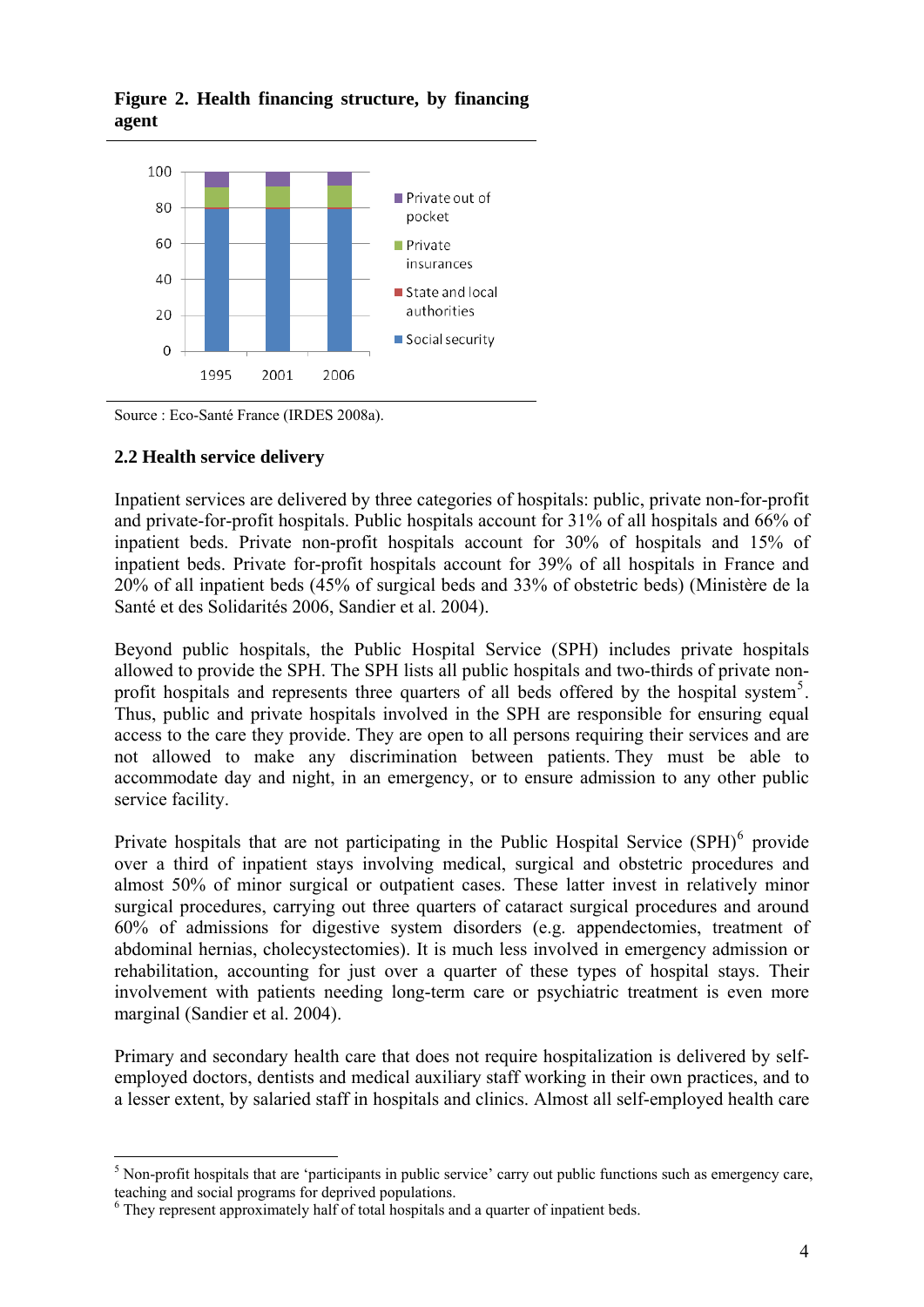professionals practice within the framework of the national agreements signed by the professionals' representatives and the health insurance funds.

## <span id="page-9-0"></span>**3. Health insurance schemes**

## <span id="page-9-1"></span>**3.1 Mandatory health insurance**

in Appendix). Today, the system provides universal health coverage. Table A.4 in Appendix presents an overview of the mandatory health coverage and health insurance in France. Public health insurance is part of the social security system, which was established in 1945. The system has evolved over time: workers and their families were the first to be covered but coverage was extended to other population groups over the next several decades (Table A.3

### <span id="page-9-2"></span>3.1.1. Institutional arrangements

this population). However, as some professional groups are now ageing and need more protection, some funds show a deficit, and transfers between different schemes have been Due to the Bismarckian origins of the system, workers and their families are affiliated with public insurance funds on a work-related basis, grouped by professional categorization (i.e. for each scheme, illness risks of the population are covered by the resources collected from introduced.

special statutory funds for certain public sector employees (e.g. National Railway Company, The main fund (CNAMTS) covers 84.1% of the population, mostly private sector employees and their families. The other schemes provide health coverage to 14.5% of the population: MSA covers farmers and agricultural employees; CANAM covers craftsmen and selfemployed people, including self-employed professionals such as lawyers; there are also the clergy, National Bank) and for miners (See Table A.4 in the Appendix for more details).

contrast, the AME is completely paid by the government and covers medical expenses of people who live in France but in an irregular residential situation and without resources. Since 2000, public health insurance has been supplemented by two other systems which extend statutory coverage to people outside the social security system: the 'Couverture Maladie Universelle' (CMU) and the 'Aide Médicale d'Etat' (AME). The CMU establishes universal health coverage, giving statutory health coverage on the basis of residence in France. Persons who cannot be covered by the social security system are entitled to coverage (2.3% of total population in 2005, Table A.3 in Appendix). The CMU is partly directly financed by the government: the beneficiaries with low revenues do not pay contributions whereas those whose revenues exceeding a threshold pay 8% of their total revenue<sup>[7](#page-9-4)</sup>. In

### <span id="page-9-3"></span>3.1.2. Health care benefits

 $\overline{a}$ 

reimbursement rates are determined by the government $\degree$  according to the type of goods and services. In order to give a sense of responsibility, the system generally makes people pay All the different schemes generally provide the same benefit package  $\delta$ . Different

<span id="page-9-4"></span><sup>&</sup>lt;sup>7</sup> This threshold is set every year. It was set at  $\epsilon$ 8,774 per year for the 1/10/2008 to 30/09/2009 period.

<span id="page-9-5"></span><sup>&</sup>lt;sup>8</sup> With the exception of the CMU, which covers much more.

<span id="page-9-6"></span><sup>&</sup>lt;sup>9</sup> The government sets the reimbursement rates and the conventional fees for each medical service. A general practitioner is free to charge the fee that he wishes for a consultation, but the social security system only reimburses it at a pre-set rate (in 2006, it reimbursed 70% of 20 Euros). The same process applies to medicine: the Ministry of Health negotiates prices of medicine with the manufacturers and a board of experts decides if the medicines provide enough valuable medical benefit to be reimbursed (and sets the rate of reimbursement).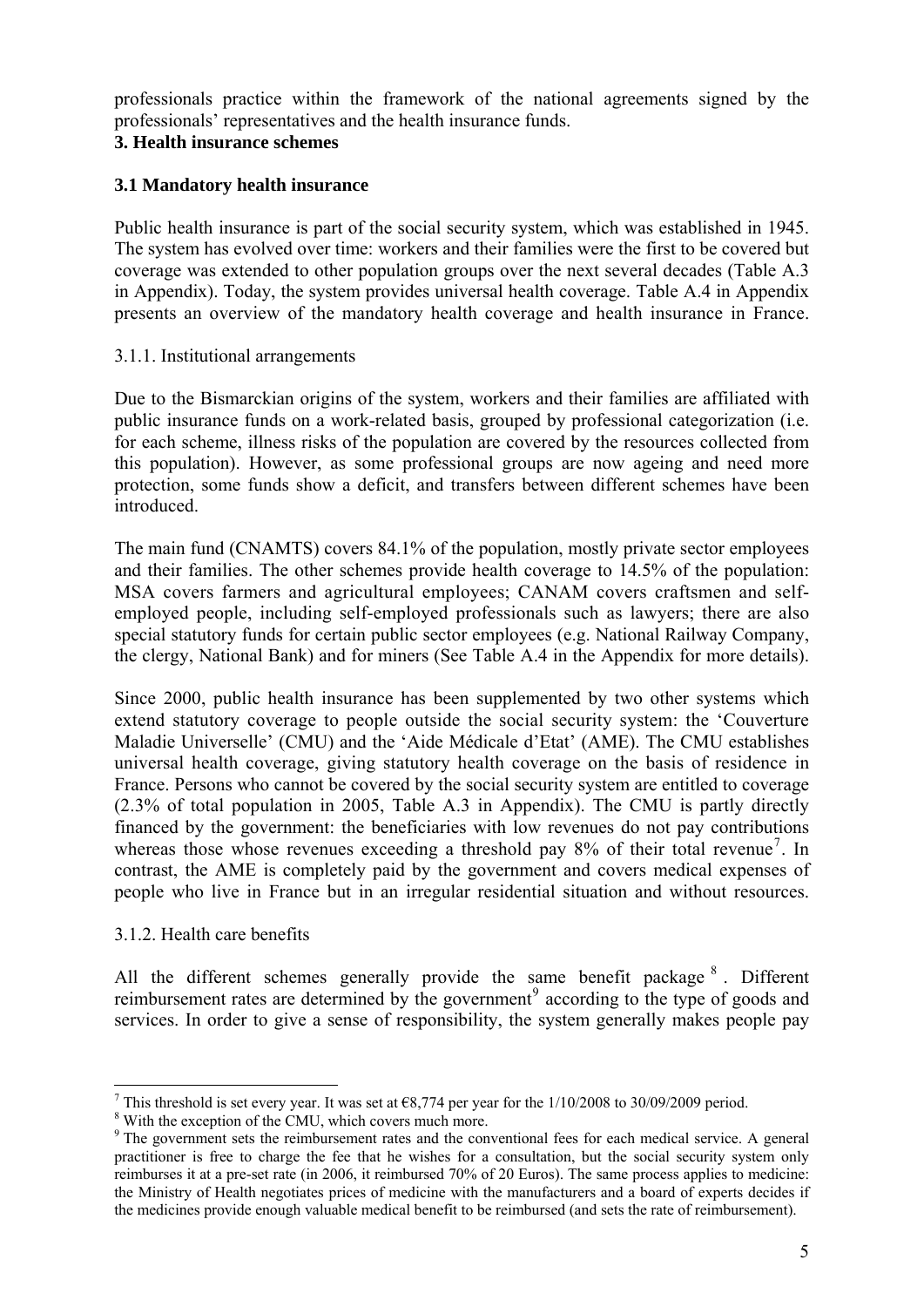first $10$ . The patients then inform their insurance funds about their use of health care and the fees paid $^{11}$  $^{11}$  $^{11}$  and generally get reimbursed a few days later.

Public coverage for inpatient care is quite complete; the system finances 91.4% of the inpatient costs (Figure 3). In theory, people have to pay 20% of the costs and a  $\epsilon$ 15 daily charge ('forfait hospitalier'), but in many particular cases these patient contributions are  $discounted<sup>12</sup>$  $discounted<sup>12</sup>$  $discounted<sup>12</sup>$ .

Public coverage is less complete for physician services and medicine, though it still accounts for 65.6% and 67.5% of total spending on these categories, respectively. In the case of physician services, patients are responsible for the payment of the 'ticket modérateur', a copayment representing 30% of the conventional tariff. The purpose of the 'ticket modérateur' is to reduce the moral hazard associated with insurance coverage. Patients are also responsible for physician fees that exceed the conventional tariff. For prescriptions drugs and medical goods, the 'ticket modérateur' ranges from 0% to 65%.





The category *other medical goods* includes, for example, eyeglasses and prostheses. Only 42.4% of this spending is financed by the public system. While the statutory public insurance scheme provides reimbursement for spending on these goods, the reimbursement rates are extremely low compared to market prices. Moreover, the public system provides no reimbursement for the cost of contact lenses in most cases.

Source : Eco-Santé France (IRDES 2008a)

<span id="page-10-0"></span> $\overline{a}$ <sup>10</sup> Except for inpatient care and drug expenditure for which patients only pay the non-reimbursed part of the fees.

<sup>&</sup>lt;sup>11</sup> Either by sending a special form ("Feuille de soins") partially filled in by their health care provider, or by presenting their 'Carte Vitale' to their provider. The Carte Vitale was created in 1999. It is a smart card verifying people are insured and facilitating the reimbursement process: it allows for rapid communication to the public and private insurance funds concerning the care and the fees of the patient. Furthermore, it also contains (encrypted) medical information about the patient.

<span id="page-10-1"></span><sup>&</sup>lt;sup>12</sup> Particular cases that lead to discounts: people insured by CMU, stays longer than one-month, different types of illnesses, etc.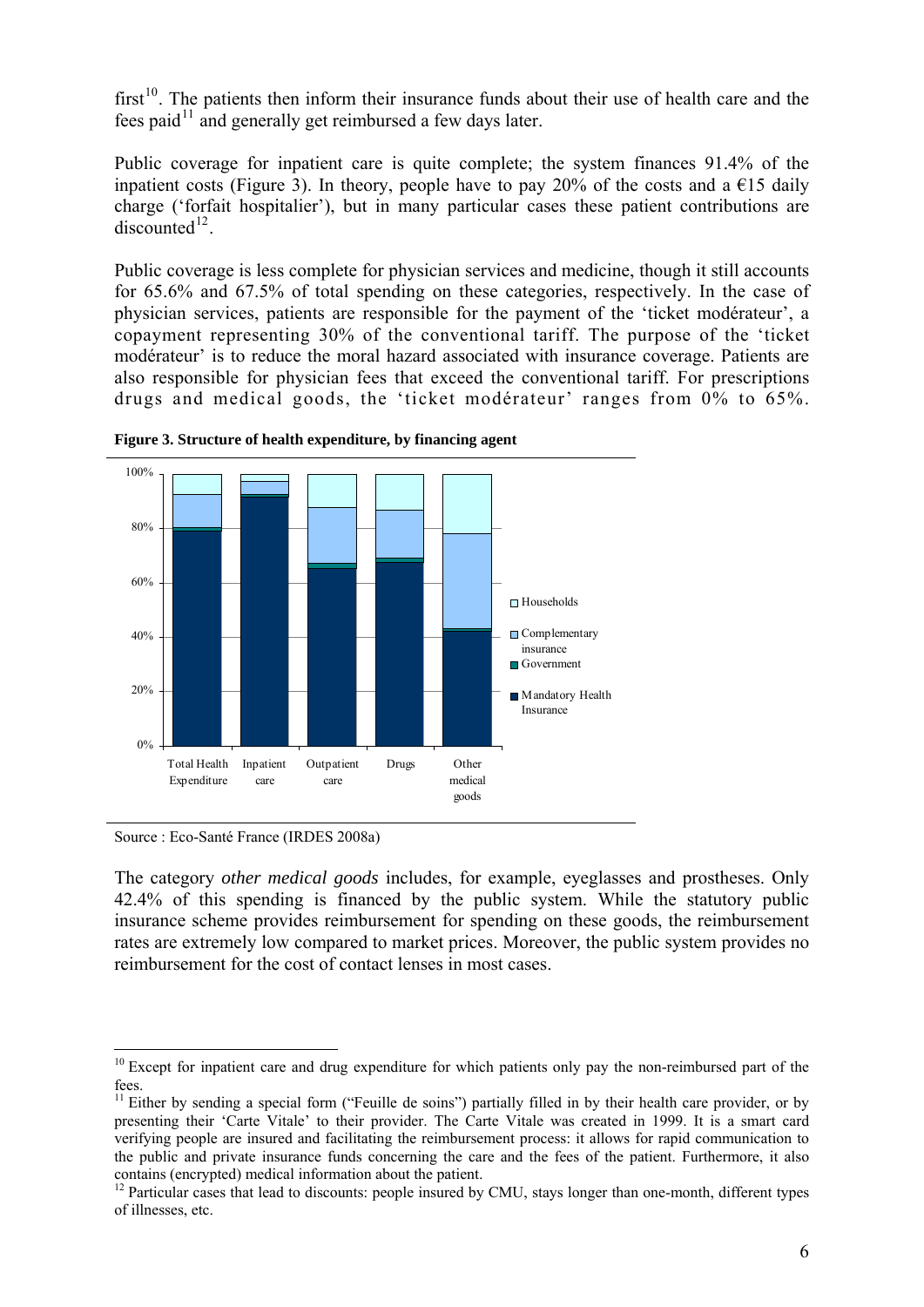#### 3.1.3. Financing of the mandatory health scheme

Today, the mandatory health insurance is mainly financed by two different sources: one of Bismarckian type (contributions based on worker wages) and one of Beveridgian type (income taxes) (Sauvignet 2005).

Workers and employers contribute to the financing of the public scheme through payroll taxes, which, in the general scheme, represent 0.75% and 12.8% of the gross salary, respectively<sup>[13](#page-11-1)</sup>. Overall, these contributions account for  $43\%$  of the revenue of the general scheme of the mandatory health insurance. Resources are collected by the companies and then transferred to their collection organization (called URSSAF). These contributions are then brought back up to the Central Agency of the Social Security Organisms (ACOSS) and are made available to be used for health care reimbursements.

As these contributions are not sufficient to fund the system, people now also contribute by paying income taxes, which are placed into the public system. This is the case of the 'Contribution Sociale Generalisée' (CSG) introduced in 1991. This tax has the advantage of having a larger tax base as it includes both labour and capital revenues: all people contribute as long as they receive an income in France. The rate of the health branch of the  $CSG<sup>14</sup>$  $CSG<sup>14</sup>$  $CSG<sup>14</sup>$ represents  $5.25\%$  of labour revenues and  $5.95\%$  of capital revenues<sup>[15](#page-11-3)</sup>. This revenue accounts for 36% of the resources of the general scheme<sup>[16](#page-11-4)</sup> (in 2002). Other taxes, such as for example tobacco and alcohol taxes, pollution taxes and the  $CRDS<sup>17</sup>$  $CRDS<sup>17</sup>$  $CRDS<sup>17</sup>$ , also contribute to financing the mandatory public system, but only marginally.

The French public health system faces important difficulties: the deficit of the general health insurance scheme was 5.9 billion Euros in 2006 (Commission de Comptes de la Sécurite Sociale 2008). With health expenditure rising faster than receipts, the financial situation of the public health insurance funds worsened during the 1980s and the early 1990s. The gap between spending and the resources available led the government to launch a series of stabilisation plans. Up to the mid-1990s, the reforms implemented intended to balance the health insurance accounts that relied largely on short term measures. Their main objective was to cover ex post the deficits of the health insurance funds, mostly by increasing patients' contributions with higher social contributions and co-payments (Imai et al., 2000). In 1996, the Juppé Plan introduced structural measures through amendments to the Constitution. Now, Parliament adopts every year a national health spending objective that sets targets for the expenditure and reimbursements made by the mandatory basic schemes <sup>[18](#page-11-6)</sup>. Table B.1 in Appendix presents an overview of the main reforms.

<span id="page-11-0"></span> $\overline{a}$ 

<span id="page-11-1"></span><sup>&</sup>lt;sup>13</sup> The contributions are different in the other schemes. For example, the contributions of self-employed people, who are attached to the 'Régime Social des Indépendants', vary from 5.9% to 6.5% of their professional

income.<br><sup>14</sup> The CSG finances three branches of the social security system: family, old age, and health.

<span id="page-11-3"></span><span id="page-11-2"></span><sup>&</sup>lt;sup>15</sup> These are the main rates, but there are some exceptions: it varies from  $3.8\%$  to 7.25% depending on the type of revenue.

<sup>&</sup>lt;sup>16</sup> People belonging to other schemes contribute in the same manner to the CSG.

<span id="page-11-5"></span><span id="page-11-4"></span><sup>&</sup>lt;sup>17</sup> The 'Contribution au Remboursement de la Dette Sociale' (CRDS) is a tax based on all revenues, with a rate of 0.5%, aiming at lowering the global deficit of the social security system. 18 It comprises a spending target for ambulatory care (e.g. private fees, prescriptions, and per diem sickness

<span id="page-11-6"></span>benefit), a target for public hospitals, a target for private clinics and a target for the medical-social sector.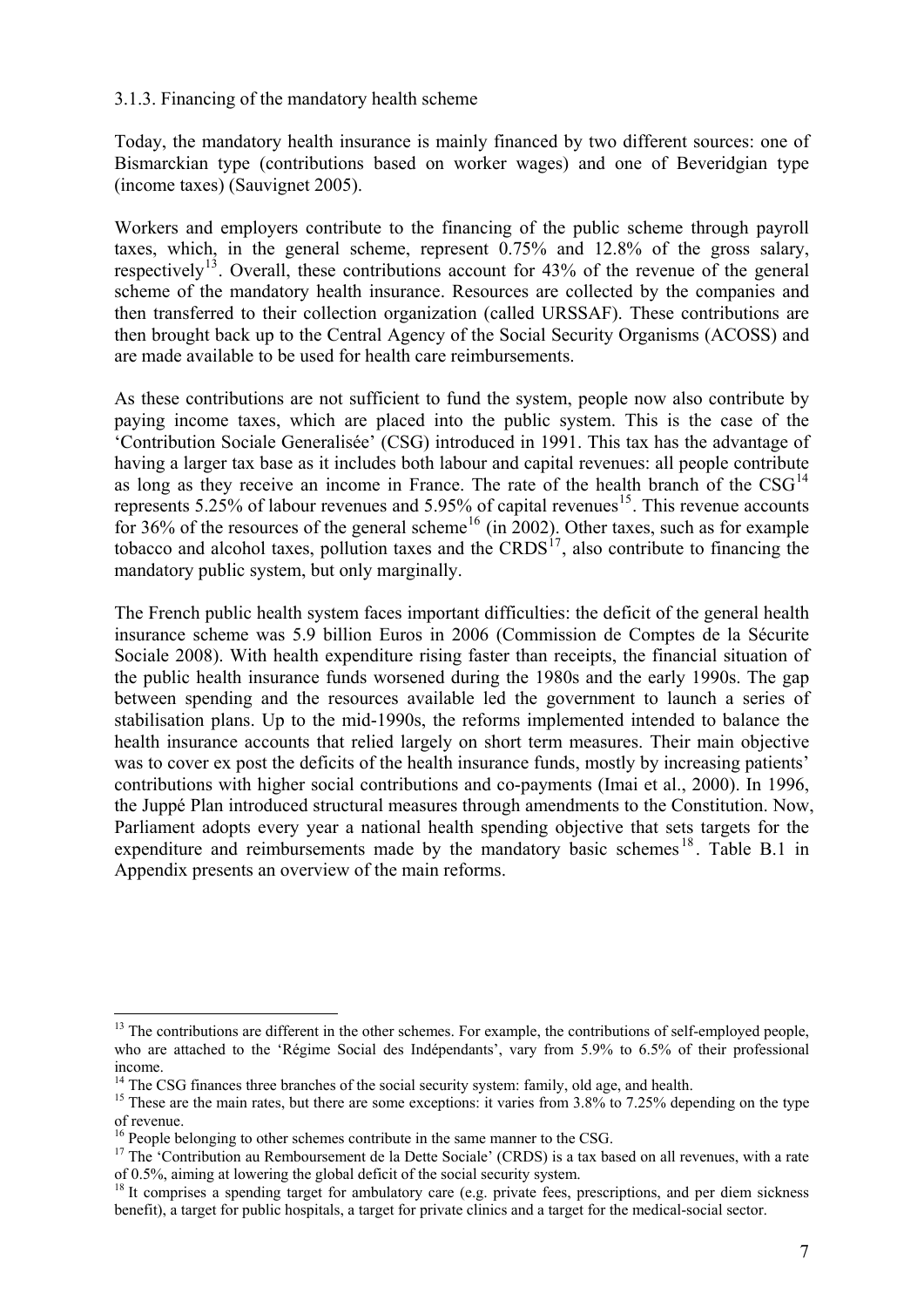#### **3.2 Complementary private health insurance**

Private health insurance (PHI) serves a complementary function in the French system, reimbursing patients for the cost sharing elements of the public system and for medical goods and services for which public reimbursement levels fall below market prices (Buchmueller and Couffinhal 2004). In 2006, PHI financed 12.1% of the current health expenditure. Coverage has expanded greatly over the past decades from 69% of the population in [19](#page-12-3)81 to 93% in 2006 (INSEE 2007, IRDES 2008a)<sup>19</sup>.

#### <span id="page-12-1"></span>3.2.1. Institutional arrangements

Three different types of organizations are authorized to provide a complementary private health insurance: mutual insurance companies, foresight institutions and private insurance companies (the latter being the only profit-making type). They generally refund the full 'ticket modérateur' of the basic scheme, thus cancelling out moderating effects on consumption.

Different types of contracts are provided by these agencies: collective contracts and individual contracts. The collective contracts are for firms to cover their employees; they are generally provided by mutual companies or foresight institutions and they insure redistribution between risks. As they are collective, these contracts are limited according to professions or employers. For instance, the MGEN (a French mutual company) provides insurance contracts to employees of the Ministry of Education, Culture and Sports. Meanwhile, people who cannot be covered through their company usually subscribe to individual contracts. However, these rely more on a competitive market: the premium depends on the selected coverage but also on the risks of the insured people.

There is also a free complementary insurance system for the poorest individuals, provided by the government: only people with low revenues (lower than  $\epsilon$ 8,644 Euro per year) can subscribe to the 'Couverture Maladie Universelle Complémentaire' (CMU-C). This scheme had 4.8 million beneficiaries in 2006, which represents 7.5% of the population.

### <span id="page-12-2"></span>3.2.2. Private health insurance benefits

 $\overline{a}$ 

PHI generally covers medical goods and services expenses that are not or only partially reimbursed by the mandatory health system. Dental care and optical goods represent onequarter of complementary insurance expenditure (Couffinhal and Perronnin 2004).

<span id="page-12-0"></span>Complementary insurance services differ on many points, such as the benefit package and the premium. Some contracts only cover the 'ticket modérateur', whereas other contracts cover almost all that is not reimbursed by the Social Security. Between these extremes, contracts may differ on many points such as the rates of coverage, the complementary indemnities for the non-working days, or the reimbursement of optical and dental services. In fact, collective contracts generally have better benefits than individual contracts as companies often participate in their financing (generally for 50% of the premium) (Couffinhal and Perronnin 2004). Consequently, individuals who do not have a stable job, and then who cannot benefit from such collective contracts, get smaller benefit package from private insurance relative to price. More generally, poorer households devote a larger part of their income to complementary insurance compared to richer households (IRDES 2008b),

<span id="page-12-3"></span><sup>&</sup>lt;sup>19</sup> In 2006, 7% of the population was not covered by complementary insurance, and 54% of them were low income individuals. Unemployed people are the most affected as 18% of this group is not covered: they face both financial obstacles and limited access (as they cannot benefit from collective contracts) (IRDES 2008b).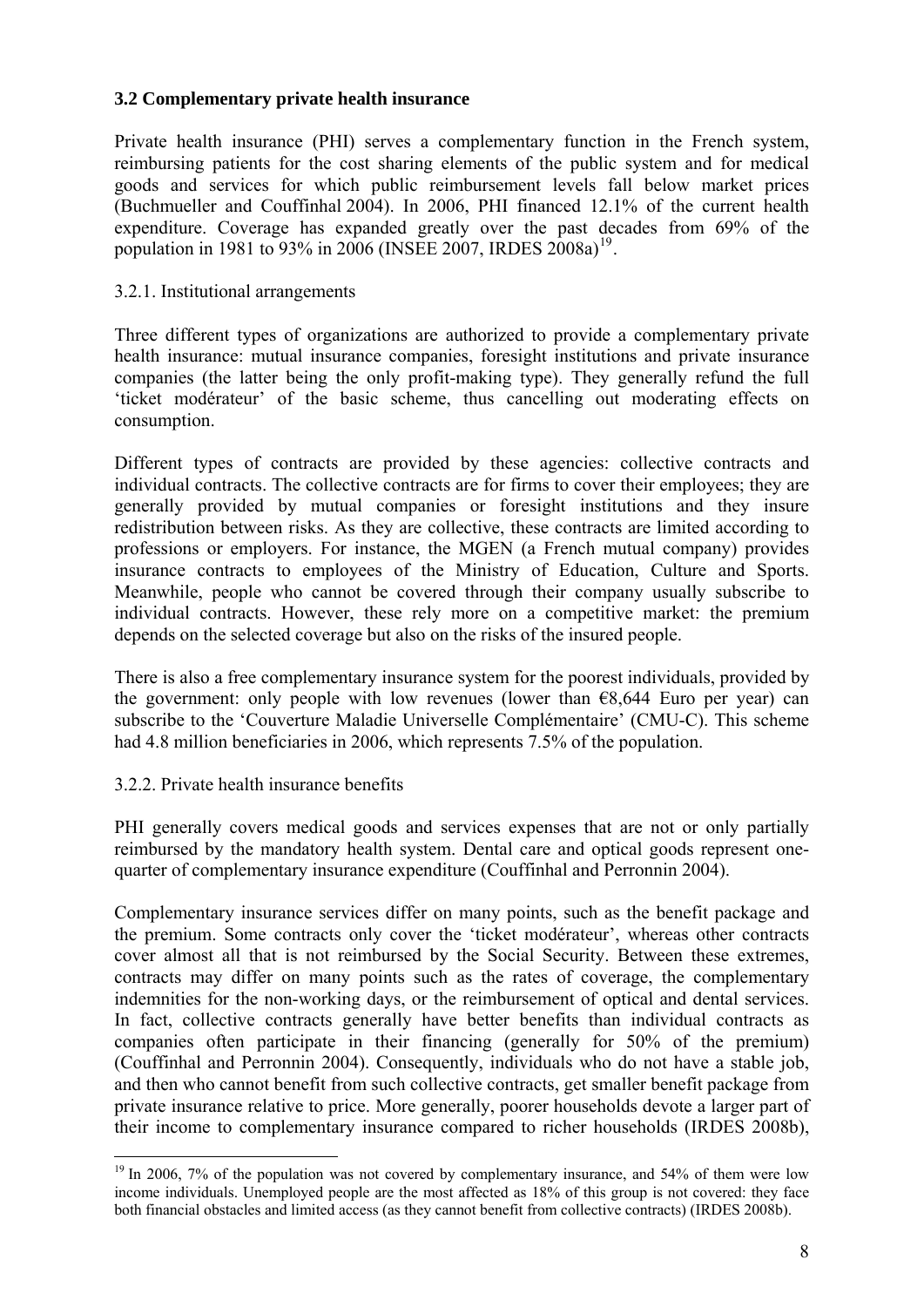but they pay lower premiums and benefit from lower coverage. These facts underline that there are inequities in access to complementary health insurance. The CMU-C tries to deal with this but since only the poorest households can subscribe to it, it is still a problem for 'almost poor' people<sup>[20](#page-13-2)</sup>.

#### <span id="page-13-0"></span>**4. Data and methods**

### <span id="page-13-1"></span>**4.1 Data description**

The data used in this study are from the Family Budget Surveys conducted by the French Office of Statistics and Economic Studies (INSEE) in 1994-95, 2000-01, and 2005-06<sup>[21](#page-13-3)</sup>. These surveys represent data for one year (divided into eight periods of six weeks in order to control for seasonal effects<sup>[22](#page-13-4)</sup>). The surveys contain data from  $10,240$  metropolitan French households in 2006, 10,305 in 2001 and 9,634 in 1995<sup>[23](#page-13-5)</sup>.

The Family Budget Surveys consist of three visits to each household during a two-week period. Two data collection instruments are used:

- The recording of daily expenditure using a diary which is given to the household for 14 days: the household records all types of expenditure made during that period<sup>[24](#page-13-6)</sup>;
- A questionnaire  $2^5$ , divided in three parts, used to record the socio-demographic characteristics of the household, its revenues and qualitative information describing its financial situation. The questions also concern expenditure that may not be described in the diaries, such as durable goods expenditure or recurrent expenditure. The latter includes some information about health service utilization and expenditure: the surveys inquire about inpatient care during the last 12 months and the resulting OOP. In addition, the 2000-01 and 2005-06 surveys integrate questions about chronic diseases which resulted in health care utilization<sup>[26](#page-13-8)</sup>.

The data on health expenditure collected from the diaries should be interpreted with caution. Indeed, households are requested to report in their diaries out-of-pocket health expenditure, i.e. payments net of any reimbursement received from insurances. However many households may report their payments without considering their forthcoming insurance reimbursements (either because they forget the rules concerning the diary account or because they are unable to assess the amount that will be reimbursed). This is often the case for prescribed drugs and outpatient payments<sup>[27](#page-13-9)</sup> which might be overestimated in the Family Budget Surveys (Bellamy 2008). On the contrary, the payments concerning inpatient care may not be overestimated as the bill is often already net of insurance reimbursements.

 $\overline{a}$ 

<span id="page-13-2"></span> $20^{\circ}$  This problem is lowering as since 2005, the government provides financial assistance to people whose revenues are 15% higher than the CMU-C threshold to get complementary insurance.

<sup>&</sup>lt;sup>21</sup> See INSEE 1997, 2000 and 2007.

<span id="page-13-4"></span><span id="page-13-3"></span> $22$  The 2005-06 survey was conducted between March 2005 and March 2006; the 2000-01 survey between May 2000 and May 2001; the 1994-95 survey between October 1994 and September 1995.

<sup>&</sup>lt;sup>23</sup> The number of individuals in the survey was  $25,634$  in 2006,  $25,803$  in 2001 and 25,032 in 1995.

<span id="page-13-6"></span><span id="page-13-5"></span><sup>&</sup>lt;sup>24</sup> The diary is given during the first visit, the recording is checked during the second visit and it is collected during the third visit.

<sup>&</sup>lt;sup>25</sup> This is a Computer Assisted Personal Interview questionnaire.

<span id="page-13-8"></span><span id="page-13-7"></span><sup>&</sup>lt;sup>26</sup> The recall period is six months for 1995 and  $2001$  (for the inpatient care, as well as for the chronic disease and medical goods). For 2006, the recall period is twelve months for the inpatient care and for the medical goods. For chronic disease, the recall period for the related health expenditure is two months.

<span id="page-13-9"></span>At least 70% of the households who had seen a general practitioner have reported amounts that are not net of any insurance in the 2006 survey (Bellamy 2008).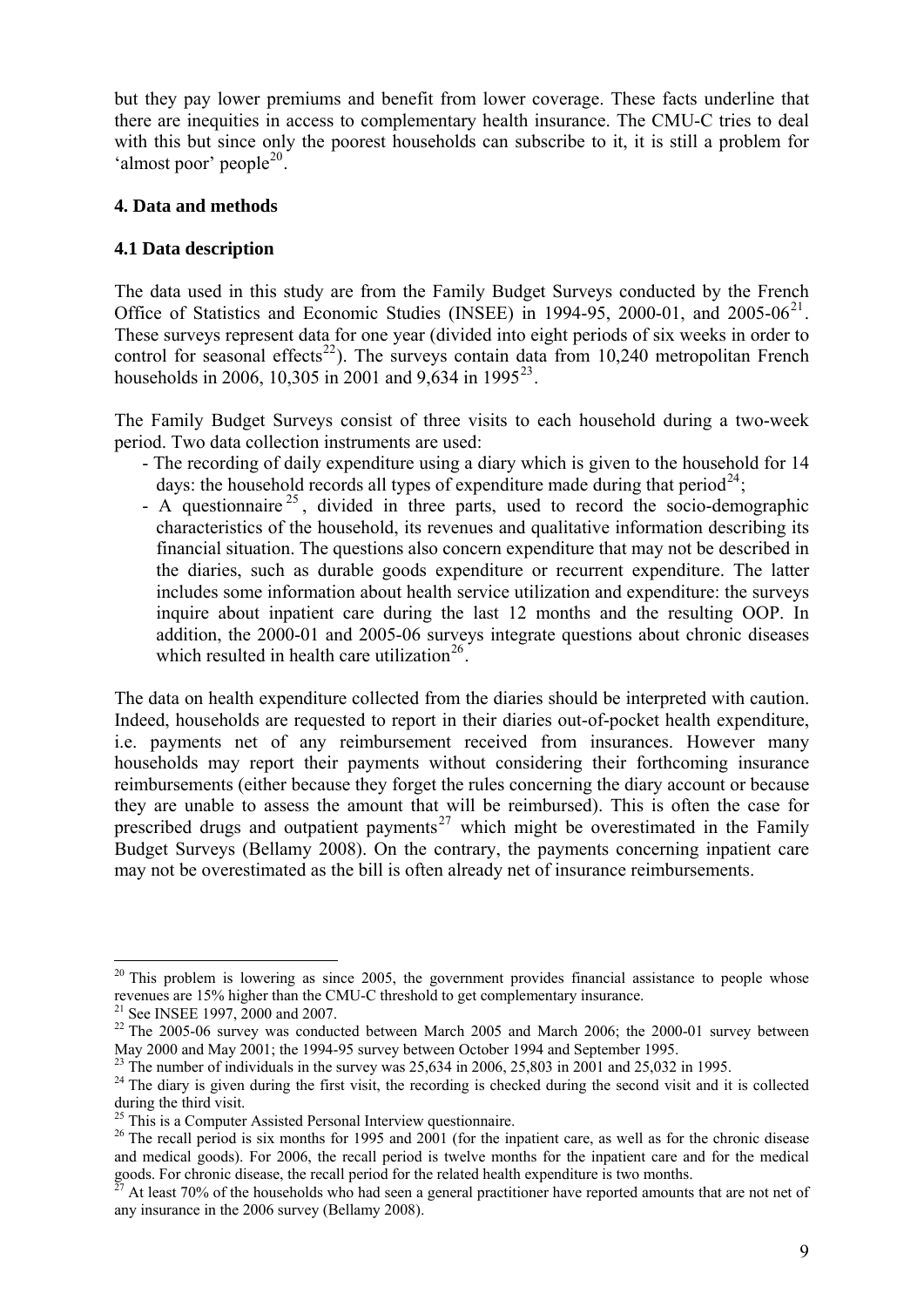## <span id="page-14-0"></span>**4.2 Methods**

<span id="page-14-1"></span>4.2.1. Methodology for high burden health expenditure assessment

In order to assess financial protection provided to the population, we use a measure of the financial burden proposed by the World Health Organization (Xu et al. 2003). It consists of determining the proportion of households facing high burden health expenditure. In addition, we determine the proportion of households that fall below the poverty line due to OOP.

The analysis focuses on out-of-pocket payments on health, defined as payments made by households at the point of receiving health services net of any insurance reimbursement. Health spending represents a high burden when a household must reduce its basic expenditure over a period of time to cope with health costs. We define high burden health expenditure as occurring when a household's total out-of-pocket health payments equal or exceed 25% of its capacity to pay (or non subsistence spending). We additionally used a 40% threshold to assess the extent of catastrophic health payments.

We first estimate household's non subsistence income, called capacity to pay  $(ctp_h)$ . We can define it as the total household income minus its subsistence expenditure ( $se<sub>h</sub>$ ). Household income is measured by total consumption expenditure  $(exp<sub>h</sub>)$ . Reported consumption expenditure<sup>[28](#page-14-2)</sup> is used in the analysis in preference to reported income for two main reasons. First, the variance of current expenditure is smaller than the variance of current income over time. Income data reflect random shocks, and expenditure data better reflects the notion of effective income. Secondly, in most household surveys, expenditure data are more reliable than income data (Cavagnero et al. 2006).

Household subsistence expenditure can be defined and measured in many ways. Here we use a food share based poverty line for estimating it. This poverty line  $(se_{45-55h})$  corresponds to the food expenditure of households whose food expenditure share of total household expenditure was the median in the country. In order to minimize measurement errors, we use the average food expenditure of households whose food expenditure share of total household expenditure is within the 45th and 55th percentile of the total sample, adjusted for the size of households $^{29}$  $^{29}$  $^{29}$ .

Household capacity to pay is therefore:  $\text{ctp}_h = \exp_h - \text{se}_{45-55h}$ 

Some household may report food expenditure that is lower than subsistence spending  $(se<sub>h</sub> > food<sub>h</sub>)$ . That indicates that the household's food expenditure is under the estimated poverty standard for that country. Such a situation can result from the fact that reported food expenditure in the survey does not consider food subsidies, coupons, self production and other non cash means of food consumption. In that case, the non food expenditure is used as non subsistence spending. Then the capacity to pay is expressed as follows:

<span id="page-14-2"></span> $\overline{a}$ <sup>28</sup> Household expenditure comprises both monetary and in kind payments on all goods and services, and the money value of the consumption of home-made products. However, the 2001 survey only provides data on monetary consumption; no information on the money value of home-made products is available.

<span id="page-14-3"></span><sup>&</sup>lt;sup>29</sup> Food expenditure was adjusted for household size according to a consumption equivalence scale. Indeed food consumption increases with additional household members but this increase in consumption is less than proportional to the increase in household size. This adjustment is calculated as: eqsize=hhsize $\beta$  where eqsize represents the number of consumption equivalents in the household and hhsize is the actual size. The value of the parameter  $\beta$  has been estimated from previous studies based on 59 countries household survey data, and it equals 0.56.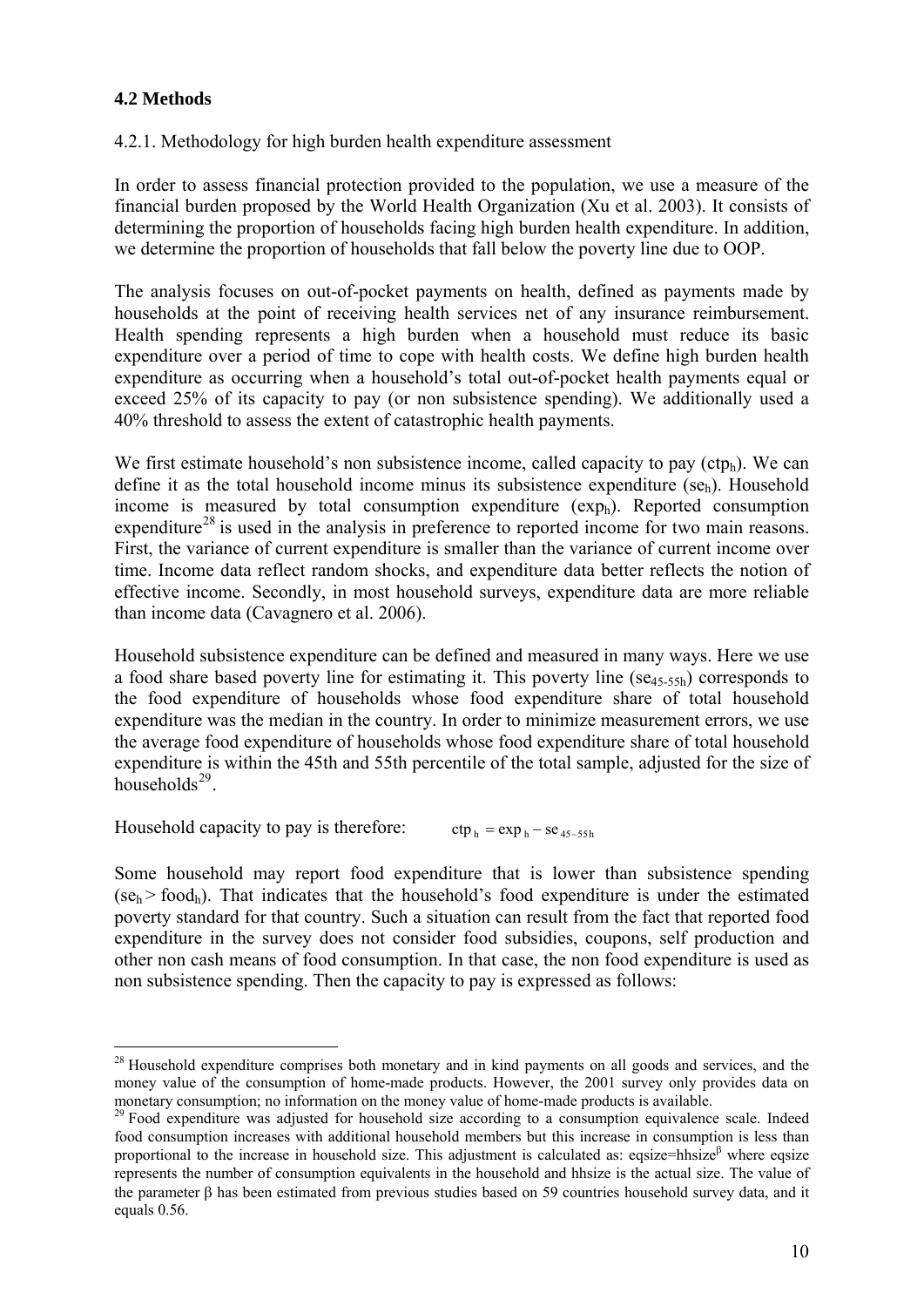$\left\{\color{red}\right\}$  $=\begin{cases} \exp_h - s e_h & \text{if } s e_h \leq \text{food}_h \\ \exp_h - \text{food}_h & \text{if } s e_h > \text{food}_h \end{cases}$  $h = \begin{cases} exp_h - se_h & \text{if } se_h \leq 100a_h \\ exp_h - food_h & \text{if } se_h > food \end{cases}$  $\text{ctp}_h = \begin{cases} \n\text{exp}_h - \text{se}_h & \text{if } \text{se}_h \leq \text{food} \\ \n\text{exp}_h - \text{food}_h & \text{if } \text{se}_h > \text{foo} \n\end{cases}$ 

The burden of health expenditure is defined as out-of-pocket payments on health as a percentage of a household's capacity to pay:

$$
ooptp_h = \frac{oop_h}{ctp_h}
$$

A household is considered to be facing high burden expenditure when total out-of-pocket health payments equal or exceed 25% of the household's capacity to pay. A dummy variable (HBoop) reflecting the presence of high burden payments is constructed:

 $\begin{cases} \end{cases}$  $=\begin{cases} 1 & \text{if } \text{ooptp}_h \geq 0.25 \\ 0 & \text{if } \text{ooptp}_h < 0.25 \end{cases}$ h  $HBoop<sub>h</sub> = \begin{cases} 1 & \text{if } ooptp_h \\ 0 & \text{if } ooptp_h \end{cases}$ 

The estimated basic subsistence need of a household, seh, also serves as poverty line for analyzing the poverty impact of out-of-pocket health payments. A non-poor household is impoverished by health payments when it becomes poor after paying for health services. This is when a household's expenditure net of OOP falls below the household poverty line.

<span id="page-15-0"></span>4.2.2. Methodology of high burden health expenditure determinants

We analyze the determinants of high burden expenditure using a logistic regression model: the dependent variable (HBoop) is a dichotomous variable defined as 1 when a household faced high burden health payments and 0 otherwise. Based on the logistic distribution function, the probability of a household facing high burden expenditure is:

$$
P = E(H\text{Boop }|X) = Pr \circ b(H\text{Boop } = 1|X) = F(X' \beta) = e^{X'\beta}(1 + e^{X'\beta})^{-1}
$$

Where X is the vector of independent variable and  $\beta$  is the coefficients' vector.

After a logit transformation, we get the following linear function:

$$
\ln\left(\frac{P}{1-P}\right) = \ln\left(\frac{\text{Pr ob(HBoop = 1|X)}}{\text{Pr ob(HBoop = 0|X)}}\right) = X'\beta
$$

This logistic model is estimated by maximum likelihood. We can analyze the determinants of high burden expenditure by studying the coefficients  $(\beta)$ , but we chose to develop the analysis by presenting the odds ratios (OR), thus describing how often an event happens, relative to how often it does not. It can be written as follows:

$$
OR = \frac{P}{1-P} = \frac{Pr \, ob(HBoop = 1|X)}{Pr \, ob(HBoop = 0|X)} = e^{X^{\prime}\beta}
$$

They are ranged from 0 when Prob(HBoop=1|X)=0 to  $+\infty$  when Prob(HBoop=1|X)=1 and are associated with each explanatory variable. An odds ratio greater than 1 means the factor increases the risk of incurring high burden health payments, while a ratio smaller than 1 indicates a decrease in risk.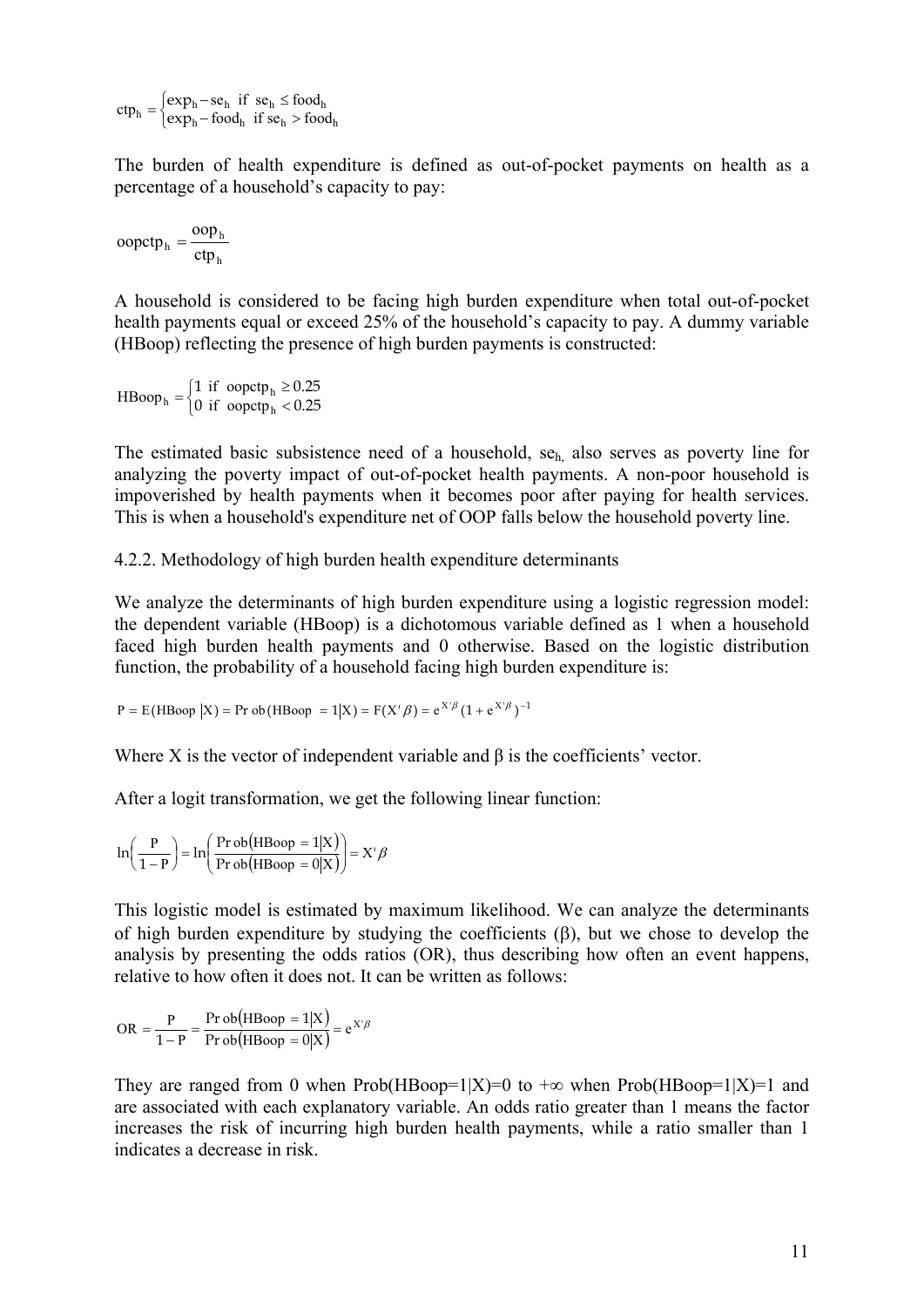## <span id="page-16-0"></span>**5. Results**

## <span id="page-16-1"></span>**5.1 Out-of-pocket payments**

## <span id="page-16-2"></span>5.1.1. Level and structure of OOP

According to the surveys, out-of-pocket health expenditure continuously decreased between 1995, 2001 and 2006 (Figure 6). In 1995, households spent on average  $\epsilon$ 818 per year for health services compared to  $\epsilon$ 675 in 2001 and  $\epsilon$ 637 in 2006<sup>[30](#page-16-3)</sup>. OOP also decreased in relative terms (Figure 7): they represented on average 5.2% of total household expenditure in 1995, 4.2% in 2001 and 3.3% in 2006. This is compensated by a higher contribution of complementary insurance.

The structure of out-of-pocket health payments varied a lot between 1995, 2001 and 2006 (Figures 4 and 5). In 1995, the largest proportion of OOP spending was on medicines (48%). However, it continuously decreased and fell to the third largest category in 2006, with spending of  $E169$  per household and a 27% share of total OOP. The second largest item in 1995 was outpatient care with a 45% share of total out-of-pocket payments. It reached the first place in 2001 (with 53%) and it remains there even after decreasing in 2006 (39%).

Very little was spent on therapeutic equipment in 1995 (3% of total expenditure, or  $\epsilon$ 26 per household per year). This expenditure increased dramatically: in 2001, it represented 10% of total payments with  $\epsilon$ 66 per household. In 2006, it increased to the second largest proportion of OOP with a 32% share and a spending of  $\epsilon$ 204 per year. Indeed, the optical market, which represents the largest spending among therapeutic equipments, observed a high growth during this decade (Fenina et al.  $2008$ )<sup>[31](#page-16-4)</sup>. In addition, these medical goods were and are still marginally reimbursed by the Social Security. Lastly, OOP expenditure on inpatient services was and is still a small proportion of total out-of-pocket expenditure (2.5% in 2006), since it was always largely covered by public insurance.



**Figure 5. Structure of health payments, in % of total** 

Source: Family Budget Survey, INSEE (1995, 2001 and 2006).

<span id="page-16-3"></span> $\overline{a}$ <sup>30</sup> These amounts are in current Euros. Since there was inflation during the 1995-2006 period, these figures suggest that the out-of-pocket health expenditure observed a real diminution.

<span id="page-16-4"></span><sup>31</sup> According to the Family Budget Survey from 1995, the optical products already represented 45% of therapeutic equipment expenditure. Available data do not allow quantifying the growth mentioned by Fenina et al. (2008) over the last years.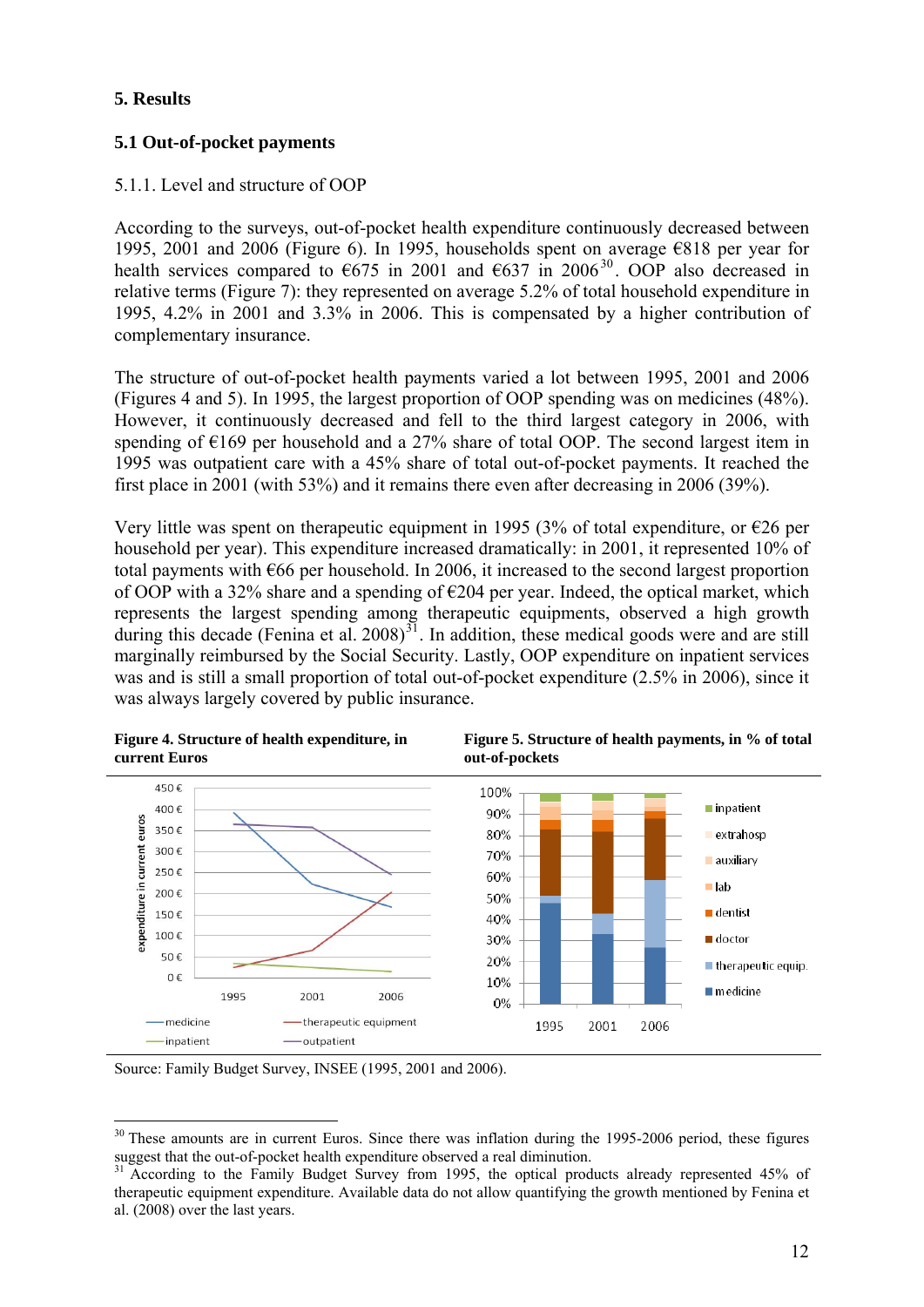### <span id="page-17-0"></span>5.1.2. Distribution of OOP

Total out-of-pocket health payments vary enormously across income groups<sup>[32](#page-17-1)</sup> for all three years (Figures 6 and 7). Richer households spend more for their health, in absolute terms and in relative terms. Indeed, in 2006, the poorest quintile spent on average  $E198$  for health and then devoted 2.6% of its total expenditure, whereas the richest spent  $\epsilon$ 1,447 which represents 4.2% of its total budget. These numbers indicate some form of progressivity of out-of-pocket health expenditure.



Source: Family Budget Survey, INSEE (1995, 2001 and 2006).

In contrast, the structure of OOP varies slightly across expenditure quintiles (Figure 8). In 2006, the three largest shares of OOP health expenditure (medicine, therapeutic equipment and doctor) do not show large differences between quintiles. However, for other outpatient care, we observe inequities related to dental care, lab tests and health auxiliary consultations. The poorest quintile only devotes 1.1% of its OOP health expenditure to dental care whereas the richest devotes 5.1%. The poorest households spend a very small share of their OOP health payments on lab tests and health auxiliary consultations (1.8% and 2.4%). The richest spend almost twice as much: 3.1% and 4.5%. In fact, these services are relatively expensive and weakly reimbursed by public insurance system: financial barriers usually impede poorer households from using these health services.

**Figure 8. OOP by expenditure quintiles, 2006** 



Source: Family Budget Survey, INSEE (2006).

 $\overline{a}$ 

<span id="page-17-1"></span><sup>&</sup>lt;sup>32</sup> Income groups designate total expenditure quintiles: the first expenditure quintile is the poorest; the fifth quintile the richest.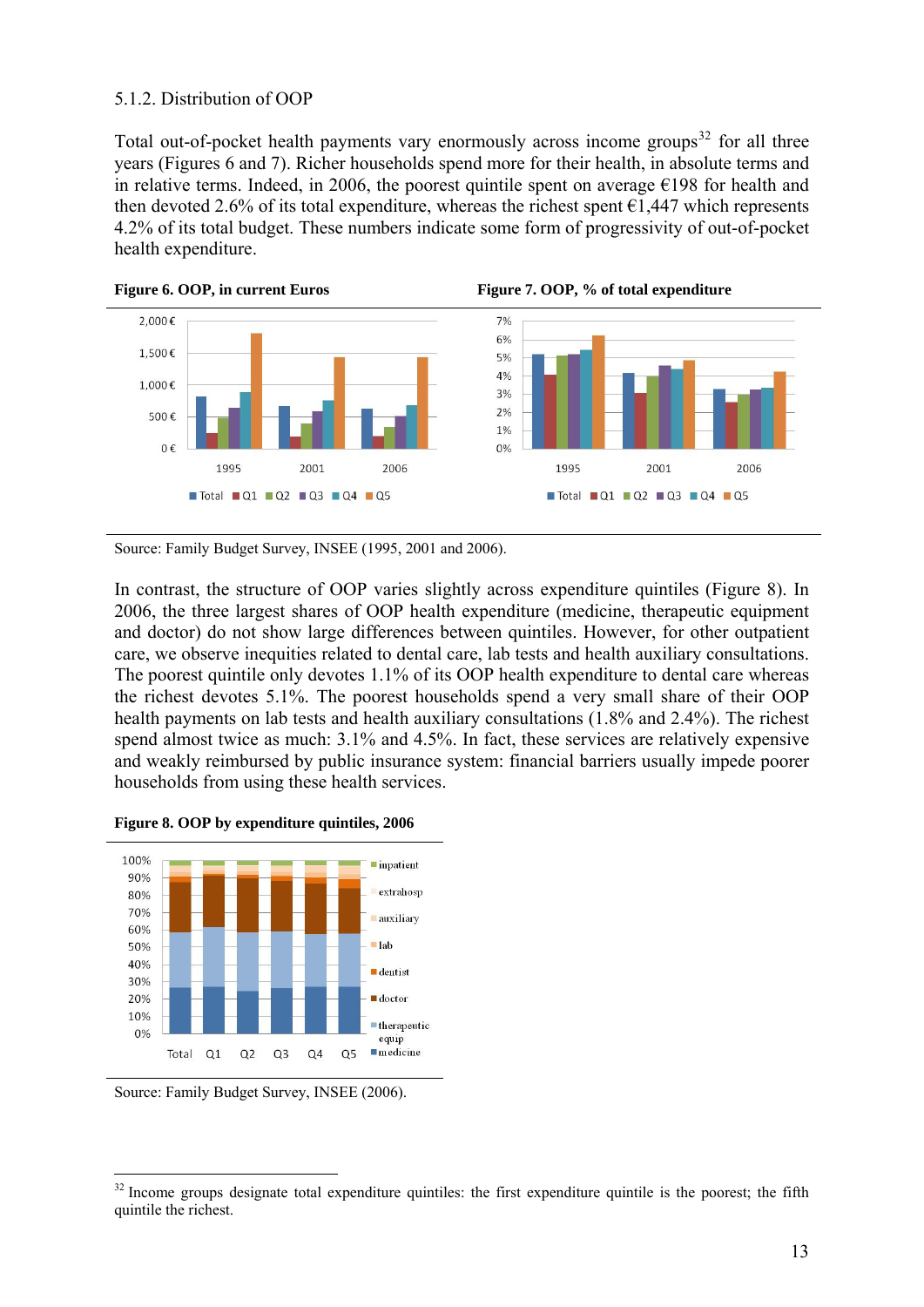#### 5.1.3. Progressivity analysis of OOP

Progressivity of the health finance is an equity concept. A system is considered progressive if payments from wealthy people - relative to their capacity to pay – are higher than payments from poorer individuals (O'Donnell et al. 2007).

The most direct means of assessing progressivity of health payments is to examine their share of household capacity to pay by quintile. Another means to assess progressivity is to compare the concentration curves for health payments with the Lorenz curve for capacity to pay. If payments towards health care always account for the same proportion of capacity to pay, the share of health payments contributed by any group must correspond to its share of capacity to pay, and the concentration curve lies on top of the Lorenz curve. In a progressive system, the share of health payments contributed by the poor will be less than their share of capacity to pay, and the Lorenz curve will dominate the concentration curve.

We use both methods to analyze the extent to which health payments are proportional to household's capacity to pay, considering successively OOP and PHI premiums.

As suggested by the previous analysis of OOP across expenditure quintile (cf. Figure 7), OOP relative to capacity to pay increased across capacity to pay quintiles in 2006, indicating some progressivity (Figure 9). Looking at previous years does not provide such a clear picture and we are not able to find conclusive evidence about progressivity of OOP neither in 1995 nor in 2001<sup>[33](#page-18-1)</sup>

The concentration curve of the out-of-pocket health payments appears to lie below the Lorenz curve (Figure 10). Indeed, in 2006, the test of dominance confirms the progressivity, albeit weak, of these payments (Table A.6 in Appendix). This conclusion corroborates with the analysis of the quintile shares of OOP, as well as with the Kakwani index, which is significantly positive. OOP in 1995 are also progressive. For 2001, the results do not provide strong evidence; tests and figures suggest proportionality of out-of-pocket health payments.







<span id="page-18-0"></span>Source: Authors calculations.

 $\overline{a}$ 

<span id="page-18-1"></span> $33$  The corresponding figures are reported in Figure A.1 in Appendix.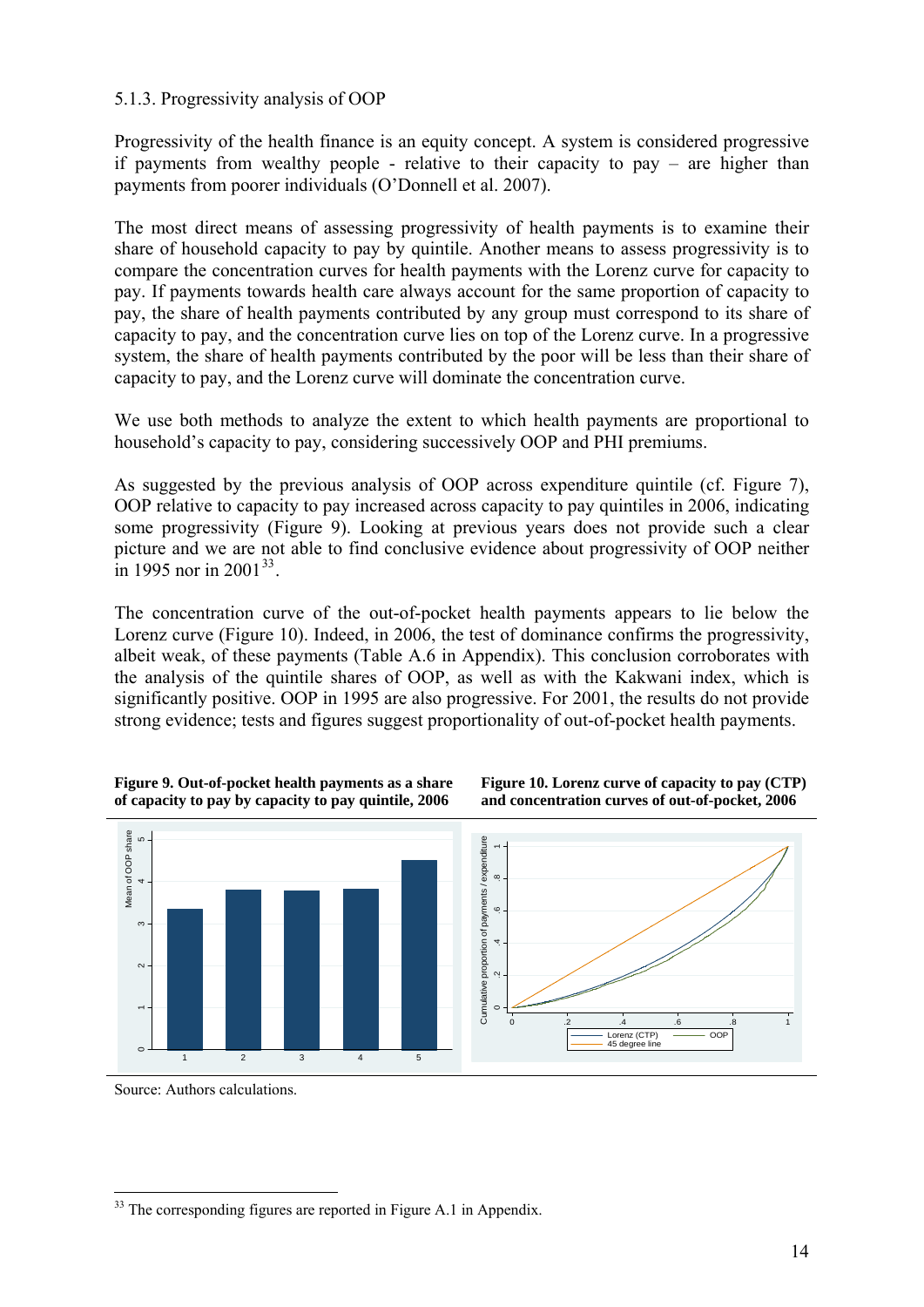### <span id="page-19-0"></span>5.1.4. High burden out of pocket health payments and poverty impact

On average, the share of a household's out-of-pocket payments to its capacity to pay has continuously decreased from 6.3% in 1995, to 5% in 2001, and to 3.9% in 2006. Figure 11 shows that the proportion of households who spent more than 10% of their capacity to pay for health has also fallen from 21% in 1995 to 11% in 2006. Moreover, the proportion of those who were subjected to a high burden of health payments (i.e. who spent more than 25% of their capacity to pay for health) has declined as well from 5.9% to 2.6%. Finally, the share of households incurring catastrophic health payments (i.e. health spending exceeding 40% of their capacity to pay) has decreased from 2% in 1995 to 1% in 2006 (Figure 12) and affected 245,455 households in 2006.

The same trend can also be observed for each component of out-of-pocket expenditure. High burden OOP were least important for inpatient payments: 0.1% of the households spent more than 25% of their capacity to pay for inpatient care in 1995 whereas this proportion was 2% and 1.8% for drugs and outpatient care, respectively. Households incurring high burden payments because of drugs and outpatient care decreased over the period. The figures show that high burden expenditure for inpatient care was very low over the period, which confirms the high level of coverage in the French health system for this category of care<sup>[34](#page-19-1)</sup>.





Source: Family Budget Survey, INSEE (1995, 2001 and 2006).

 $\overline{a}$ 

Note: High burden OOP health payments refer to OOP health payments that exceed 25% of household's capacity to pay.

Figure 13 shows that high burden OOP occurred in a comparable manner in all income groups in 1995 (but slightly more in the last quintile). From 2001, a different picture appears as the relative importance of high burden OOP has increased in the richest quintile. The last quintile is the most affected by high burden OOP (4% of households in 2006) and the relative situation of this quintile becomes worse with a 40% threshold of OOP compared to CTP (Cf. Figure A.2 in Appendix). This result does not seem to be related to the structure of OOP as it is roughly the same for all the quintiles (Figure 8, Section 5.1). However, the structure of OOP for households who faced high burden expenditure (Figure 14) indicates that the sources of the burden are different across quintiles. In the first quintile, the share of doctors' consultations and of drugs expenditure are relatively more important (34.6% and

<span id="page-19-1"></span><sup>&</sup>lt;sup>34</sup> Looking at only households who had positive OOP health spending: in 2006, 1.6% of them spent more than 25% of their capacity to pay for inpatient care whereas this proportion was 1.6% and 3.9% for drugs and outpatient care, respectively.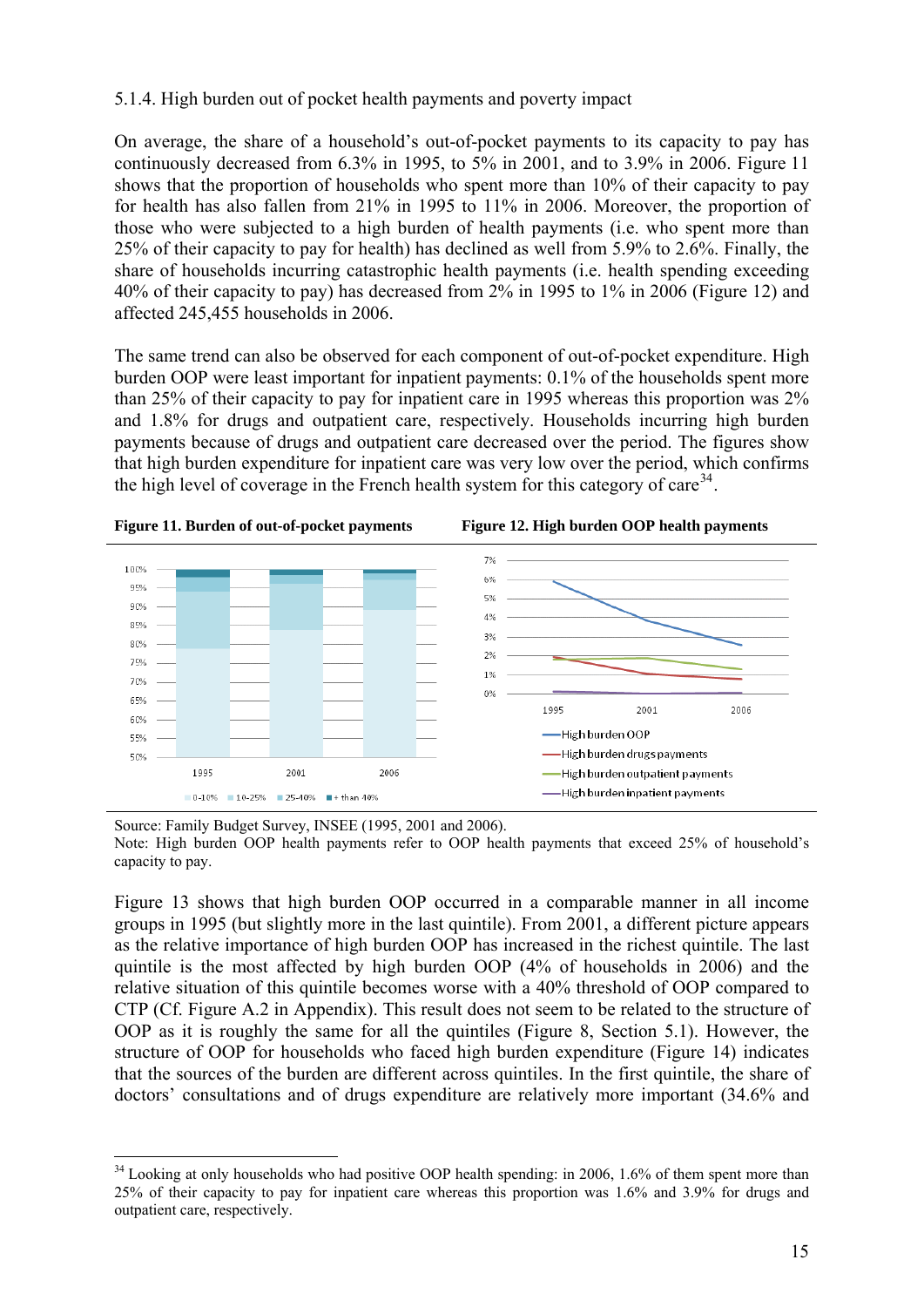26.5% respectively), whereas in the last quintile dentists and therapeutic equipments represent a large part of out-of-pocket expenditure (35.3% and 32.7%, respectively).







Source: Family Budget Survey, INSEE (1995, 2001 and 2006). Note: High burden payments refer to OOP health payments that exceed 25% of household's capacity to pay.

Finally very few households were pushed under the poverty line after paying for health services over the period from 1995 to 2006. Our estimates show that OOP pushed 0.06% and 0.08% of the households into poverty in 1995 and 2001, respectively. This represents 14,381 households (35,380 individuals) in 1995 and 20,275 households (49,295 individuals) in 2001 and they all belong to the first expenditure quintile. No households were pushed into poverty in 2006 because of OOP (Figure 15).





Source: Family Budget Survey, INSEE (1995, 2001 and 2006). Note: High burden OOP refer to OOP health payments that exceed 25% of household's capacity to pay.

#### <span id="page-20-0"></span>5.1.5. Determinants of high burden OOP health expenditure

Many variables are associated with high  $OOP<sup>35</sup>$  $OOP<sup>35</sup>$  $OOP<sup>35</sup>$ . Results for the regressions for the three periods are presented in Table  $2^{36}$  $2^{36}$  $2^{36}$ .

 $\overline{a}$ 

<span id="page-20-1"></span><sup>&</sup>lt;sup>35</sup> See Table A.7 in Appendix for descriptive statistics.

<span id="page-20-2"></span><sup>&</sup>lt;sup>36</sup> See Tables A.8, A.9 and A.10 in Appendix for more detailed results.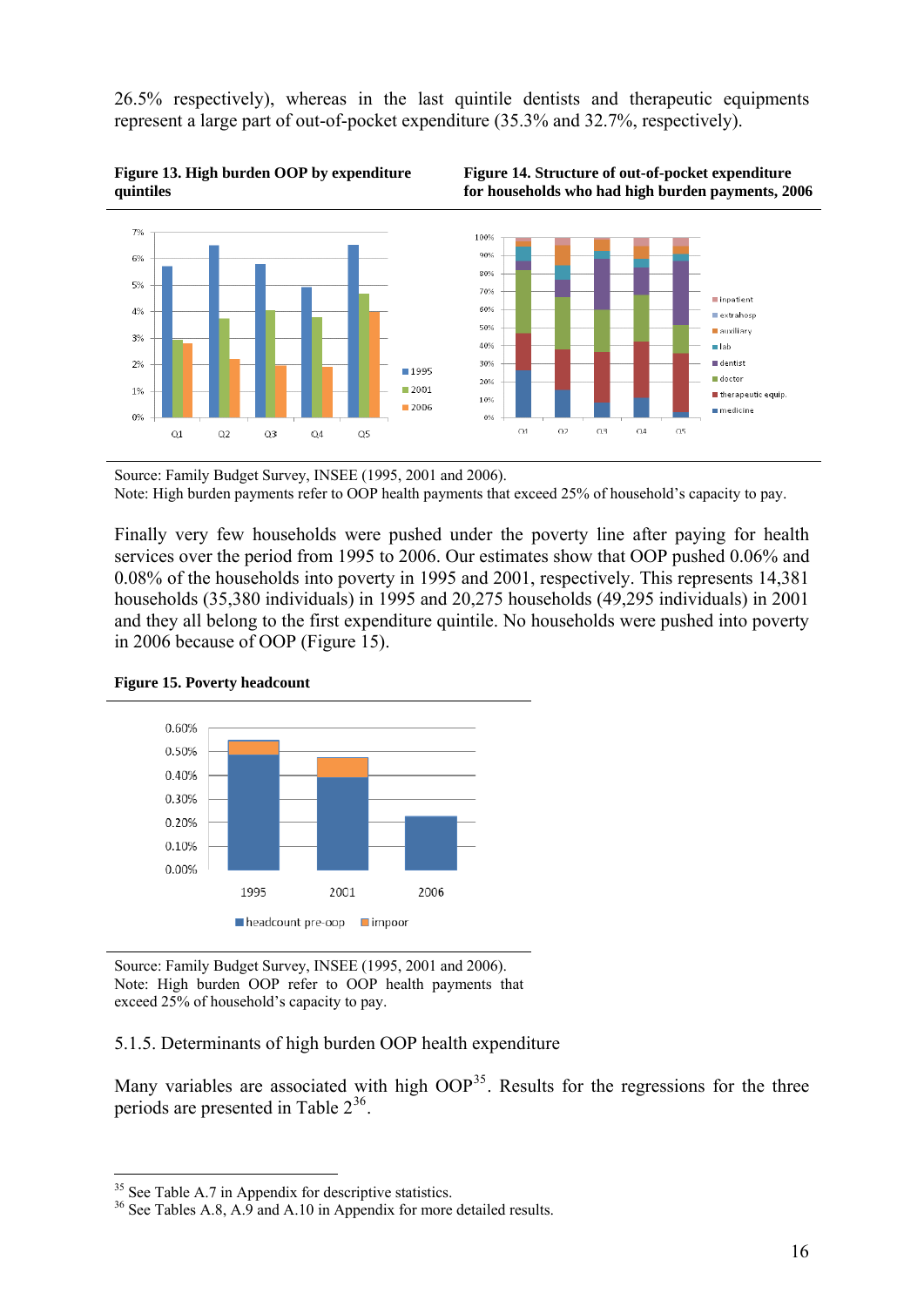The structure of a household influences the probability of facing high burden OOP. Femaleheaded households and the number of senior members – aged 65 and above – in the household are positively and significantly associated with high burden health expenditure. On the contrary, the number of children under five years old is negatively related to a high burden of OOP health payments, in 2001 and 2006. On the other hand, household size does not seem to influence the probability of facing higher health payments.

The amount of private health insurance premiums<sup>[37](#page-21-0)</sup> significantly lowers the probability of facing high burden OOP in 2001 and 2006<sup>[38](#page-21-1)</sup>. Income is tested with dummy variables representing expenditure quintiles. Interestingly, households in the fifth expenditure quintile are those with a high risk factor for financial burden. This confirms the results from the descriptive analysis.

The level of education of the household head is also tested with dummy variables (Cf. Tables A.8, A.9 and A.10 in Appendix). The results show that households in higher education groups are less likely to face high burden payments.

An analysis of the main regions was performed (Cf. Tables A.8, A.9 and A.10 in Appendix). Only the South West region in 2006 and the Middle East in 2001 show a negative and significant association with high burden payments.

Finally, additional thresholds of high burden payments (20%, 30% and 40%) were used for the regression analysis (Cf. Table A.12 in Appendix). The results are quite similar to the previous ones, particularly for the richest quintile for which the probability to face high burden health payments is relatively higher. PHI premiums tend on the whole to lower high burden payments. However, the significance varies across years and thresholds, suggesting a weaker robustness.

| Variables                  | 1995       | 2001       | 2006       |
|----------------------------|------------|------------|------------|
| Male head                  | $0.669***$ | $0.622***$ | 0.798      |
|                            | 0.077      | 0.085      | 0.110      |
| Household size             | 1.018      | 1.062      | 0.940      |
|                            | 0.041      | 0.058      | 0.066      |
| Private Insurance premiums | 0.871      | $0.645***$ | $0.835**$  |
|                            | 0.076      | 0.085      | 0.081      |
| Senior                     | $1.991***$ | $2.049***$ | $1.870***$ |
|                            | 0.129      | 0.171      | 0.180      |
| Child                      | 0.833      | $0.421***$ | $0.681*$   |
|                            | 0.115      | 0.129      | 0.154      |
| Quintile 2                 | $1.436**$  | $1.583**$  | 0.951      |
|                            | 0.218      | 0.301      | 0.216      |
| Quintile 3                 | $1.418**$  | 1.988***   | 0.962      |
|                            | 0.226      | 0.390      | 0.214      |
| Quintile 4                 | $1.325*$   | $2.267***$ | 1.061      |
|                            |            |            |            |

#### **Table 2. Determinants of high burden OOP, odds ratios**

<span id="page-21-0"></span> $37$  We consider here the amount of private health insurance premiums per household as it provides a rough estimation of the extent of coverage. Another way to test the impact of private health insurance would be to use a dummy variable indicating if the household is insured and then had any health insurance spending (=1 if yes, and 0 otherwise). These two variables don't take into account households insured without paying health insurance premiums (e.g. CMU-C). We also ran the regressions with this dummy variable and the results are comparable with the ones with the amount of health insurance premiums.

<span id="page-21-1"></span> $38$  Considering a higher threshold to estimate the burden of OOP (40% of CTP), the amount of private health insurance premiums is negatively associated with catastrophic payments in 1995, 2001 and 2006 (Cf. Table A.11 in Appendix).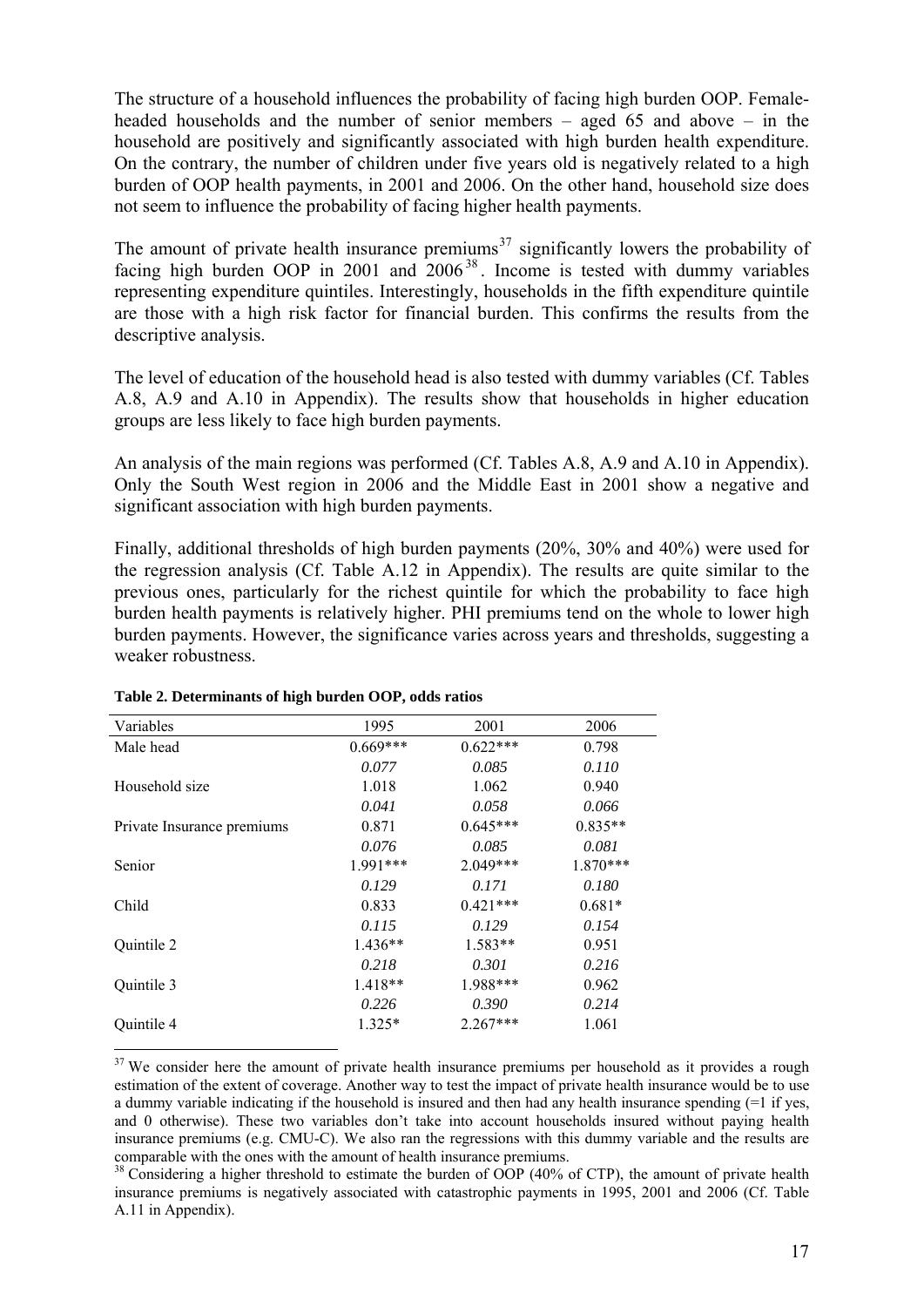|                     | 0.223      | 0.442      | 0.245      |
|---------------------|------------|------------|------------|
| Ouintile 5          | $2.043***$ | $3.420***$ | $2.563***$ |
|                     | 0.337      | 0.666      | 0.519      |
| Nb. of observations | 9394       | 10122      | 10215      |
| Wald $chi2(20)$     | 234        | 207        | 135        |
| Prob $>$ chi2       | 0.000      | 0.000      | 0.000      |
| Pseudo R2           | 0.056      | 0.064      | 0.055      |

Source: Authors calculations.

Notes: Robust standard errors in italic, \*\*\*  $(P>z)$  <1\*, \*\* 5%, \* 10%

High burden OOP refer to OOP health payments that exceed 25% of household's capacity to pay.

#### <span id="page-22-0"></span>**5.2 Private health insurance**

<span id="page-22-1"></span>5.2.1. Levels and trends in private health insurance premiums

According to the surveys, PHI premiums continuously increased between 1995, 2001 and 2006 (Figure 16). In 1995, households spent on average  $\epsilon$ 531 per year for complementary health insurance compared to  $\epsilon$ 656 in 2001 and  $\epsilon$ 842 in 2006. PHI premiums slightly increased in relative terms (Figure 17) from 3% of total household expenditure in 1995 to 4% in 2006.

#### <span id="page-22-2"></span>5.2.2. Distribution of private health insurance

Insurance premiums vary a lot across income groups<sup>[39](#page-22-3)</sup>, for all three years. In absolute terms, richer households spend more for their private health insurance (Figure 16). For instance, in 2006, the poorest quintile spent on average  $\epsilon$ 645 whereas the richest spent almost twice this amount ( $E1080$ ). However, poorer households devote a larger share of their budget to health insurance premiums (Figure 17): in 2006, the poorest quintile gave on average 6% of its total expenditure to private insurance premiums; this share was only 2% for the richest quintile. These numbers suggest an important regressivity of insurance premiums.



Source: Family Budget Survey, INSEE (1995, 2001 and 2006).

 $\overline{a}$ 

<span id="page-22-3"></span> $39$  As for the OOP analysis, income groups designate total expenditure quintiles: the first expenditure quintile is the poorest; the fifth quintile the richest.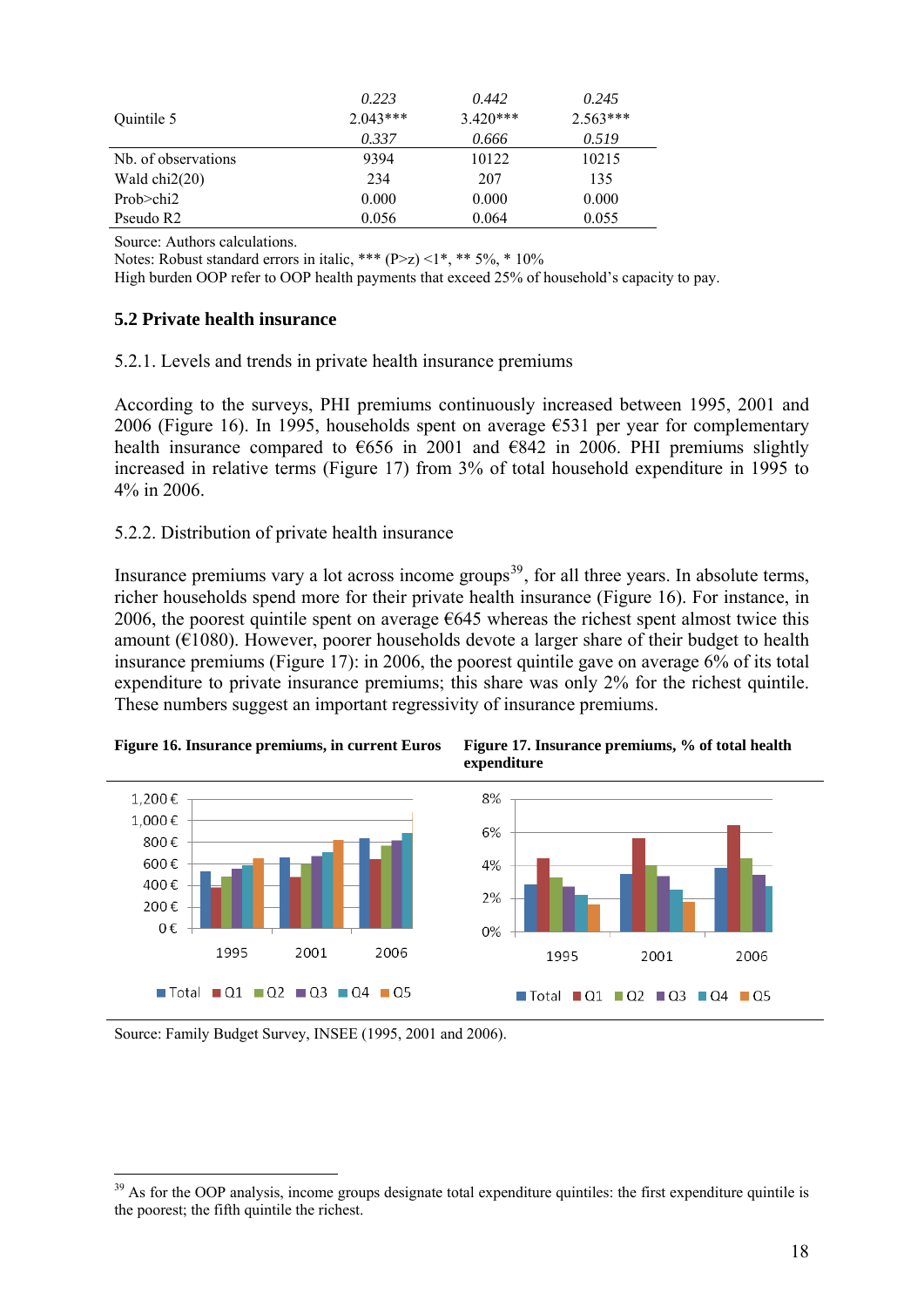### <span id="page-23-0"></span>5.2.3. Progressivity analysis of health insurance premiums

Indeed, PHI premiums relative to capacity to pay appear to decrease dramatically across quintiles (Figure 18). This trend is also observed in 1995 and 2001 (Figure A.1 in Appendix). In Figure 19, the concentration curve of private insurance premium appears to dominate the Lorenz curve. The tests reported in Table A.6 in Appendix also confirm it. This table also shows that the cumulative shares of the first four quintiles are always significantly more important than the respective shares of capacity to pay. The Kakwani index<sup>[40](#page-23-2)</sup> is always significantly negative. All of those tests firmly confirm the regressivity of the insurance premiums for all years (1995, 2001 and 2006).







Source: Authors calculations.

#### <span id="page-23-1"></span>**6. Discussion**

 $\overline{a}$ 

Using French household surveys, this paper studies the burden of health payments and equity in health financing in France. Despite data limitations, interesting results can be highlighted.

Out-of-pocket health payments decreased continuously from 1995 to 2006, in absolute and in relative terms. Furthermore, the burden of out-of-pocket health payments has decreased over the period. In 1995, high burden OOP affected 8.6% of the households. This decreased to 3.9% in 2006 and there was no impoverishment due to health payments.

Results from this study show that the OOP is progressive in 1995 and 2006. This reflects that the higher income group allocates more household budget on health related consumption. This could be explained by high income groups using more services, better quality of services or services with higher "hotel" costs.

Our analysis of the determinants shows that the burden of OOP is more pronounced in households headed by women, those with a high number of elderly members and for the richest quintile. Indeed, the richest quintile has a higher probability of facing high burden expenditure. This result can probably be explained by different service utilizations patterns

<span id="page-23-2"></span><sup>&</sup>lt;sup>40</sup> The Kakwani index is twice the area between a payment concentration curve and the Lorenz curve and is calculated as  $\pi K = C - G$ , where C is the concentration index for health payments and G is the Gini coefficient of the capacity to pay variable. The value of this index varies from -2 to 1. A negative number indicates regressivity, whereas a positive number indicates progressivity.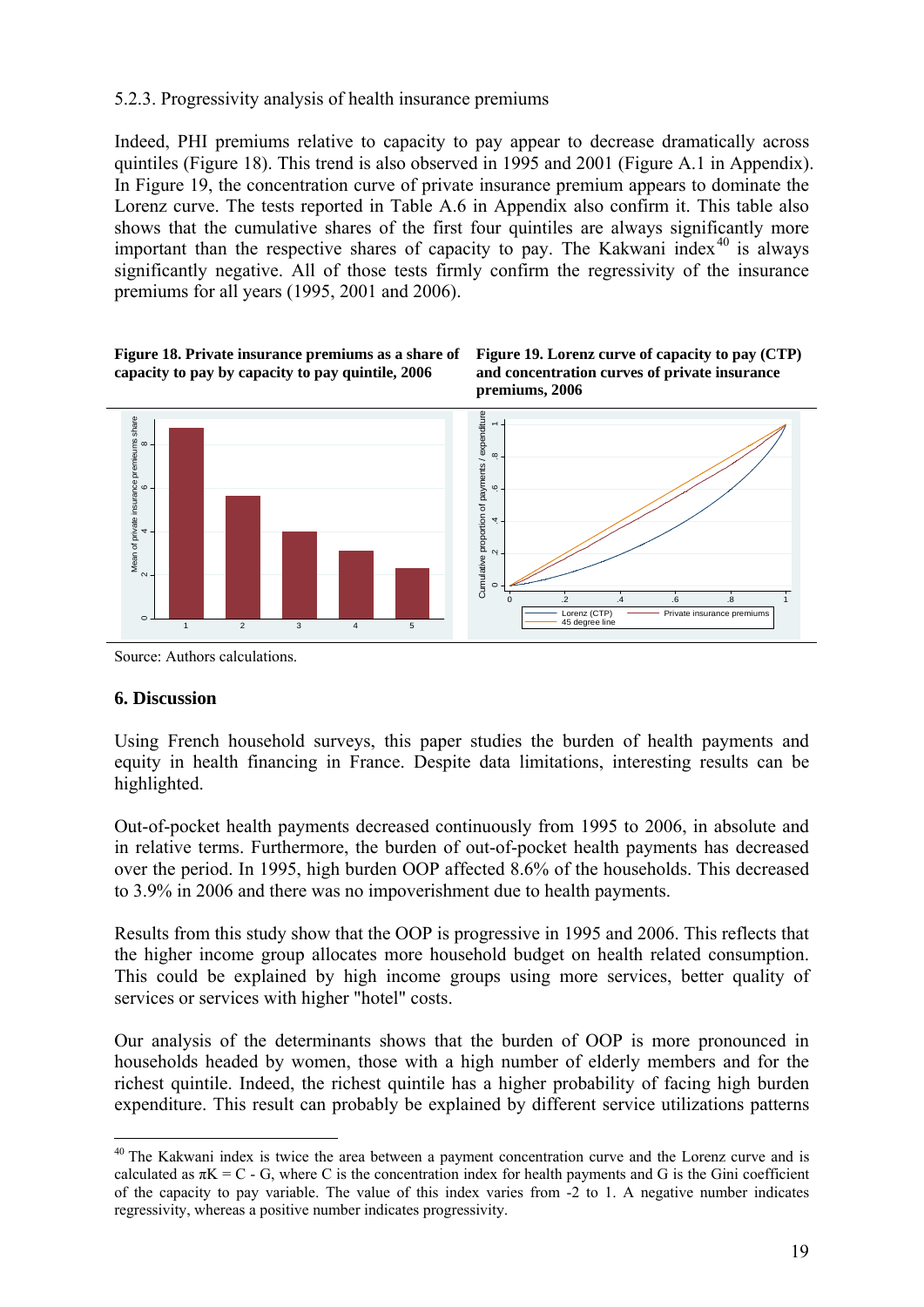in terms of frequency and type of services. For example, when removing the most expensive and least covered care (i.e. dental care and therapeutic equipment) from health expenditure, the number of households facing high burden payments in the richest quintile is not different from the other quintiles.

Some other factors seem to protect households from high burden OOP, such as education level and the amount of private insurance premiums paid. The latter is of particular importance as we observe a substitution between OOP health payments and private insurance in health financing over time (Table A.2 in Appendix). However, this instrument raises equity issues. Disparities in the access to a good complementary protection are highlighted in the literature: poorer households have lower access to contracts providing high benefits compared to richer households (IRDES 2008b). Our analysis confirms that private insurance is a significantly regressive way to finance health expenditure. Indeed, the poor devote a higher part of their capacity to pay for complementary insurance across the years analysed. In a study on thirteen OECD countries, Wagstaff et al. (1999) found the same result for France in 1989. Private insurance appears regressive in other countries such as Germany, Ireland, Spain, Switzerland and USA.

## <span id="page-24-0"></span>**7. Conclusion**

Overall, the French health financing system provides universal coverage. High burden and catastrophic expenditure are limited. The patterns of expenditure for households who encountered high burden expenditure suggest that poorer households were affected for outpatient and pharmaceutical services compared to richer households who faced a high burden mostly due to dental and therapeutic services. This coupled with twin findings of the protective effect of private health insurance and its regressivity suggest that there is room for further removing inequities in the system.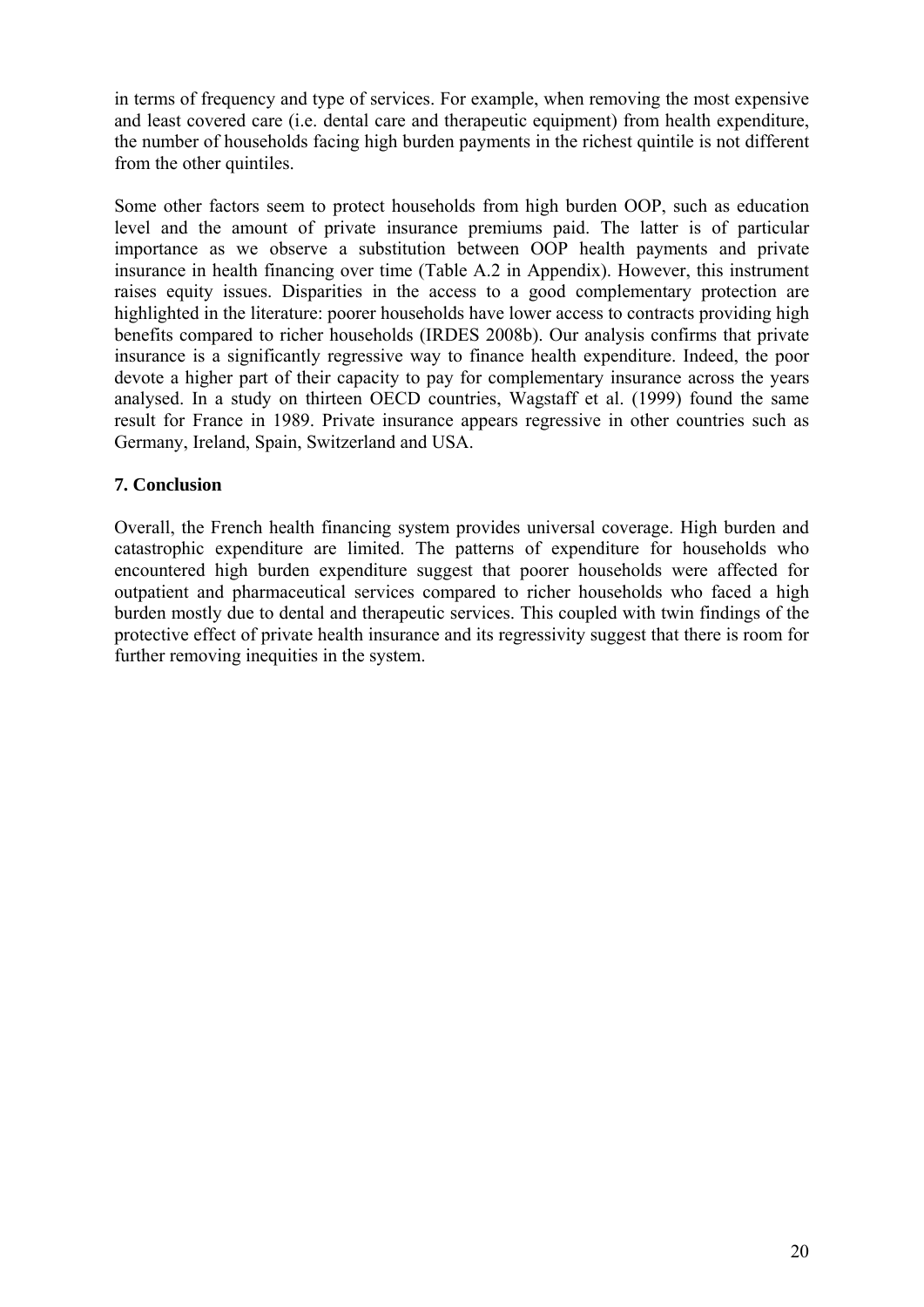#### <span id="page-25-0"></span>**REFERENCES**

Bellamy V. (2008). Les dépenses de santé dans l'enquête Budget de Famille 2006. INSEE, Note méthodologique à paraitre.

Boisguerin, B. & Haury, B. (2008). Les bénéficiaires de l'AME en contact avec le système de soins. *Etudes et Résultats 645*, DREES, July 2008.

Buchmueller T.C, & Couffinhal A. (2004). Private Health Insurance in France. *OECD Health Working Papers 12.*

Cavagnero E., Carrin G., Xu K. & Aguilar-Rivera A.M. (2006). Health Financing in Argentina: An Empirical Study of Health Care Expenditure and Utilization. Innovations in Health Financing: *Working Paper Series 8*. Fundación Mexicana para la Salud / Instituto Nacional de Salud Pública.

Couffinhal A. & Perronnin M. (2004). Accès à la Couverture Complémentaire Maladie en France : une Comparaison des Niveaux de Remboursement, Enquêtes ESPS 2000-2002. CREDES, Biblio no. 1521, April 2004.

Commission de Comptes de la Sécurité Sociale (2008). Les comptes de la Sécurité Sociale : Résultats 2007 – Prévisions 2008 et 2009, September 2008.

Fenina A., Geffroy Y. & Duee M. (2008). Document de travail, Comptes Nationaux de la santé 2007. Série Statistique no. 126, September 2008.

Fonds CMU (2008). Les bénéficiaires de la CMU complémentaire. Synthèses annuelles 2000-2007.

Imai Y., Jacobzone S. & Lenain P. (2000). The Changing Health System in France. OECD Economics Department Working Papers, No. 269, OECD Publishing.

INSEE (1995). Enquête Budget des Familles 1995. Documentation, INSEE, Direction des statistiques démographiques et sociales, Département des prix à la consommation, des ressources et des conditions de vie des ménages, Division "Conditions de vie des ménages", March 1997.

INSEE (2001). Family Budget Survey 2000-2001. Data collection instruction manual, INSEE, Direction des statistiques démographiques et sociales, Département des prix à la consommation, des ressources et des conditions de vie des ménages, Division "Conditions de vie des ménages".

INSEE (2006). Enquête Budget de Famille 2006. Données et dictionnaire des codes version décembre 2007, INSEE, Direction des statistiques démographiques et sociales, Département des prix à la consommation, des ressources et des conditions de vie des ménages, Division "Conditions de vie des ménages".

INSEE (2007). La Complémentaire Santé : une généralisation qui n'efface pas les inégalités. *INSEE Première 1142*, June 2007.

INSEE (2008). La Banque de Données Macro-économiques (BDM). [http://ww.bdm.insee.fr](http://ww.bdm.insee.fr/).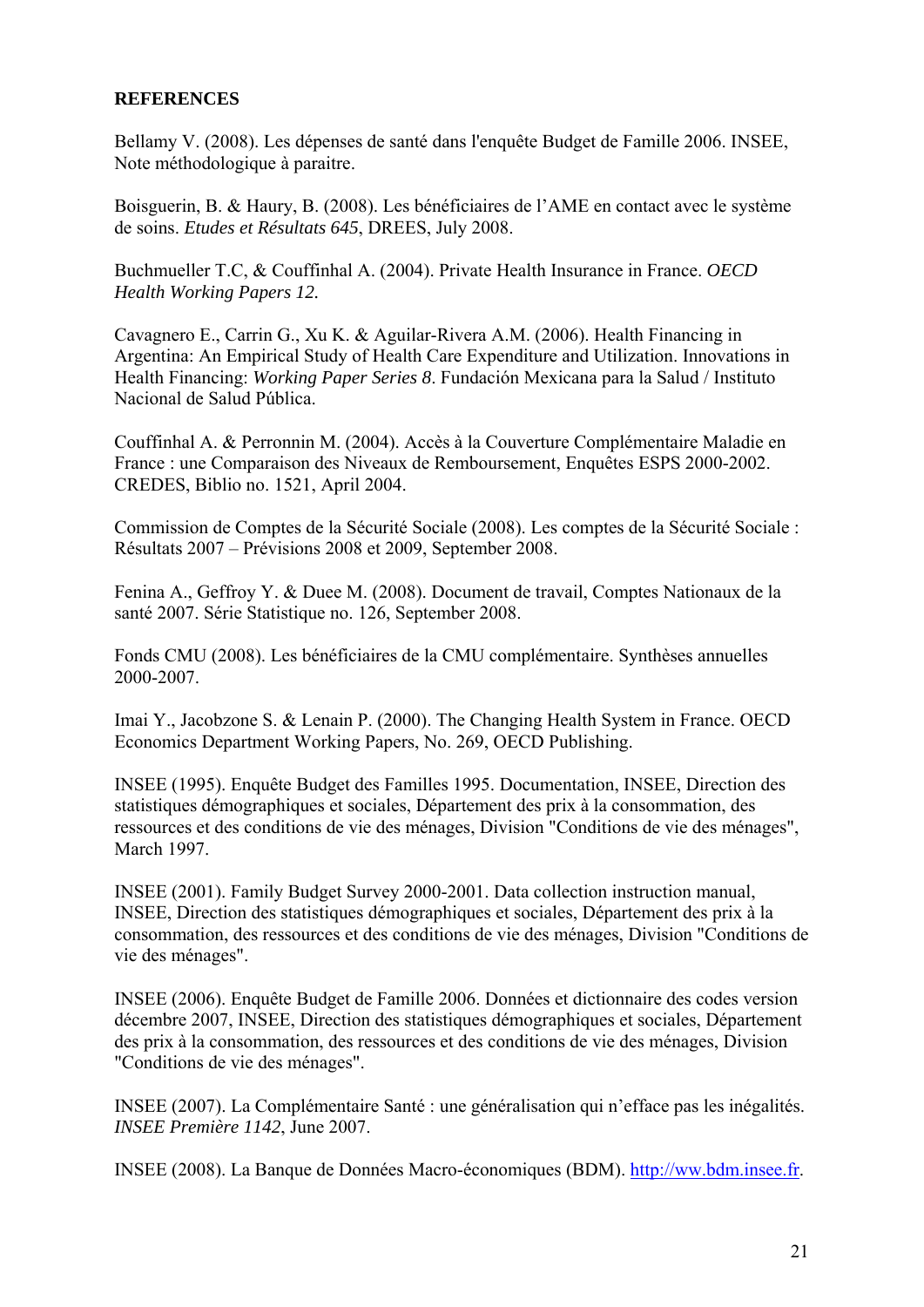IRDES (2008a). Data Eco-Santé France. [http://www.ecosante.fr/.](http://www.ecosante.fr/)

IRDES (2008b). Premiers résultats de l'Enquête Santé Protection Sociale 2006. Dossier de presse.

Ministère de la Santé et des Solidarités (2006). « L'hospitalisation et l'organisation des soins en France », Paris : Ministère de la Santé et des Solidarités.

Mougeot M. (1999). Régulation du Système de Santé. *Rapport du Conseil d'Analyse Economique 13*, La documentation française.

O'Donnell O., Van Doorslaer E., Wagstaff A. & Lindelow M. (2007). Analyzing Health Equity Using Household Survey Data: A Guide to Techniques and their Implementation. World Bank, Washington D.C.

Sandier S, Paris V. & Polton D. (2004). Health care systems in transition: France. Copenhagen, WHO Regional Office for Europe on behalf of the European Observatory on Health Systems and Policies.

Sécurité Sociale (2009). L'Assurance Maladie en ligne. [http://www.ameli.fr/.](http://www.ameli.fr/)

Sauvignet, E. (2005). Le Financement du Système de Santé en France: Rôle et Organisation de l'Assurance Maladie Obligatoire. WHO *Discussion Paper 1*.

Wagstaff A., et al. (1999). Equity in the finance of health care: some further international comparisons. *Journal of Health Economics* 18(3):263-290.

Wagstaff A. (2007). Measuring Financial Protection in Health. *Policy Research Working Paper 4554*, World Bank.

Xu K., Evans D.B., Kawabata K., Zeramdini R., Klavus J. & Murray C.J.L. (2003). Household Catastrophic Health Expenditure: a multicountry analysis. *The Lancet 362*, 111- 117.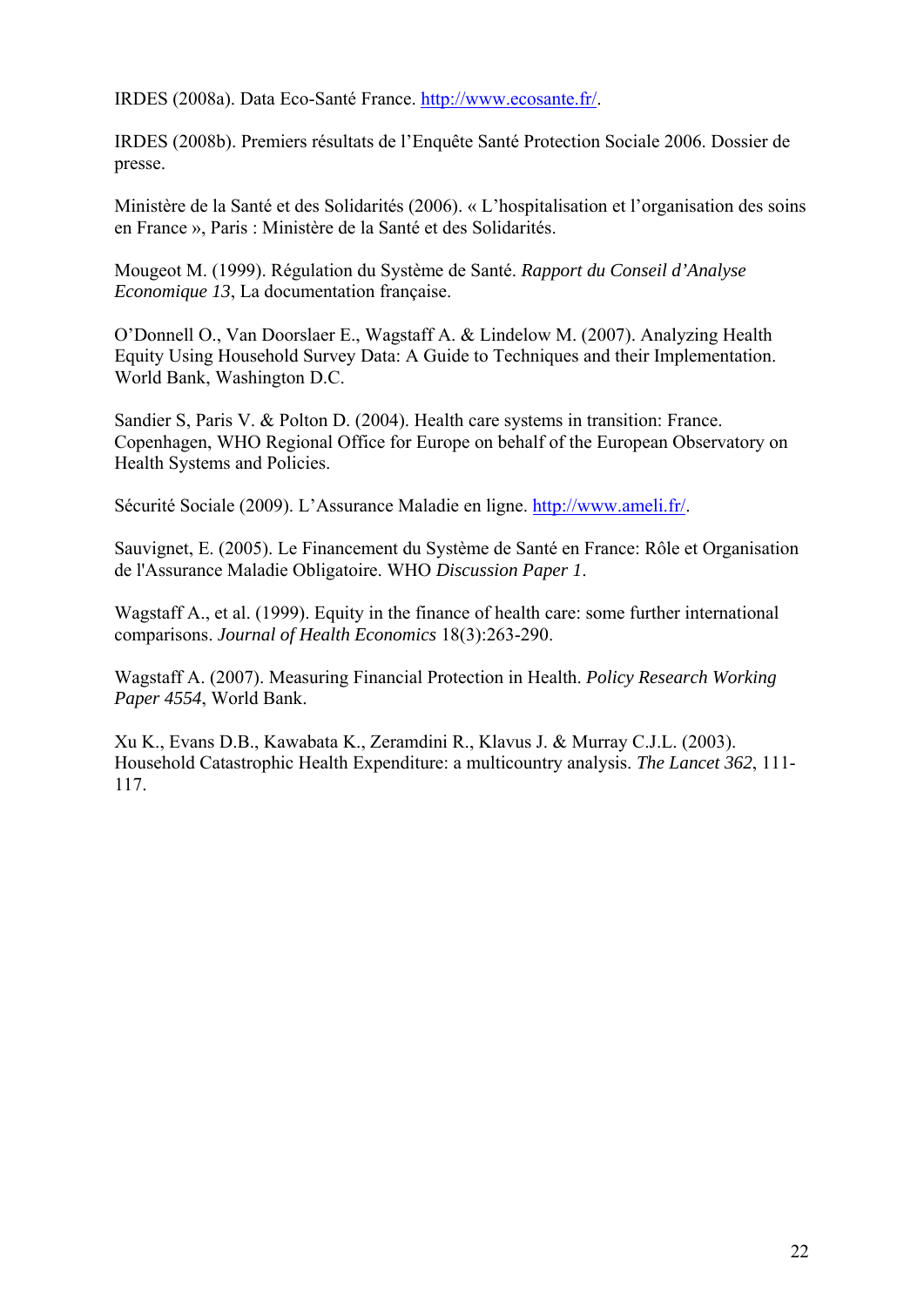#### **APPENDIX**

| Table A.1. Economic and demographic environment in France |  |  |  |
|-----------------------------------------------------------|--|--|--|
|-----------------------------------------------------------|--|--|--|

|                                                                     | 1995      | 2000      | 2001      | 2005      | 2006      |
|---------------------------------------------------------------------|-----------|-----------|-----------|-----------|-----------|
| GDP (million constant Euros <sup>1</sup> )                          | 1 255 096 | 1 441 372 | 1 468 116 | 1 565 595 | 1 599 524 |
| GDP per capita (constant Euros <sup>i</sup> )                       | 21123     | 23726     | 23996     | 24923     | 25311     |
| Real GDP growth                                                     | 2.1       | 3.9       | 1.9       | 1.9       | 2.2       |
| Metropolitan population (million)                                   | 57.8      | 59.0      | 59.4      | 61.1      | 61.4      |
| Urban rate                                                          | 75        | 76        | 76        | 77        | 77        |
| Employed pop. (%tot pop)                                            | 67        | 68.1      | 67.4      | 69.1      | 69        |
| Pop. 45-64 years old <sup><math>\mathbf{u}</math></sup> (% tot pop) | 22.0      | 23.3      | 23.6      | 24.8      | 25.1      |
| Pop. 65 years old $\& +^{n}$ (%tot pop)                             | 15.2      | 16.1      | 16.2      | 16.4      | 16.4      |
| Pop. 80 years old $\& +^{n}$ (%tot pop)                             | 4.1       | 3.7       | 3.9       | 4.6       | 4.8       |

Sources: Eco-Santé France (IRDES 2008) and INSEE (2008).

Notes: i) base 2000; ii) data on population structure in 2005 and 2006 are temporary.

#### **Table A.2. Health financing – volume, level and structure**

|                                  |                                                          | 1995   | 2001   | 2006   |
|----------------------------------|----------------------------------------------------------|--------|--------|--------|
| Current<br>health<br>expenditure | CHE, Mos EUR                                             | 124301 | 155012 | 197920 |
|                                  | CHE/person, EUR                                          | 2092   | 2534   | 3132   |
|                                  | CHE/GDP, %                                               | 10.41  | 10.35  | 10.95  |
| (CHE)                            | Expenditure for Sick People (Mos EUR) (ESP)              | 108418 | 135237 | 174118 |
|                                  | ESP/CHE, %                                               | 87.2   | 87.2   | 88     |
| Structure of<br>the              | Share of ESP financed by the Social Security             | 79.3   | 79.3   | 79.1   |
|                                  | Share of ESP financed by the State and local authorities | 1      | 1.2    | 1.2    |
| Expenditure                      | Share of ESP financed by private insurances              | 11     | 11.4   | 12.1   |
| for Sick<br>People               | by mutual companies                                      | 6.6    | 6.7    | 7      |
| (ESP)                            | by private insurance companies                           | 3      | 2.4    | 2.9    |
| financing                        | by foresight institutions                                | 1.5    | 2.3    | 2.2    |
|                                  | Share of ESP financed by households                      | 8.7    | 8.1    | 7.6    |
|                                  | Share of inpatient care expenditure                      | 79.3   | 79.3   | 79.1   |
| Structure of<br>the current      | Share of outpatient care expenditure                     |        | 1.2    | 1.2    |
| health                           | Share of medical goods                                   | 19.7   | 19.5   | 19.6   |
| expenditure                      | Share of medicine                                        | 11     | 11.4   | 12.1   |
|                                  | Share of other medical goods                             | 6.6    | 6.7    | 7      |

Source: Eco-Santé France (IRDES 2008).

Note: Current Health Expenditure measures the financial outlay of public and private providers in the field of health care. It includes sick pay, prevention, research, education and administrative costs and expenditure on medical services and goods. Expenditure for Sick People represents current health expenditure less the collective expenditure (administrative costs, education, research, collective prevention).

#### **Table A.3. Insurance coverage**

|                                                                                                                | 1960 | 1970 | 1980 | 1990                        | 1995 | 2000 | 2001   | 2005  | 2006  |
|----------------------------------------------------------------------------------------------------------------|------|------|------|-----------------------------|------|------|--------|-------|-------|
| Coverage MHI $(\%$ tot. pop.)                                                                                  |      |      |      | 76 95.6 99.1 99.4 99.4 99.9 |      |      | - 99.9 | -99.9 | -99.9 |
| Coverage MHI-General scheme (% tot. pop.) 52.6 71.4 79.9 79.8 83.2 84.1 83.2<br>Coverage MHI-CMU (% tot. pop.) |      |      |      |                             |      |      |        | 86.6  | u.    |
|                                                                                                                |      |      |      | n.e. n.e. n.e. n.e. 1.5     |      |      | $\Box$ | 23    |       |

Source: Eco-santé France (IRDES 2008).

Note : n.e.=non existant, u.=unknown.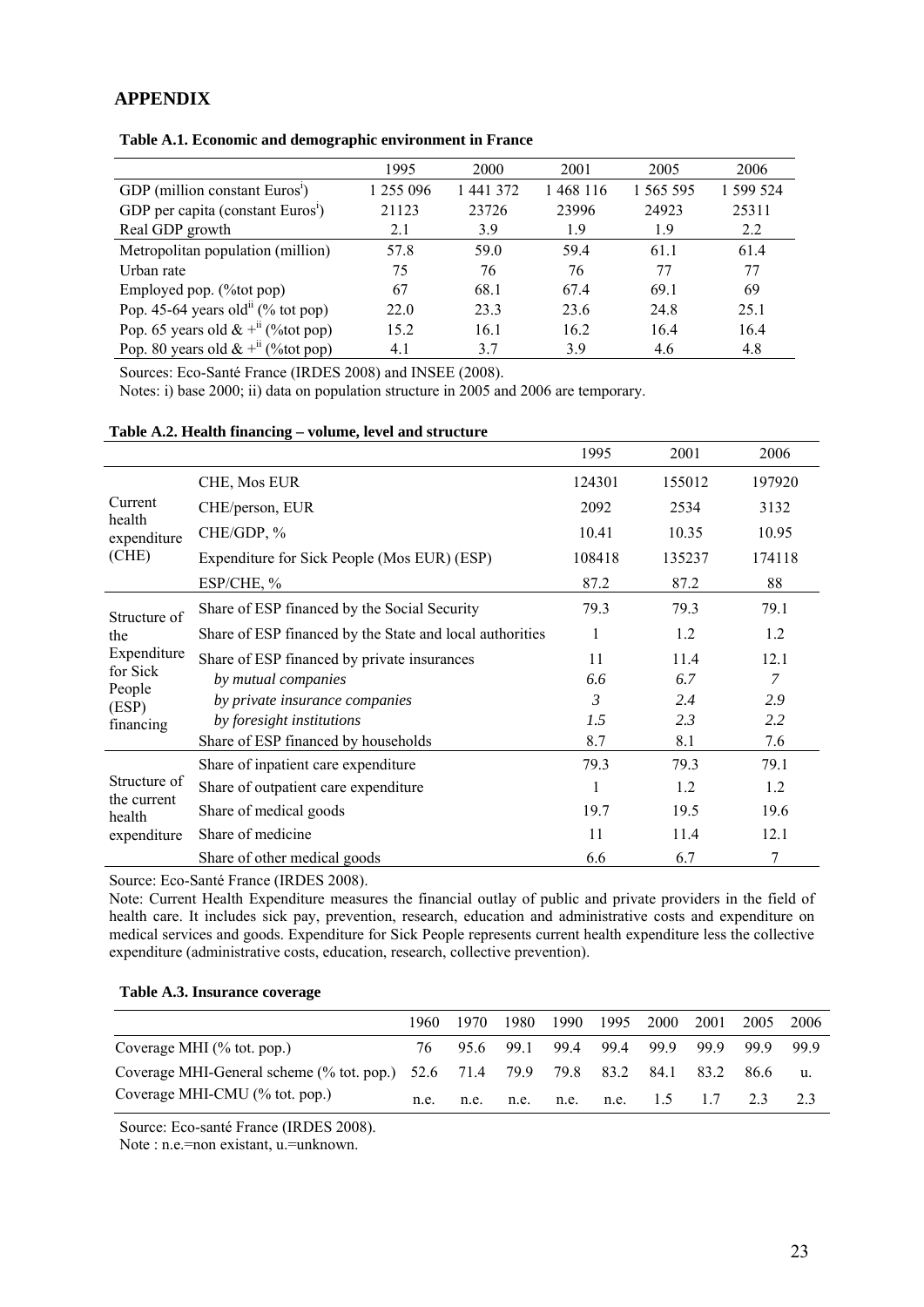**Table A.4. Overview of mandatory coverage health systems** 

| Mandatory<br>health coverage<br>systems                   | Description                                                                             | Managing agency                                                                                       | $%$ of<br>population<br>covered | Sources of financing                                                                                                                                                                                          |                                                                                                   | <b>Benefit</b><br>package           | Payment mechanisms                                                                                                                                             |
|-----------------------------------------------------------|-----------------------------------------------------------------------------------------|-------------------------------------------------------------------------------------------------------|---------------------------------|---------------------------------------------------------------------------------------------------------------------------------------------------------------------------------------------------------------|---------------------------------------------------------------------------------------------------|-------------------------------------|----------------------------------------------------------------------------------------------------------------------------------------------------------------|
| General scheme                                            | Health coverage for<br>salaried workers and<br>their families                           | Caisse Nationale<br>d'Assurance<br>Maladie des<br>Travailleurs Salariés<br>(CNAMTS)                   | 84.1%                           | Payroll taxes, representing<br>$0.75\%$ of gross salary for<br>workers and 12.8% for<br>employers for the general<br>scheme and the salaried<br>agricultural workers                                          |                                                                                                   |                                     | Patients:<br>Copayments: 30% for<br>outpatient care, 20% for                                                                                                   |
| Agricultural<br>scheme                                    | Health coverage for<br>farmers, agricultural<br>employees and their<br>families         | Mutualité Sociale<br>Agricole (MSA)                                                                   | 6.1%                            | Payroll taxes, representing<br>10.8% of net salary for<br>farmers                                                                                                                                             | "Contribution Sociale<br>Généralisée" (CSG)<br>representing 5.25% of<br>labour revenues and 5.75% | Outpatient<br>care                  | inpatient care and "forfait<br>hospitalier" (15 Euros daily<br>charge)                                                                                         |
| Scheme for<br>non-agricultural<br>self-employed<br>people | Health coverage for<br>craftsmen and self-<br>employed people                           | Caisse Nationale<br>d'Assurance<br>Maladie des<br>Travailleurs<br>indépendants et<br>Artisans (CANAM) | 4.9%                            | Payroll taxes, representing<br>5.9% to 6.5% of professional<br>income                                                                                                                                         | of capital revenues                                                                               | Medicine<br>and<br>medical<br>goods | Providers:<br>Payment of public and private<br>hospitals participating in the<br>public hospital service through<br>the "Tarification à l'Activité"            |
| Other statutory<br>schemes                                | Health coverage for<br>some public sector<br>employees                                  | Fund for each<br>scheme                                                                               | 3.5%                            | Payroll taxes specific to each<br>schemes                                                                                                                                                                     |                                                                                                   |                                     | (T2A) since $2007^{41}$<br>Payment of self employed<br>professionals and private                                                                               |
| "Couverture<br>Maladie<br>Universelle"<br>(CMU)           | Health coverage for<br>people who cannot be<br>covered by the social<br>security system | Fund CMU                                                                                              | 2.2%                            | Government revenues, affected taxes (alcohol, tobacco) and<br>contributions representing 8% of total revenues for people<br>whose revenue exceeds $8,774$ Euros per year $(1/10/2008 -$<br>30/09/2009 period) |                                                                                                   | Inpatient<br>care                   | hospitals through a fee for<br>service fixed by convention<br>with the health insurance.<br>Possibility of exceeding fees<br>for doctors in "Sector $2^{42}$ " |
| "Aide Médicale<br>d'Etat"<br>(AME)                        | Health coverage for<br>people in an irregular<br>situation and without<br>resources     | Fund CMU                                                                                              | 0.3%                            | Government revenues                                                                                                                                                                                           |                                                                                                   |                                     |                                                                                                                                                                |

Source: Commission de Comptes de la Sécurité Sociale 2008; Fonds CMU 2008; Boisguerin and Haury 2008.

<span id="page-28-0"></span><sup>41</sup> Before 2007, public and private hospitals participating in the public hospital service were funded through a *global budget* transferred by health insurance funds. Under the "Plan hôpital 2007" and the "T2A reform", hospitals are now paid based on their activities (number and nature of visits and hospital stays realized).

<span id="page-28-1"></span> $42$  Doctors can decide to practise in the "sector 1". In this case, they have to respect the tariffs fixed by the health insurance and they will serve as a basis for the reimbursement of patients. If they opt for "sector 2", they are able to offer rates relatively free.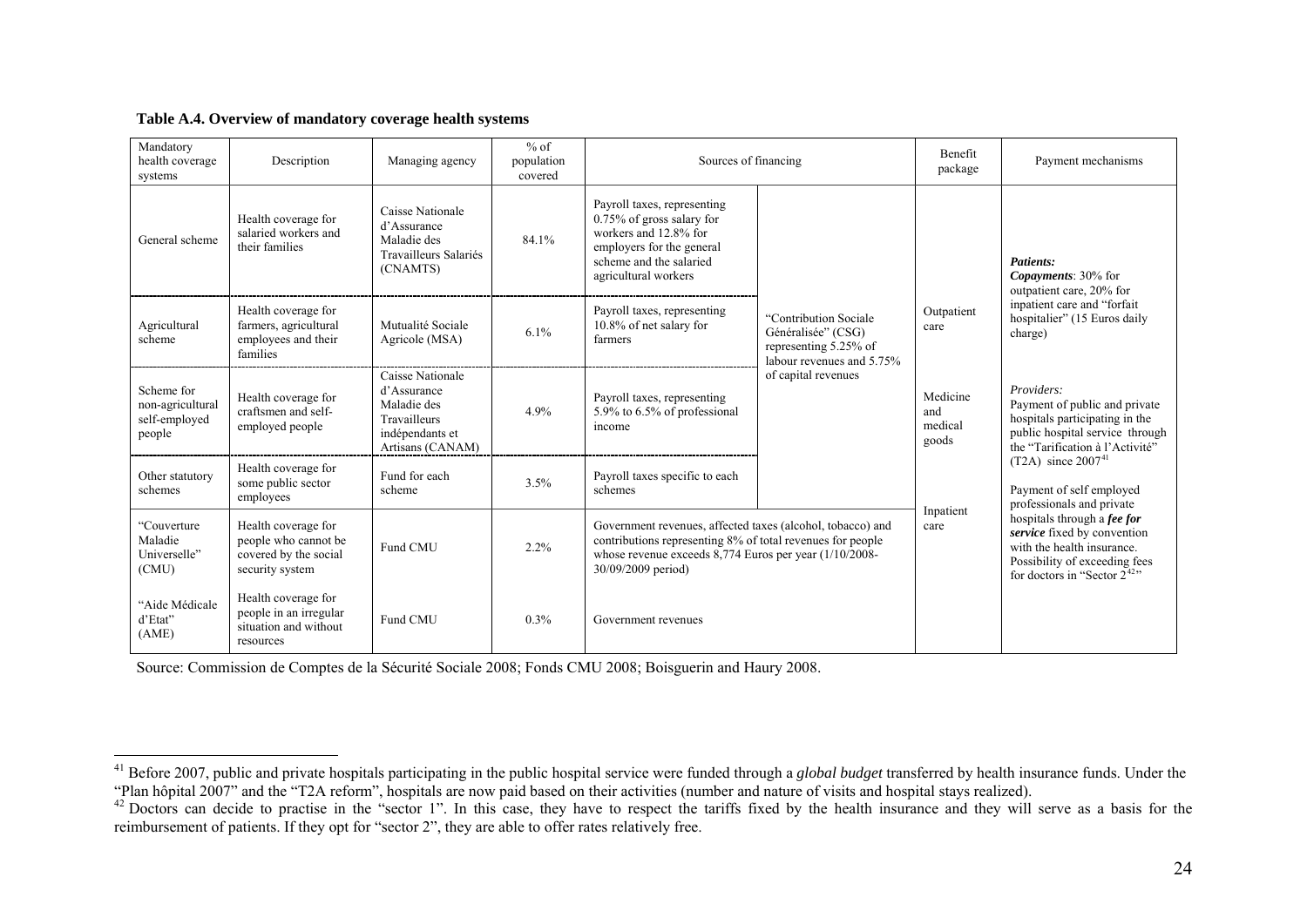|  |  | Table A.5. Main reforms of the financing system since 1990 |  |  |
|--|--|------------------------------------------------------------|--|--|
|  |  |                                                            |  |  |

|       |                                 | Reform intending to balance the health insurance accounts, including:                                                                                                                                                                                                                                                                                                                                                                                                                                                                                                                                                                                                                                                                                                                                                                                                                                                                                                                                                                                                                                                                                                                                           |
|-------|---------------------------------|-----------------------------------------------------------------------------------------------------------------------------------------------------------------------------------------------------------------------------------------------------------------------------------------------------------------------------------------------------------------------------------------------------------------------------------------------------------------------------------------------------------------------------------------------------------------------------------------------------------------------------------------------------------------------------------------------------------------------------------------------------------------------------------------------------------------------------------------------------------------------------------------------------------------------------------------------------------------------------------------------------------------------------------------------------------------------------------------------------------------------------------------------------------------------------------------------------------------|
| 1991  | Plan Bianco                     | Increases in the social payroll taxes and the inpatient daily charge                                                                                                                                                                                                                                                                                                                                                                                                                                                                                                                                                                                                                                                                                                                                                                                                                                                                                                                                                                                                                                                                                                                                            |
|       |                                 | Cancellation of reimbursements of some drugs<br>$\blacksquare$                                                                                                                                                                                                                                                                                                                                                                                                                                                                                                                                                                                                                                                                                                                                                                                                                                                                                                                                                                                                                                                                                                                                                  |
|       |                                 | Introduction of the 'Contribution Sociale Généralisée' (CSG)<br>$\blacksquare$                                                                                                                                                                                                                                                                                                                                                                                                                                                                                                                                                                                                                                                                                                                                                                                                                                                                                                                                                                                                                                                                                                                                  |
| 1993  | Plan Veil                       | Reform intending to balance the health insurance accounts, including:                                                                                                                                                                                                                                                                                                                                                                                                                                                                                                                                                                                                                                                                                                                                                                                                                                                                                                                                                                                                                                                                                                                                           |
|       |                                 | $\blacksquare$<br>Increases in the CSG, the copayment and the inpatient daily charge                                                                                                                                                                                                                                                                                                                                                                                                                                                                                                                                                                                                                                                                                                                                                                                                                                                                                                                                                                                                                                                                                                                            |
| 1996  | Plan Juppé                      | Reform intending to balance the health insurance accounts, but with more structural<br>measures, including:<br>Transfer of the health budget adoption to the Parliament: the Parliament now<br>$\blacksquare$<br>votes every year the national health spending objective (ONDAM) that sets the<br>targets for the spending and the reimbursements made by the mandatory basic<br>schemes<br>Creation of regional hospital agencies (ARH)<br>$\blacksquare$<br>Increases in the CSG<br>$\blacksquare$<br>Creation of the 'Contribution au remboursement de la dette sociale' (CRDS), a<br>$\blacksquare$<br>tax based on work incomes, replacement incomes, assets incomes, investment<br>incomes and other incomes, such as lottery-style games, horse bets and casinos                                                                                                                                                                                                                                                                                                                                                                                                                                         |
| 1997- |                                 | Transfer of a part of the payroll taxes to the CSG<br>$\blacksquare$                                                                                                                                                                                                                                                                                                                                                                                                                                                                                                                                                                                                                                                                                                                                                                                                                                                                                                                                                                                                                                                                                                                                            |
| 1998  |                                 | Cancellation of reimbursements of some drugs<br>$\blacksquare$                                                                                                                                                                                                                                                                                                                                                                                                                                                                                                                                                                                                                                                                                                                                                                                                                                                                                                                                                                                                                                                                                                                                                  |
| 1999  |                                 | Creation of the personal health ID card ('Carte Vitale').<br>$\blacksquare$                                                                                                                                                                                                                                                                                                                                                                                                                                                                                                                                                                                                                                                                                                                                                                                                                                                                                                                                                                                                                                                                                                                                     |
| 2000  | Universal<br>health<br>coverage | Introduction of the 'Couverture Maladie Universelle' (CMU) and the 'Aide<br>$\blacksquare$<br>Médicale d'Etat' (AME)<br>Introduction of the 'Couverture Maladie Universelle Complémentaire'<br>$\blacksquare$<br>$(CMU-C)$                                                                                                                                                                                                                                                                                                                                                                                                                                                                                                                                                                                                                                                                                                                                                                                                                                                                                                                                                                                      |
| 2004  | Plan Douste-<br>Blazy           | Reform intending to balance the health insurance accounts, including:<br>Increase in the CSG and in the copayments<br>$\blacksquare$<br>Creation of a committee that alerts the government in case of too high<br>$\blacksquare$<br>expenditure by the mandatory insurance<br>Introduction of coordinated treatment pathway with referring physician<br>$\blacksquare$<br>Introduction of personal medical files which contain medical information<br>$\blacksquare$<br>Creation of a new 'Carte Vitale' (with a photo of the patient)<br>$\blacksquare$<br>Creation of the 'Union Nationale des Caisses d'Assurance Maladie' (UNCAM).<br>$\blacksquare$<br>It puts together the three main health insurance schemes: the general one, the<br>agricultural one, and the social scheme for independent professionals. Its role<br>consists in running the conventional policy, defining the scope of services<br>eligible for reimbursement, setting up healthcare reimbursement tariffs<br>Creation of the 'Aide Complémentaire Santé' (ACS) bringing financial<br>$\blacksquare$<br>assistance to poor people, whose revenues are slightly higher than the CMU-C<br>threshold to get a complementary insurance |

Sources: Sauvignet (2005) and Sécurité Sociale (2009).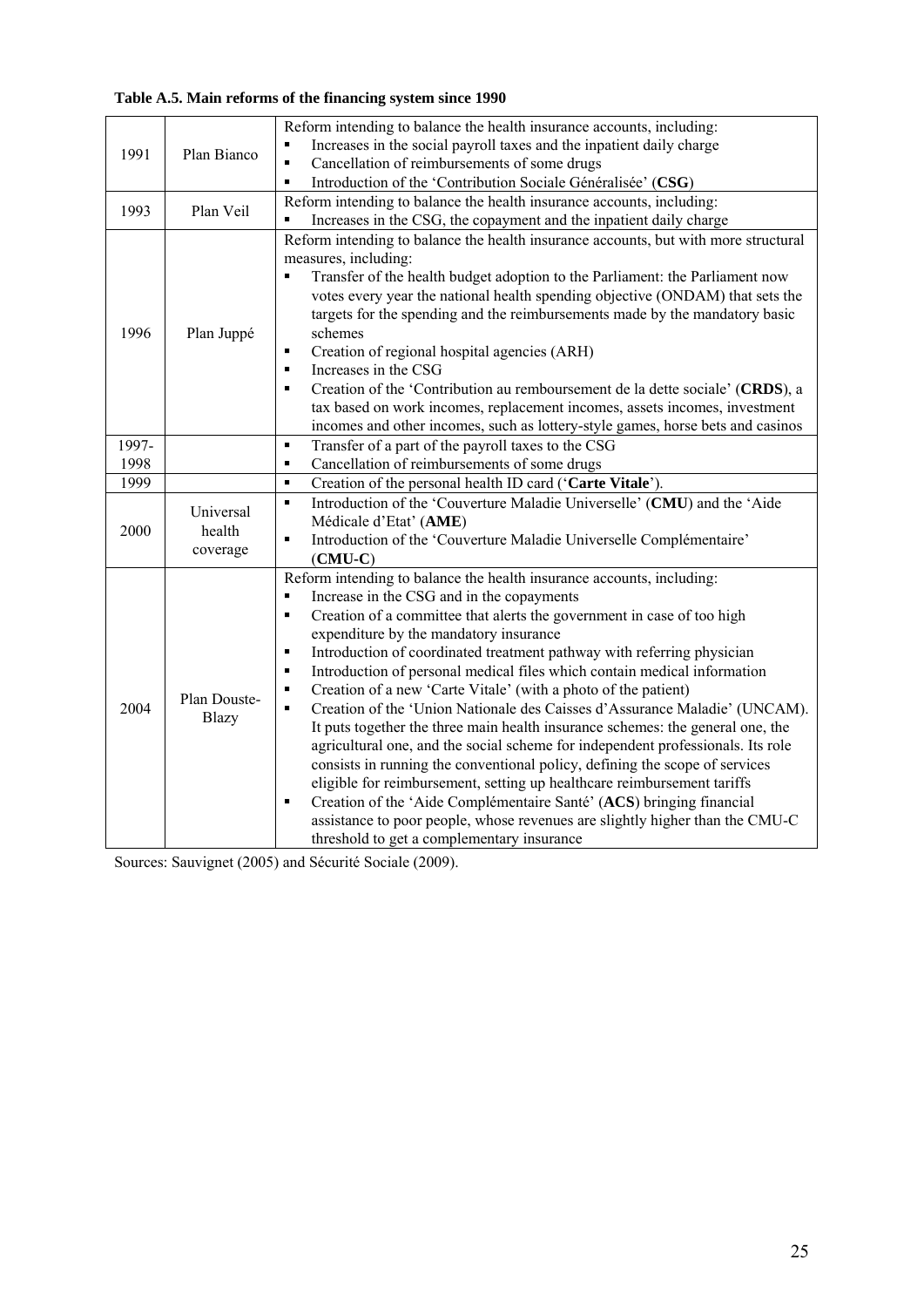|                                           |                                        | 1995                             |                 |                                        | 2001                             |                        |                                        | 2006                             |                 |
|-------------------------------------------|----------------------------------------|----------------------------------|-----------------|----------------------------------------|----------------------------------|------------------------|----------------------------------------|----------------------------------|-----------------|
|                                           | Equivalent<br>household<br>expenditure | Private<br>insurance<br>premiums | OOP<br>payments | Equivalent<br>household<br>expenditure | Private<br>insurance<br>premiums | <b>OOP</b><br>payments | Equivalent<br>household<br>expenditure | Private<br>insurance<br>premiums | OOP<br>payments |
| Equivalent household expenditure quintile |                                        |                                  |                 |                                        |                                  |                        |                                        |                                  |                 |
| Poorest 20%                               | 7.08%                                  | 16.05%                           | 6.33%           | 6.58%                                  | 16.47%                           | 5.75%                  | 7.17%                                  | 16.64%                           | 6.11%           |
| standard error                            | 0.071                                  | 0.347                            | 0.299           | 0.077                                  | 0.311                            | 0.271                  | 0.066                                  | 0.318                            | 0.336           |
| Poorest 40%                               | 19.24%                                 | 34.08%                           | 18.09%          | 17.91%                                 | 34.94%                           | 17.57%                 | 19.34%                                 | 35.72%                           | 17.42%          |
| standard error                            | 0.133                                  | 0.434                            | 0.965           | 0.170                                  | 0.382                            | 0.594                  | 0.128                                  | 0.421                            | 0.627           |
| Poorest 60%                               | 36.10%                                 | 53.96%                           | 33.61%          | 33.69%                                 | 54.98%                           | 35.18%                 | 36.28%                                 | 54.70%                           | 33.20%          |
| standard error                            | 0.194                                  | 0.473                            | 0.616           | 0.282                                  | 0.399                            | 0.956                  | 0.185                                  | 0.469                            | 0.955           |
| Poorest 80%                               | 59.41%                                 | 75.60%                           | 55.54%          | 55.83%                                 | 75.67%                           | 57.84%                 | 59.59%                                 | 74.91%                           | 55.10%          |
| standard error                            | 0.237                                  | 0.458                            | 1.382           | 0.414                                  | 0.351                            | 1.294                  | 0.225                                  | 0.468                            | 1.285           |
| <b>Test of dominance</b>                  |                                        |                                  |                 |                                        |                                  |                        |                                        |                                  |                 |
| - against 45° line                        |                                        |                                  |                 |                                        |                                  |                        |                                        |                                  |                 |
| - against Lorenz curve                    |                                        | $^{+}$                           |                 |                                        | $^{+}$                           |                        |                                        | $^{+}$                           |                 |
| <b>Concentration index (a)</b>            | 0.334                                  | 0.086                            | 0.377           | 0.374                                  | 0.077                            | 0.356                  | 0.332                                  | 0.078                            | 0.377           |
| standard error                            | 0.002                                  | 0.006                            | 0.015           | 0.005                                  | 0.005                            | 0.013                  | 0.002                                  | 0.006                            | 0.012           |
| Kakwani index                             |                                        | $-0.248$                         | 0.043           |                                        | $-0.297$                         | $-0.018$               |                                        | $-0.254$                         | 0.046           |
| standard error                            |                                        | 0.007                            | 0.022           |                                        | 0.009                            | 0.021                  |                                        | 0.006                            | 0.019           |

**Table A.6. Distributional incidence of out-of-pocket health payments and insurance premiums in France** 

Source: Authors calculations.

Notes:

Dominance tests: **-** indicates the 45-degree line/Lorenz curve dominates the concentration curve

+ indicates the concentration curve dominates the 45-degree line/Lorenz curve

0 indicates non dominance

Dominance is rejected if there is at least one significant difference in one direction and no significant difference in the other, with comparisons at 19 quantiles and 5% significance level.

(a) Gini index for equivalent household expenditure.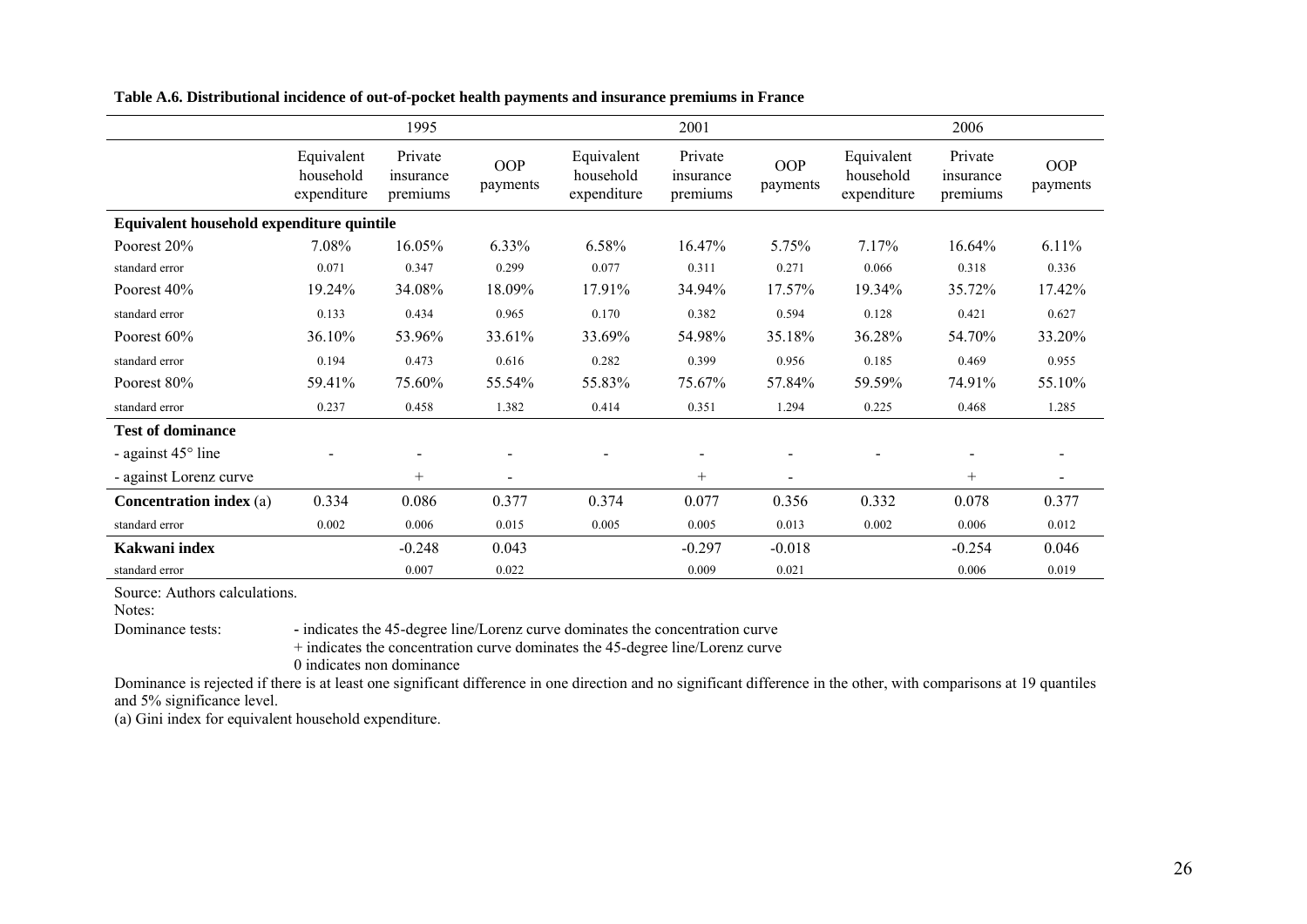

#### **Figure A.1. Progressivity of out-of-pocket health payments and private insurance premiums**

Source: Authors calculations.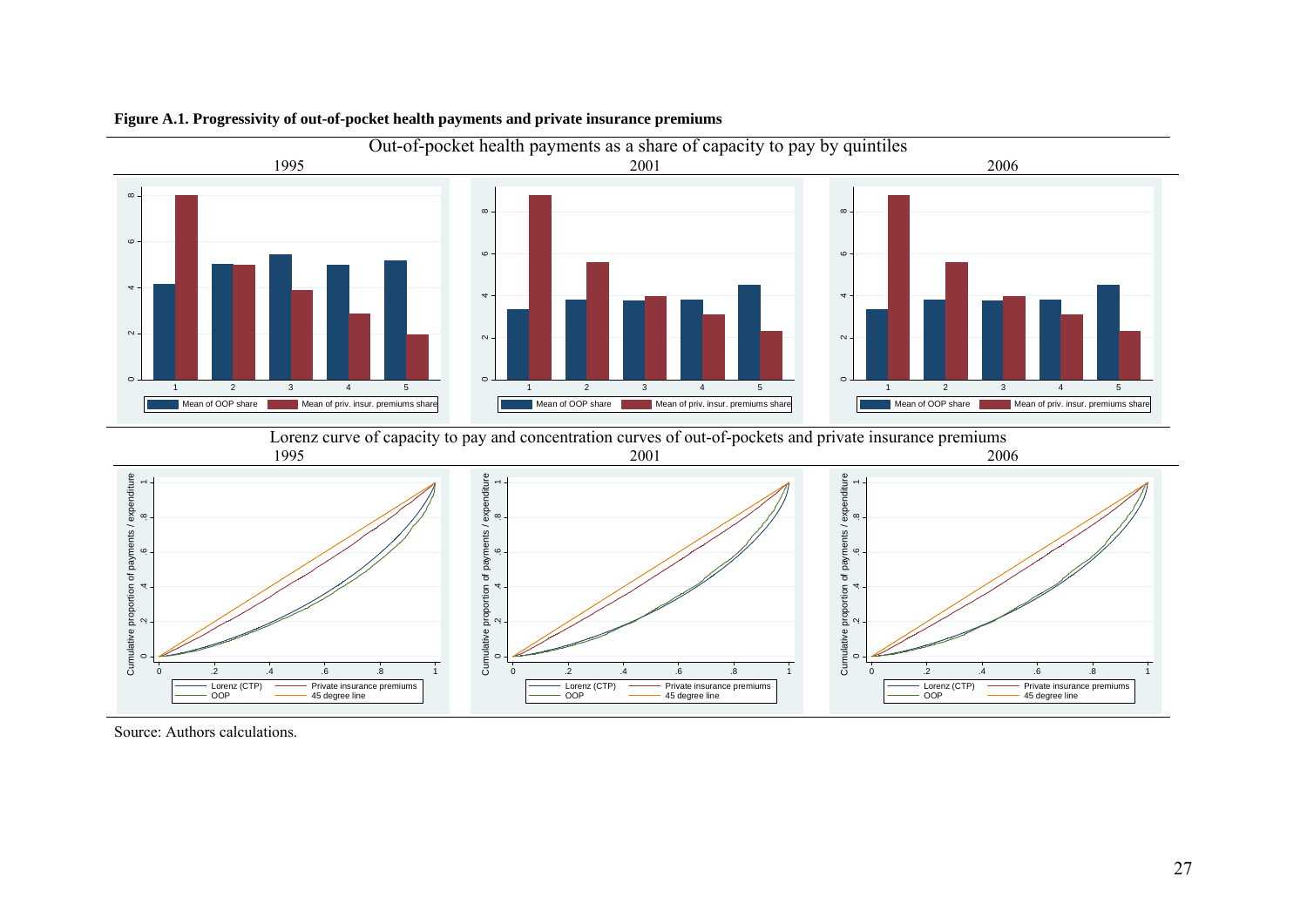#### **Figure A.2. Catastrophic OOP by expenditure quintiles**



Source: Family Budget Survey, INSEE (1995, 2001 and 2006). Note: Catastrophic OOP refer to OOP health payments that exceed 40% of household's capacity to pay.

|                   |                                                 |       | 1995         |       | 2001         | 2006  |              |
|-------------------|-------------------------------------------------|-------|--------------|-------|--------------|-------|--------------|
| Variable          | <b>Note</b>                                     | Mean  | Std.<br>Dev. | Mean  | Std.<br>Dev. | Mean  | Std.<br>Dev. |
| Male head         | 1, yes. 0,no.                                   | 0.744 | 0.436        | 0.746 | 0.436        | 0.586 | 0.493        |
| Household size    | Number of members                               | 2.464 | 1.373        | 2.431 | 1.340        | 2.391 | 1.326        |
| Priv. insurance   | <i>l</i> , yes. 0,no.                           | 0.777 | 0.416        | 0.830 | 0.376        | 0.838 | 0.369        |
| Senior            | Number of members older than 65                 | 0.378 | 0.659        | 0.382 | 0.671        | 0.404 | 0.688        |
| Child             | Number of children under 5                      | 0.156 | 0.435        | 0.151 | 0.427        | 0.154 | 0.435        |
| Parisian Region   | <i>l</i> , yes. 0,no.                           | 0.193 | 0.395        | 0.181 | 0.385        | 0.179 | 0.383        |
| Parisian Basin    | 1, yes. 0,no.                                   | 0.176 | 0.381        | 0.174 | 0.379        | 0.173 | 0.379        |
| North             | 1, yes. 0,no.                                   | 0.061 | 0.240        | 0.065 | 0.246        | 0.067 | 0.250        |
| East              | 1, yes. 0,no.                                   | 0.102 | 0.303        | 0.091 | 0.288        | 0.087 | 0.282        |
| West              | <i>l</i> , yes. 0,no.                           | 0.141 | 0.348        | 0.135 | 0.342        | 0.141 | 0.348        |
| SouthWest         | 1, yes. 0,no.                                   | 0.111 | 0.315        | 0.114 | 0.317        | 0.117 | 0.321        |
| Middle East       | <i>l</i> , yes. 0,no.                           | 0.101 | 0.301        | 0.118 | 0.303        | 0.119 | 0.324        |
| Mediterranean     | 1, yes. 0,no.                                   | 0.114 | 0.318        | 0.122 | 0.327        | 0.117 | 0.321        |
| Educ <sub>0</sub> | No diploma $(1, yes, 0, no.)$                   | 0.187 | 0.390        | 0.200 | 0.400        | 0.194 | 0.395        |
| Educ1             | Primary education $(1, yes, 0, no.)$            | 0.356 | 0.479        | 0.278 | 0.448        | 0.165 | 0.371        |
| Educ <sub>2</sub> | Secondary education, junior $(1, y, 0, n)$      | 0.257 | 0.437        | 0.281 | 0.449        | 0.314 | 0.464        |
| Educ3             | Secondary education, vocational(1, y. 0, n.)    | 0.014 | 0.119        | 0.020 | 0.139        | 0.063 | 0.244        |
| Educ4             | Secondary education, high school $(1, y, 0, n)$ | 0.181 | 0.385        | 0.217 | 0.412        | 0.072 | 0.259        |
| Educ <sub>5</sub> | Tertiary education, vocational $(1, y, 0, n)$   | 0.000 | 0.015        | 0.000 | 0.029        | 0.072 | 0.256        |
| Educ <sub>6</sub> | Tertiary education, university $(1, y. 0, n.)$  | 0.001 | 0.024        | 0.001 | 0.025        | 0.120 | 0.325        |

| Table A.7. Descriptive statistics of the determinants of catastrophic expenditure |  |  |  |  |  |
|-----------------------------------------------------------------------------------|--|--|--|--|--|
|-----------------------------------------------------------------------------------|--|--|--|--|--|

Source: Authors calculations.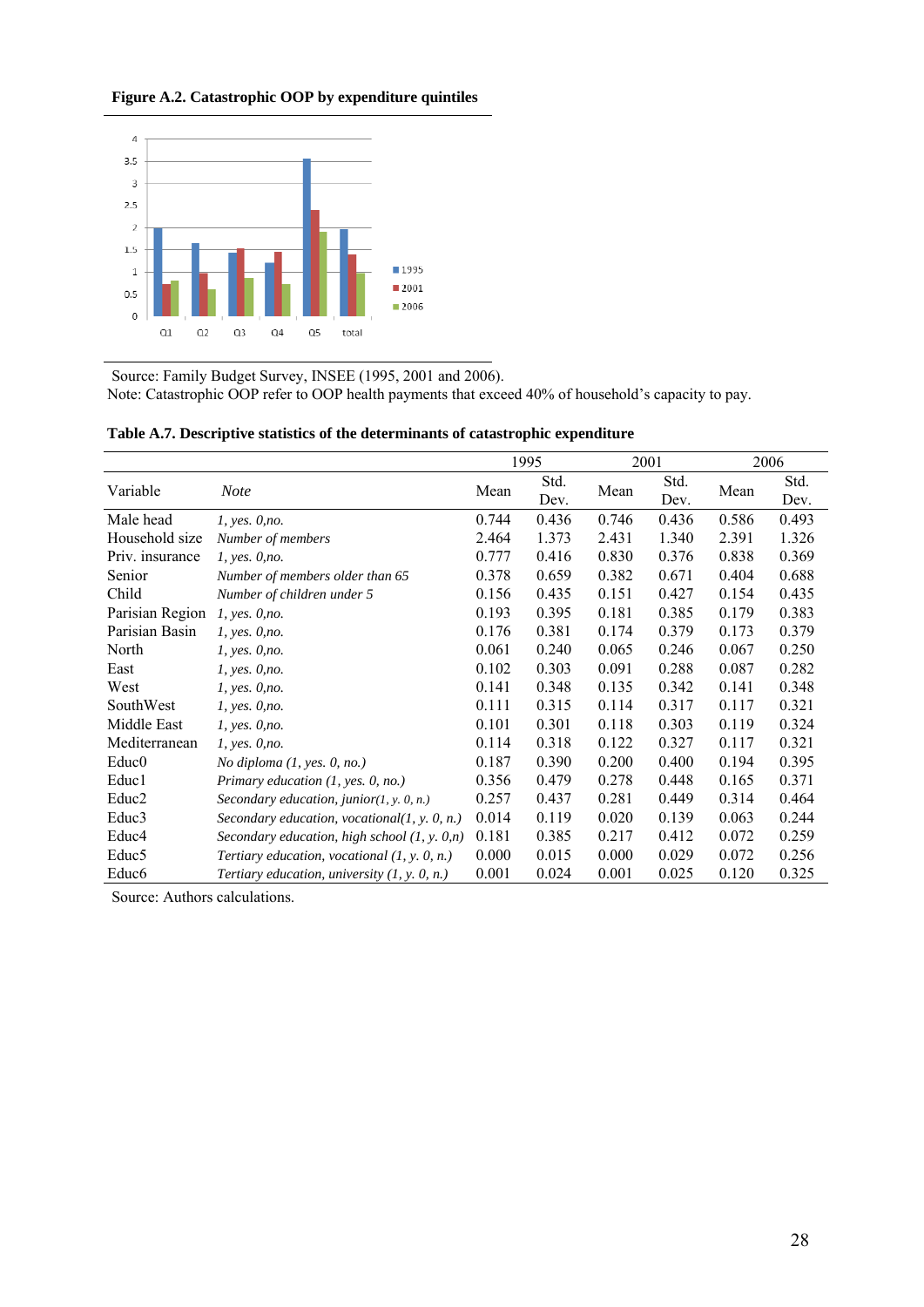| Variables                  | Odds Ratio | dy/dx    | Coef.    | Robust Std. Err. | P > z |
|----------------------------|------------|----------|----------|------------------|-------|
| Male head                  | 0.669      | $-0.021$ | $-0.401$ | 0.115            | 0.000 |
| Household size             | 1.018      | 0.001    | 0.018    | 0.040            | 0.664 |
| Private insurance premiums | 0.871      | $-0.007$ | $-0.138$ | 0.087            | 0.114 |
| Senior                     | 1.991      | 0.033    | 0.689    | 0.065            | 0.000 |
| Child                      | 0.833      | $-0.009$ | $-0.183$ | 0.139            | 0.187 |
| Parisian Basin             | 0.876      | $-0.006$ | $-0.133$ | 0.165            | 0.421 |
| North                      | 1.117      | 0.006    | 0.111    | 0.218            | 0.613 |
| East                       | 1.014      | 0.001    | 0.014    | 0.183            | 0.941 |
| West                       | 0.879      | $-0.006$ | $-0.129$ | 0.179            | 0.473 |
| Southwest                  | 1.222      | 0.010    | 0.200    | 0.177            | 0.257 |
| Middle-East                | 0.852      | $-0.007$ | $-0.160$ | 0.197            | 0.416 |
| Mediterranean              | 1.067      | 0.003    | 0.065    | 0.179            | 0.717 |
| Quintile 2                 | 1.436      | 0.019    | 0.362    | 0.152            | 0.017 |
| Quintile 3                 | 1.418      | 0.018    | 0.350    | 0.159            | 0.028 |
| Quintile 4                 | 1.325      | 0.014    | 0.282    | 0.168            | 0.093 |
| Quintile 5                 | 2.043      | 0.042    | 0.715    | 0.165            | 0.000 |
| Educ 1                     | 1.072      | 0.003    | 0.069    | 0.126            | 0.585 |
| Educ <sub>2</sub>          | 0.694      | $-0.016$ | $-0.365$ | 0.159            | 0.021 |
| Educ 3                     | 1.137      | 0.006    | 0.129    | 0.389            | 0.741 |
| Educ 4                     | 0.519      | $-0.026$ | $-0.655$ | 0.185            | 0.000 |
| Constant                   |            |          | $-2.983$ | 0.205            | 0.000 |
| nb obs                     | 9394       |          |          |                  |       |
| Wald chi2(20)              | 234        |          |          |                  |       |
| Prob > chi2                | 0.000      |          |          |                  |       |
| Pseudo R2                  | 0.056      |          |          |                  |       |

**Table A.8. Determinants of high burden expenditure, 1995** 

Source: Authors calculations.

Notes: dy/dx corresponds to the marginal effects: it is for discrete change of dummy variable from 0 to 1. High burden OOP refer to OOP health payments that exceed 25% of household's capacity to pay.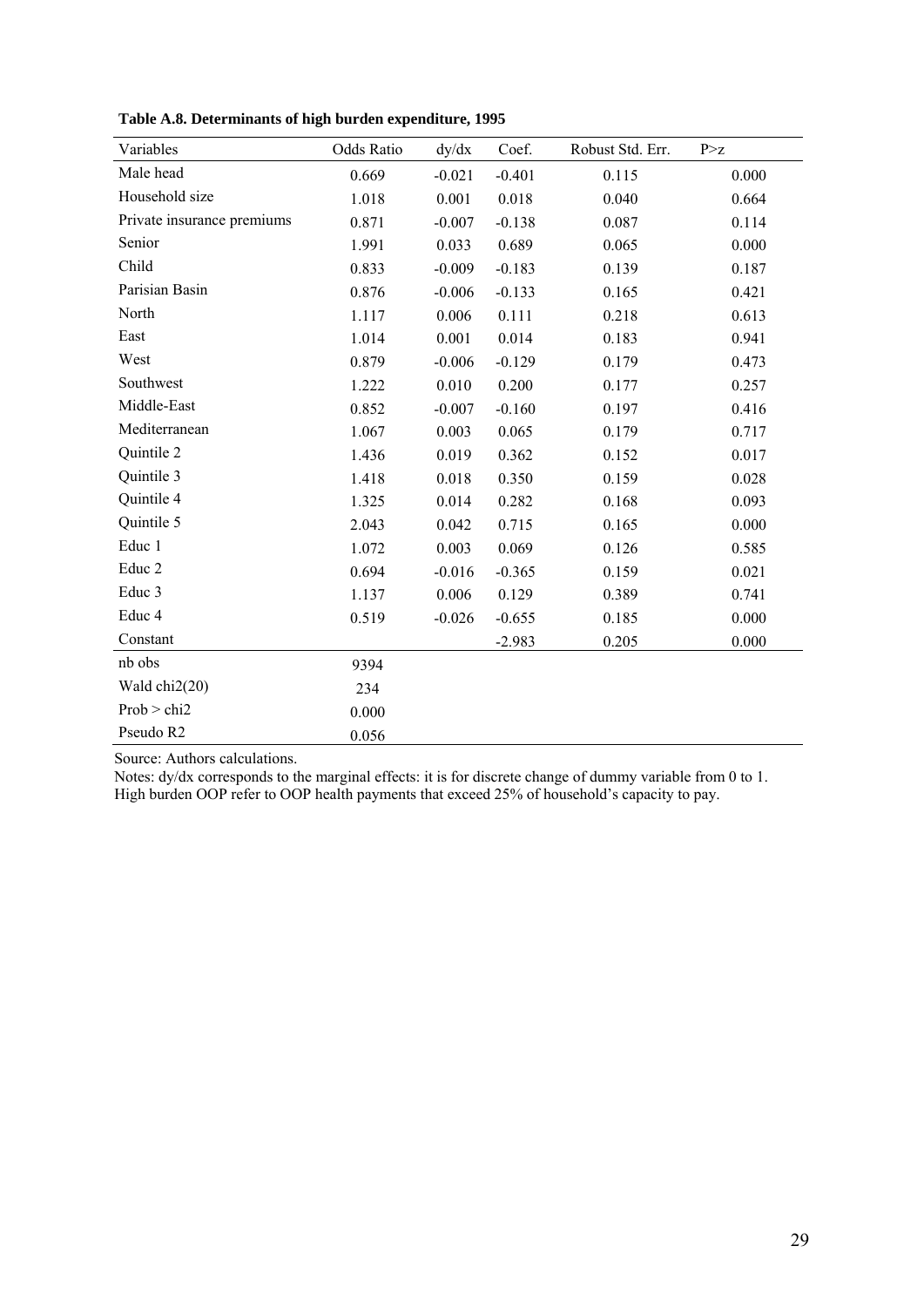| Variables                  | Odds Ratio | dy/dx    | Coef.    | Robust Std. Err. | P > z |
|----------------------------|------------|----------|----------|------------------|-------|
| Male head                  | 0.622      | $-0.015$ | $-0.475$ | 0.136            | 0.000 |
| Household size             | 1.062      | 0.002    | 0.061    | 0.055            | 0.271 |
| Private insurance premiums | 0.645      | $-0.012$ | $-0.439$ | 0.132            | 0.001 |
| Senior                     | 2.049      | 0.020    | 0.717    | 0.084            | 0.000 |
| Child                      | 0.421      | $-0.025$ | $-0.864$ | 0.305            | 0.005 |
| Parisian Basin             | 0.744      | $-0.008$ | $-0.296$ | 0.195            | 0.129 |
| North                      | 0.877      | $-0.004$ | $-0.132$ | 0.259            | 0.611 |
| East                       | 1.017      | 0.000    | 0.017    | 0.214            | 0.937 |
| West                       | 0.921      | $-0.002$ | $-0.082$ | 0.204            | 0.689 |
| Southwest                  | 0.874      | $-0.004$ | $-0.134$ | 0.214            | 0.530 |
| Middle-East                | 0.661      | $-0.010$ | $-0.414$ | 0.232            | 0.075 |
| Mediterranean              | 0.969      | $-0.001$ | $-0.031$ | 0.204            | 0.878 |
| Quintile 2                 | 1.583      | 0.015    | 0.459    | 0.190            | 0.016 |
| Quintile 3                 | 1.988      | 0.024    | 0.687    | 0.196            | 0.000 |
| Quintile 4                 | 2.267      | 0.030    | 0.818    | 0.195            | 0.000 |
| Quintile 5                 | 3.420      | 0.051    | 1.230    | 0.195            | 0.000 |
| Educ 1                     | 0.950      | $-0.001$ | $-0.052$ | 0.152            | 0.733 |
| Educ <sub>2</sub>          | 0.774      | $-0.007$ | $-0.256$ | 0.175            | 0.142 |
| Educ 3                     | 0.262      | $-0.022$ | $-1.339$ | 0.816            | 0.101 |
| Educ 4                     | 0.462      | $-0.018$ | $-0.772$ | 0.203            | 0.000 |
| Constant                   |            |          | $-3.373$ | 0.238            | 0.000 |
| nb obs                     | 10122      |          |          |                  |       |
| Wald $chi2(21)$            | 207        |          |          |                  |       |
| Prob > chi2                | 0.000      |          |          |                  |       |
| Pseudo R2                  | 0.064      |          |          |                  |       |

**Table A.9. Determinants of high burden expenditure, 2001** 

Source: Authors calculations

Notes: dy/dx corresponds to the marginal effects: it is for discrete change of dummy variable from 0 to 1. High burden OOP refer to OOP health payments that exceed 25% of household's capacity to pay.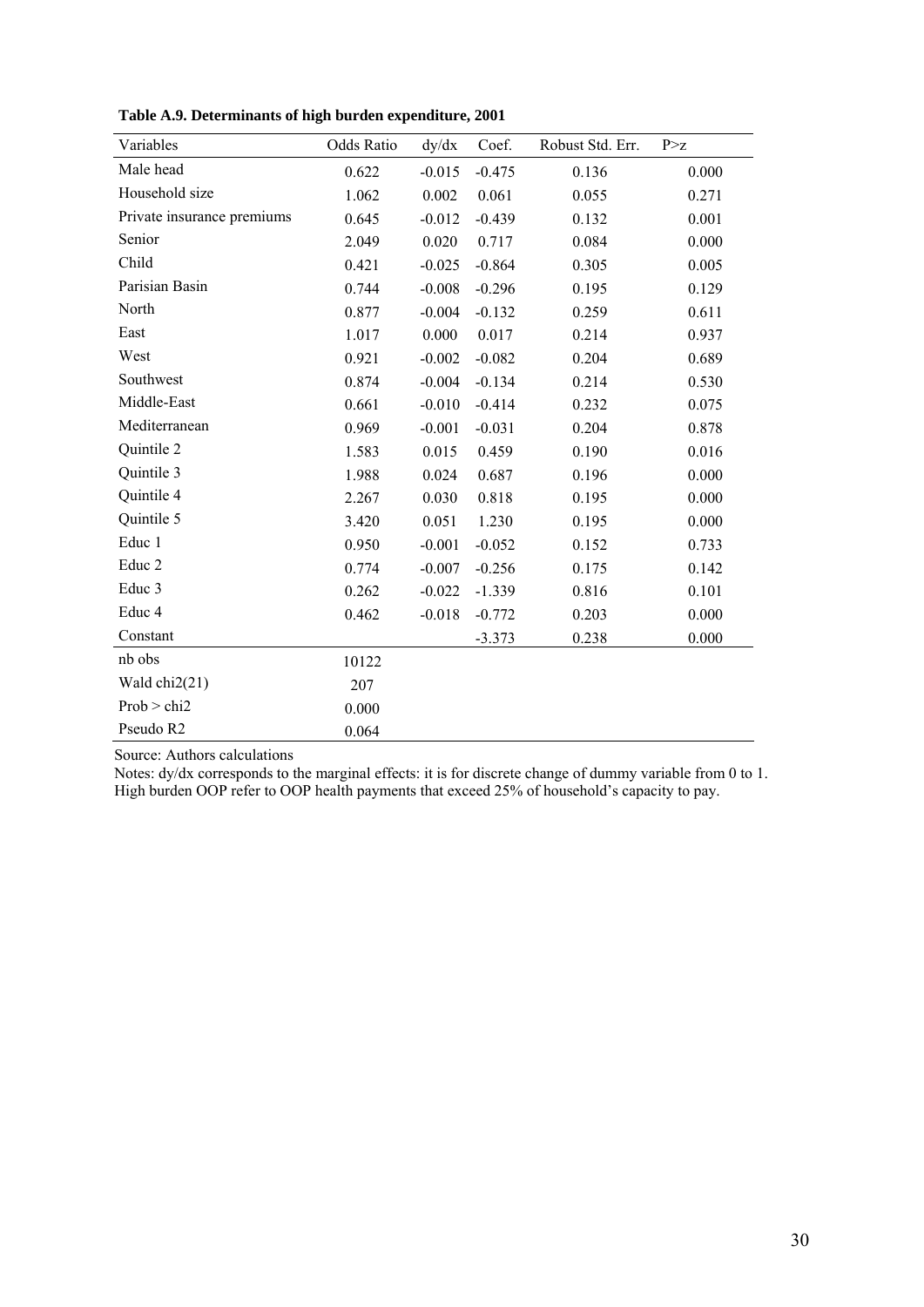| Variables                  | Odds Ratio | dy/dx    | Coef.    | Robust Std. Err. | P > Z |
|----------------------------|------------|----------|----------|------------------|-------|
| Male head                  | 0.798      | $-0.005$ | $-0.225$ | 0.138            | 0.101 |
| Household size             | 0.940      | $-0.001$ | $-0.061$ | 0.070            | 0.378 |
| Private insurance premiums | 0.835      | $-0.004$ | $-0.180$ | 0.097            | 0.062 |
| Senior                     | 1.870      | 0.012    | 0.626    | 0.096            | 0.000 |
| Child                      | 0.681      | $-0.008$ | $-0.384$ | 0.225            | 0.088 |
| Parisian Basin             | 0.837      | $-0.003$ | $-0.178$ | 0.231            | 0.441 |
| North                      | 0.701      | $-0.006$ | $-0.355$ | 0.345            | 0.303 |
| East                       | 0.819      | $-0.004$ | $-0.200$ | 0.288            | 0.488 |
| West                       | 0.899      | $-0.002$ | $-0.106$ | 0.248            | 0.670 |
| Southwest                  | 0.566      | $-0.009$ | $-0.570$ | 0.283            | 0.044 |
| Middle-East                | 0.987      | 0.000    | $-0.013$ | 0.249            | 0.959 |
| Mediterranean              | 1.360      | 0.007    | 0.308    | 0.229            | 0.179 |
| Quintile 2                 | 0.951      | $-0.001$ | $-0.050$ | 0.228            | 0.827 |
| Quintile 3                 | 0.962      | $-0.001$ | $-0.039$ | 0.223            | 0.861 |
| Quintile 4                 | 1.061      | 0.001    | 0.060    | 0.231            | 0.796 |
| Quintile 5                 | 2.563      | 0.025    | 0.941    | 0.202            | 0.000 |
| Educ 1                     | 0.859      | $-0.003$ | $-0.152$ | 0.211            | 0.470 |
| Educ <sub>2</sub>          | 0.790      | $-0.004$ | $-0.235$ | 0.186            | 0.206 |
| Educ 3                     | 0.652      | $-0.007$ | $-0.428$ | 0.333            | 0.199 |
| Educ 4                     | 0.764      | $-0.005$ | $-0.269$ | 0.277            | 0.330 |
| Educ 5                     | 0.433      | $-0.012$ | $-0.837$ | 0.345            | 0.015 |
| Educ <sub>6</sub>          | 0.415      | $-0.013$ | $-0.879$ | 0.261            | 0.001 |
| Constant                   |            |          | $-3.396$ | 0.305            | 0.000 |
| nb obs                     | 10215      |          |          |                  |       |
| Wald chi2(22)              | 135        |          |          |                  |       |
| Prob > chi2                | 0.000      |          |          |                  |       |
| Pseudo R2                  | 0.055      |          |          |                  |       |

**Table A.10. Determinants of high burden expenditure, 2006** 

Source: Authors calculations.

Notes: dy/dx corresponds to the marginal effects: it is for discrete change of dummy variable from 0 to 1. High burden OOP refer to OOP health payments that exceed 25% of household's capacity to pay.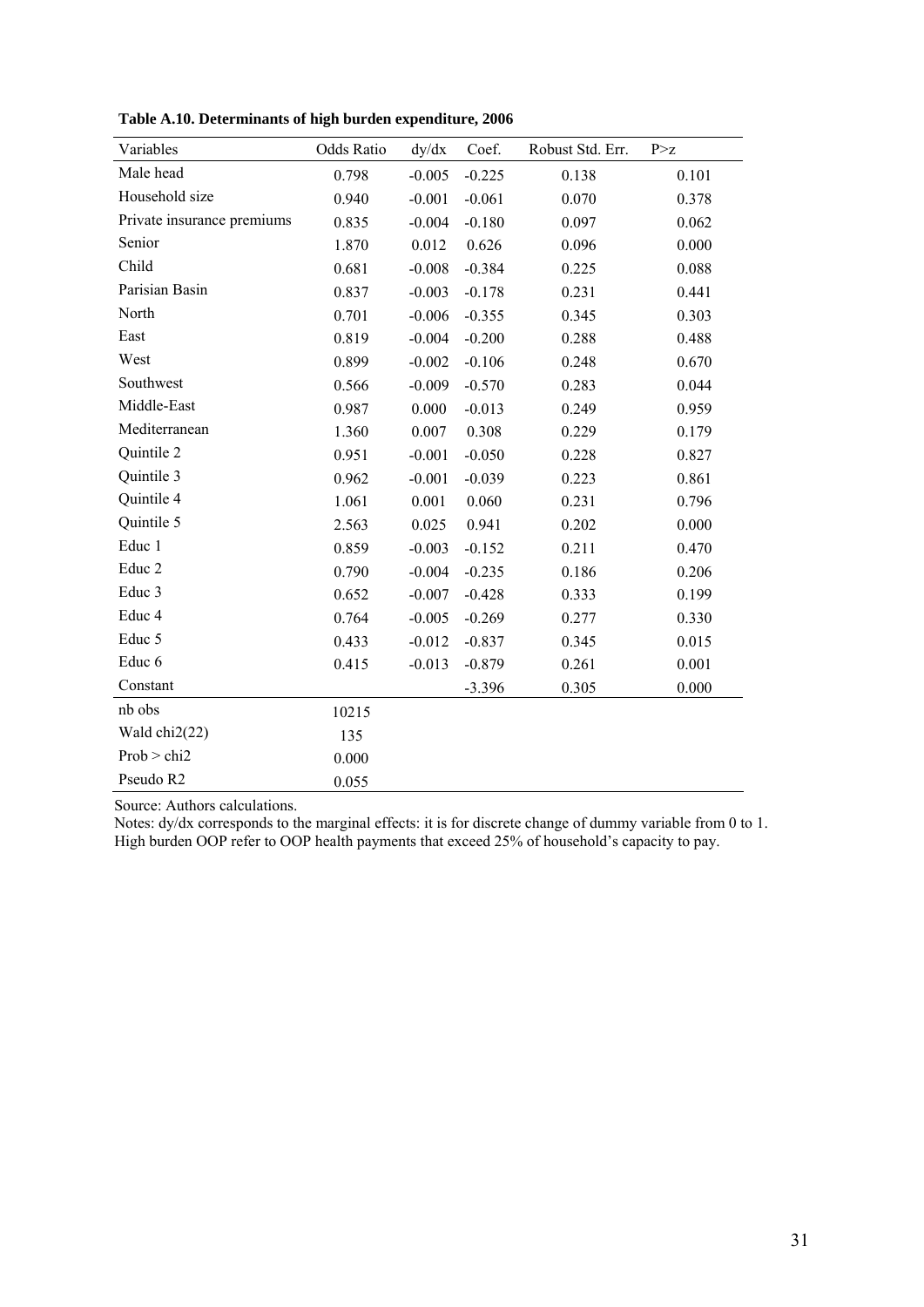| Variables                  | 1995       | 2001       | 2006       |
|----------------------------|------------|------------|------------|
| Male head                  | $0.467***$ | $0.554**$  | $0.549***$ |
|                            | 0.087      | 0.128      | 0.120      |
| Household size             | 1.080      | 0.960      | 0.857      |
|                            | 0.069      | 0.087      | 0.118      |
| Private insurance premiums | $0.658**$  | $0.564**$  | 0.709*     |
|                            | 0.113      | 0.157      | 0.134      |
| Senior                     | $2.163***$ | $2.326***$ | $2.170***$ |
|                            | 0.231      | 0.314      | 0.305      |
| Child                      | $0.522**$  | 0.750      | 0.406      |
|                            | 0.172      | 0.312      | 0.234      |
| Quintile 2                 | 1.147      | 1.780      | 0.970      |
|                            | 0.309      | 0.657      | 0.411      |
| Quintile 3                 | 1.212      | $3.486***$ | 1.745      |
|                            | 0.351      | 1.328      | 0.672      |
| Quintile 4                 | 1.244      | 4.354***   | 1.666      |
|                            | 0.386      | 1.535      | 0.710      |
| Quintile 5                 | 4.964***   | 8.962***   | 5.319***   |
|                            | 1.225      | 3.208      | 1.852      |
| Nb. of observations        | 9394       | 10122      | 10215      |
| Wald $chi2(20)$            | 203        | 176        | 107        |
| Prob > chi2                | 0.000      | 0.000      | 0.000      |
| Pseudo R2                  | 0.101      | 0.088      | 0.089      |

**Table A.11. Determinants of catastrophic expenditure, odds ratios** 

Source: Authors calculations.

Notes: Robust standard errors in parentheses, \*\*\*  $(P>z) < 1^*$ , \*\* 5%, \* 10%.

Catastrophic OOP refer to OOP health payments that exceed 40% of household's capacity to pay.